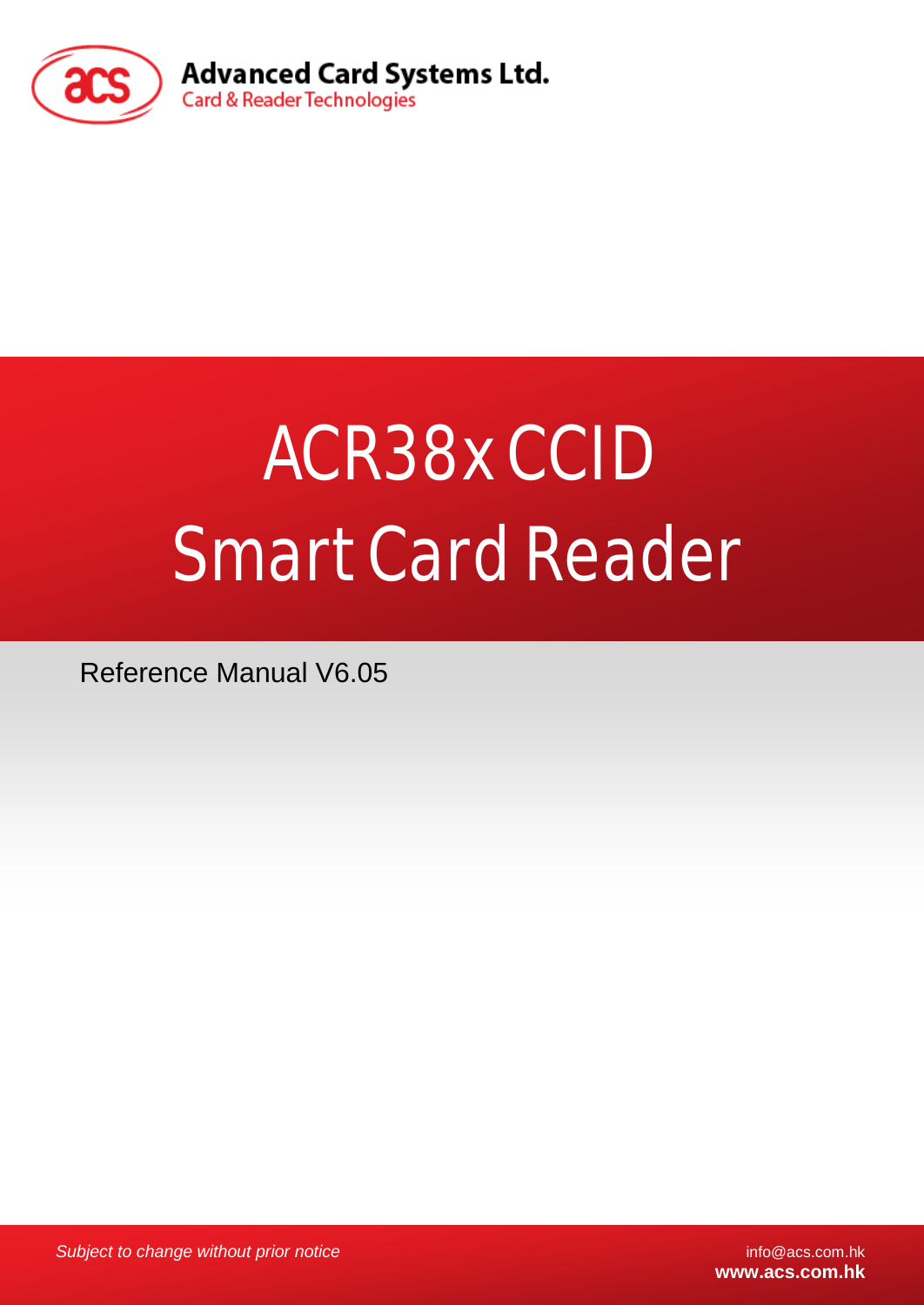

# **Table of Contents**

| 1.0.                                 |                                                                   |  |
|--------------------------------------|-------------------------------------------------------------------|--|
| 1.1.<br>1.2.                         |                                                                   |  |
| 2.0.                                 |                                                                   |  |
| 3.0.                                 |                                                                   |  |
| 3.1.<br>3.2.                         |                                                                   |  |
| 4.0.                                 |                                                                   |  |
| 4.1.<br>4.2.<br>4.3.<br>4.4.<br>4.5. |                                                                   |  |
| 5.0.                                 |                                                                   |  |
| 5.1.                                 |                                                                   |  |
| 6.0.                                 |                                                                   |  |
| 6.1.<br>6.2.                         |                                                                   |  |
| 7.0.                                 |                                                                   |  |
| 8.0.                                 |                                                                   |  |
| 9.0.                                 |                                                                   |  |
| 9.1.                                 |                                                                   |  |
| 9.1.1.                               |                                                                   |  |
| 9.1.2.                               |                                                                   |  |
| 9.1.3.                               |                                                                   |  |
| 9.1.4.                               |                                                                   |  |
| 9.1.5.                               |                                                                   |  |
| 9.1.6.                               |                                                                   |  |
| 9.1.7.                               |                                                                   |  |
| 9.2.                                 |                                                                   |  |
| 9.2.1.<br>9.2.2.                     |                                                                   |  |
| 9.2.3.                               |                                                                   |  |
| 9.3.                                 |                                                                   |  |
| 9.3.1.                               |                                                                   |  |
| 9.3.2.                               | Memory Card - 32, 64, 128, 256, 512, and 1024 kilobit I2C Card 24 |  |
| 9.3.3.                               |                                                                   |  |
| 9.3.4.                               |                                                                   |  |
| 9.3.5.                               |                                                                   |  |
| 9.3.6.                               |                                                                   |  |
| 9.3.7.                               |                                                                   |  |
| 9.3.8.<br>9.3.9.                     |                                                                   |  |
| 9.4.                                 |                                                                   |  |
| 9.4.1.                               |                                                                   |  |
| Appendix A.                          |                                                                   |  |
|                                      |                                                                   |  |
| Appendix B.                          |                                                                   |  |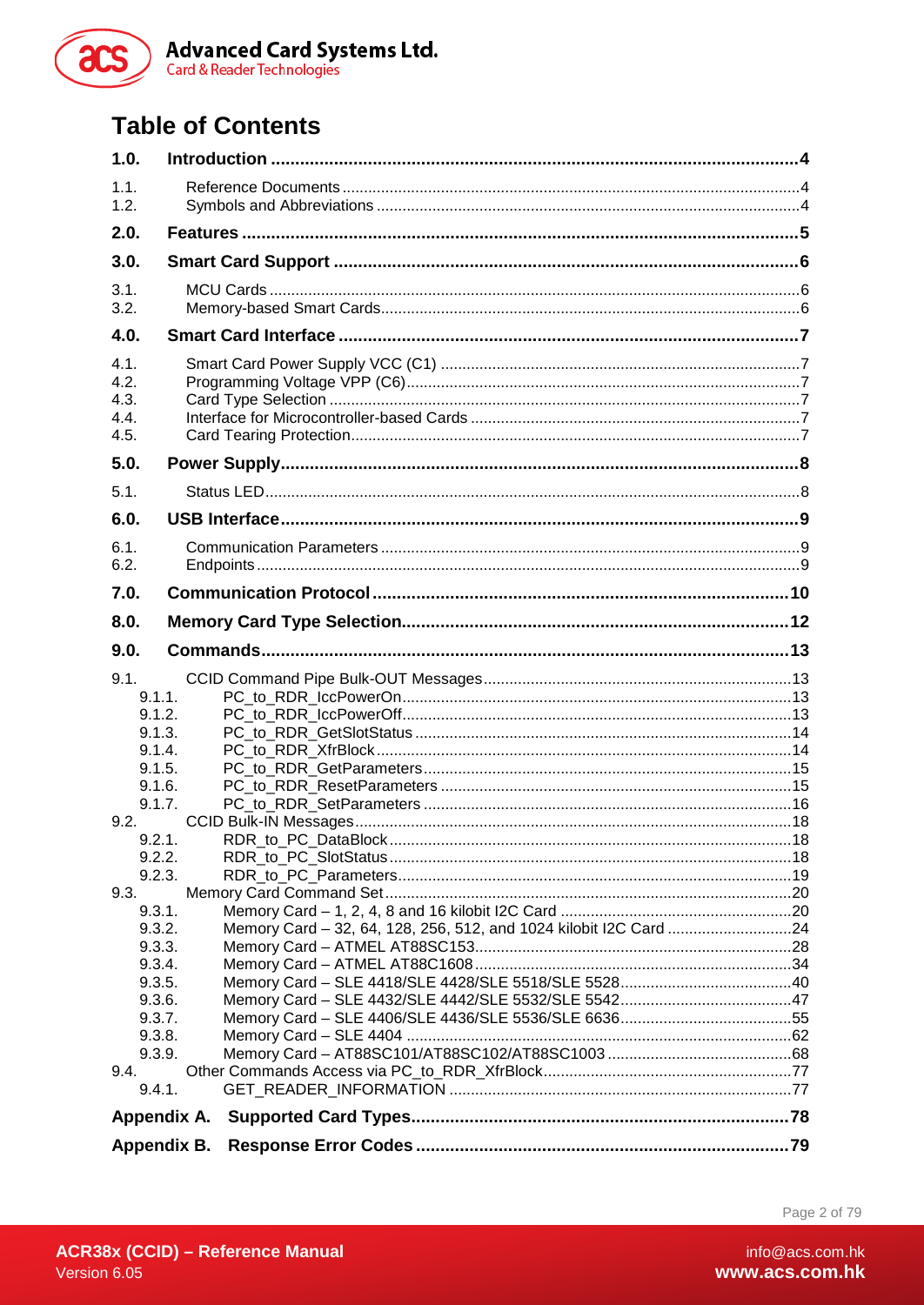

# **List of Tables**

Page 3 of 79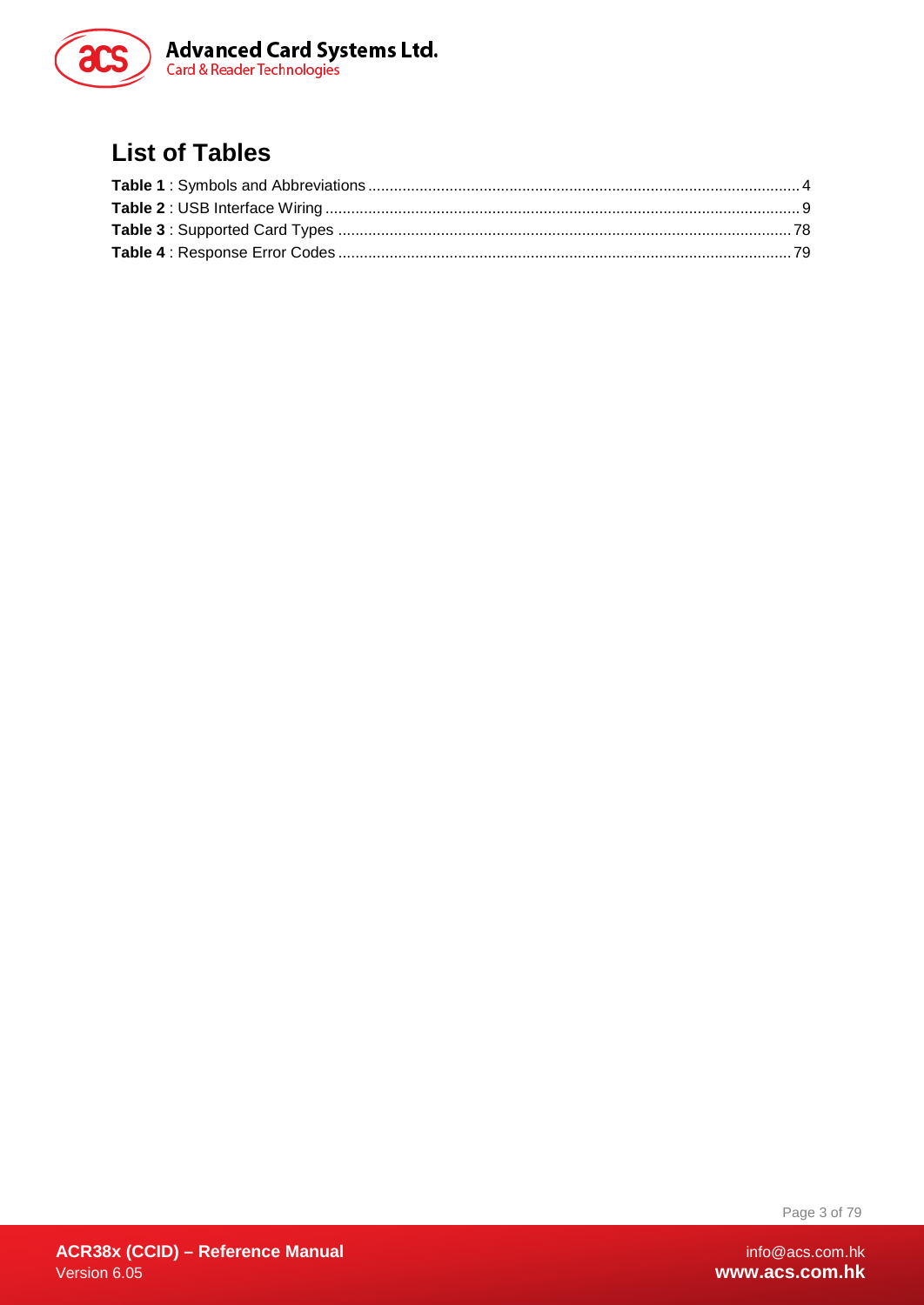

# <span id="page-3-0"></span>**1.0. Introduction**

The ACR38x (CCID) PC-linked Smart Card Reader acts as an interface for the communication between a computer and a smart card. Different types of smart cards have different commands and different communication protocols, which, in most cases, prevent direct communication between a smart card and a computer. The ACR38x (CCID) Smart Card Reader establishes a uniform interface from the computer to the smart card for a wide variety of cards. By taking care of the card's particulars, it releases the computer software programmer from being responsible with smart card operations' technical details, which in many cases, are not relevant to the implementation of a smart card system.

### <span id="page-3-1"></span>**1.1. Reference Documents**

The following related documents are available from [www.usb.org](http://www.usb.org/)

- Universal Serial Bus Specification 2.0 (also referred to as the USB specification), April 27, 2000
- Universal Serial Bus Common Class Specification 1.0, December 16, 1997
- Universal Serial Bus Device Class: Smart Card CCID Specification for Integrated Circuit(s) Cards Interface Devices, Revision 1.1, April 22, 2005

The following related documents can be ordered through [www.ansi.org](http://www.ansi.org/)

- ISO/IEC 7816-1; Identification Cards Integrated circuit(s) cards with contacts Part 1: Physical Characteristics
- ISO/IEC 7816-2; Identification Cards Integrated circuit(s) cards with contacts Part 2: Dimensions and Locations of the contacts
- ISO/IEC 7816-3; Identification Cards Integrated circuit(s) cards with contacts Part 3: Electronic signals and transmission protocols

### <span id="page-3-2"></span>**1.2. Symbols and Abbreviations**

| <b>Abbreviation</b> | <b>Description</b>                                |
|---------------------|---------------------------------------------------|
| ATR                 | Answer-To-Reset                                   |
| CCID                | <b>Chip/Smart Card Interface Device</b>           |
| ICC                 | <b>Integrated Circuit Cards</b>                   |
| <b>IFSC</b>         | Information Field Sized for ICC for protocol T=1  |
| <b>IFSD</b>         | Information Field Sized for CCID for protocol T=1 |
| NAD                 | Node Address                                      |
| <b>PPS</b>          | <b>Protocol and Parameters Selection</b>          |
| RFU                 | Reserved for future use*                          |
| TPDU                | Transport Protocol Data Unit                      |
| USB                 | Universal Serial Bus                              |

**Table 1**: Symbols and Abbreviations

<span id="page-3-3"></span>*\*Must be set to zero unless stated differently.*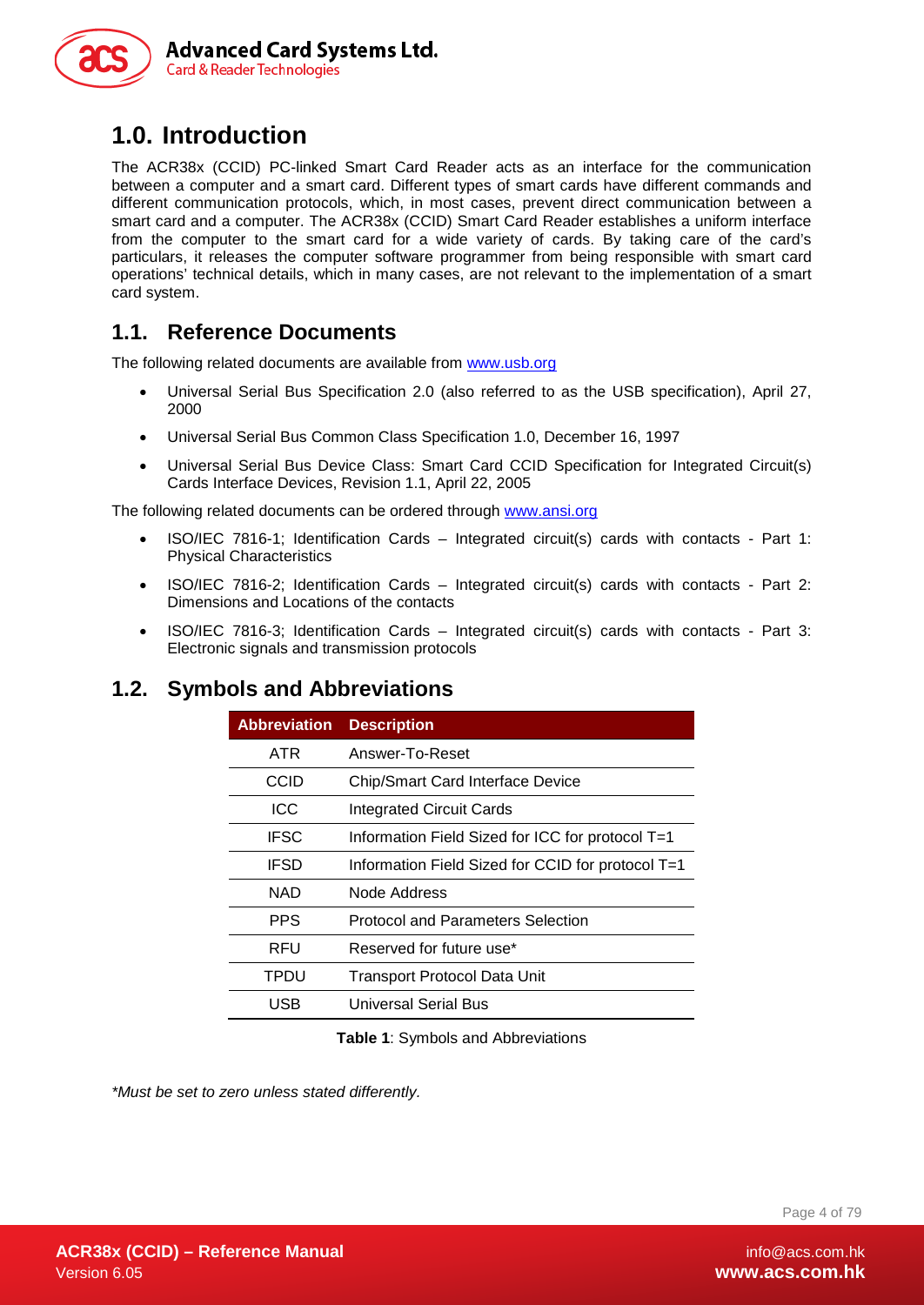

# <span id="page-4-0"></span>**2.0.Features**

- USB 2.0 Full Speed Interface
- Plug and Play CCID support brings utmost mobility
- Smart Card Reader:
	- o Supports ISO 7816 Class A, B and C (5 V, 3 V, 1.8 V) cards
	- o Supports microprocessor cards with T=0 or T=1 protocol
	- o Supports memory cards
	- o Supports PPS (Protocol and Parameters Selection)
	- o Features Short Circuit Protection
- Application Programming Interface:
	- o Supports PC/SC
	- o Supports CT-API (through wrapper on top of PC/SC)
- Supports Android<sup>™</sup> 3.[1](#page-4-1) and above<sup>1</sup>
- Compliant with the following standards:
	- o EN60950/IEC 60950
	- o ISO 7816
	- o CE
	- o FCC
	- o VCCI
	- o PC/SC
	- o CCID
	- o EMV 2000 Level 1
	- o Microsoft WHQL
	- o RoHS 2
	- o REACH

Page 5 of 79

-

<span id="page-4-1"></span>*<sup>1</sup> PC/SC and CCID support are not applicable*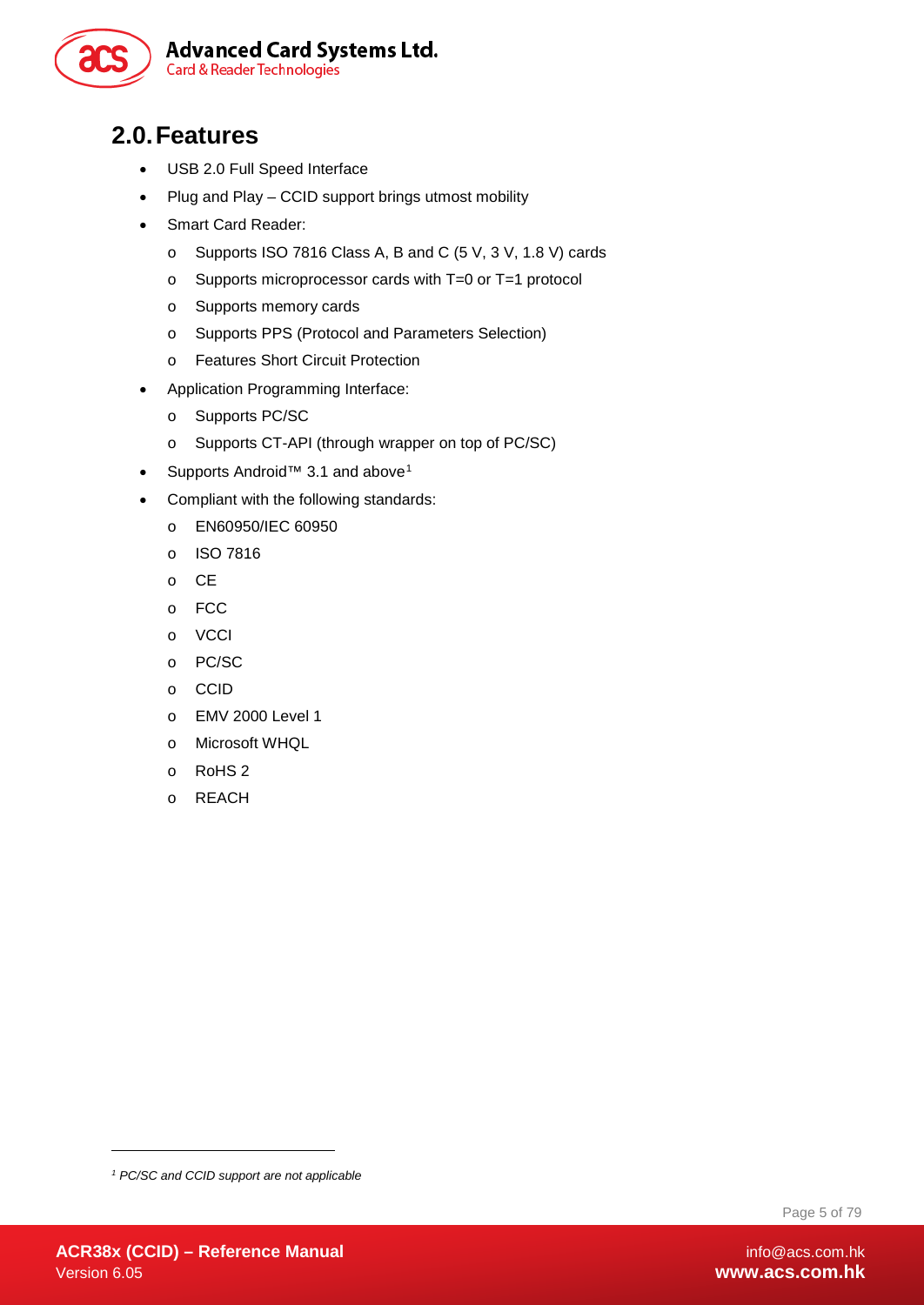

# <span id="page-5-0"></span>**3.0.Smart Card Support**

### <span id="page-5-1"></span>**3.1. MCU Cards**

The ACR38x (CCID) is a PC/SC compliant smart card reader that supports ISO 7816 Class A, B and C (5 V, 3 V, and 1.8 V) smart cards. It also works with MCU cards following either the T=0 and T=1 protocol.

The card ATR indicates the specific operation mode (TA2 present; bit b5 of TA2 must be 0) and when that particular mode is not supported by the ACR38x (CCID), the reader will reset the card to a negotiable mode. If the card cannot be set to negotiable mode, the reader will then reject the card.

When the card ATR indicates the negotiable mode (TA2 not present) and communication parameters other than the default parameters, the ACR38x (CCID) will execute the PPS and try to use the communication parameters that the card suggested in its ATR. If the card does not accept the PPS, the reader will use the default parameters (F=372, D=1).

*Note: For the meaning of the aforementioned parameters, please refer to ISO 7816-3.*

### <span id="page-5-2"></span>**3.2. Memory-based Smart Cards**

The ACR38x (CCID) works with several memory-based smart cards, such as:

- Cards following the I2C bus protocol (free memory cards) with maximum 128 bytes page with capability, including:
	- o Atmel®: AT24C01/02/04/08/16/32/64/128/256/512/1024
	- o SGS-Thomson: ST14C02C, ST14C04C
	- o Gemplus: GFM1K, GFM2K, GFM4K, GFM8K
- Cards with secure memory IC with password and authentication, including:
	- o Atmel®: AT88SC153 and AT88SC1608
- Cards with intelligent 1 KB EEPROM with write-protect function, including:
	- o Infineon®: SLE4418, SLE4428, SLE5518 and SLE5528
- Cards with intelligent 256 bytes EEPROM with write-protect function, including:
	- o Infineon®: SLE4432, SLE4442, SLE5532 and SLE5542
- Cards with '104' type EEPROM non-reloadable token counter cards, including:
	- o Infineon®: SLE4406, SLE4436, SLE5536 and SLE6636
- Cards with Intelligent 416-bit EEPROM with internal PIN check, including:
	- o Infineon®: SLE4404
- Cards with Security Logic with Application Zone(s), including:
	- o Atmel®: AT88SC101, AT88SC102 and AT88SC1003

Page 6 of 79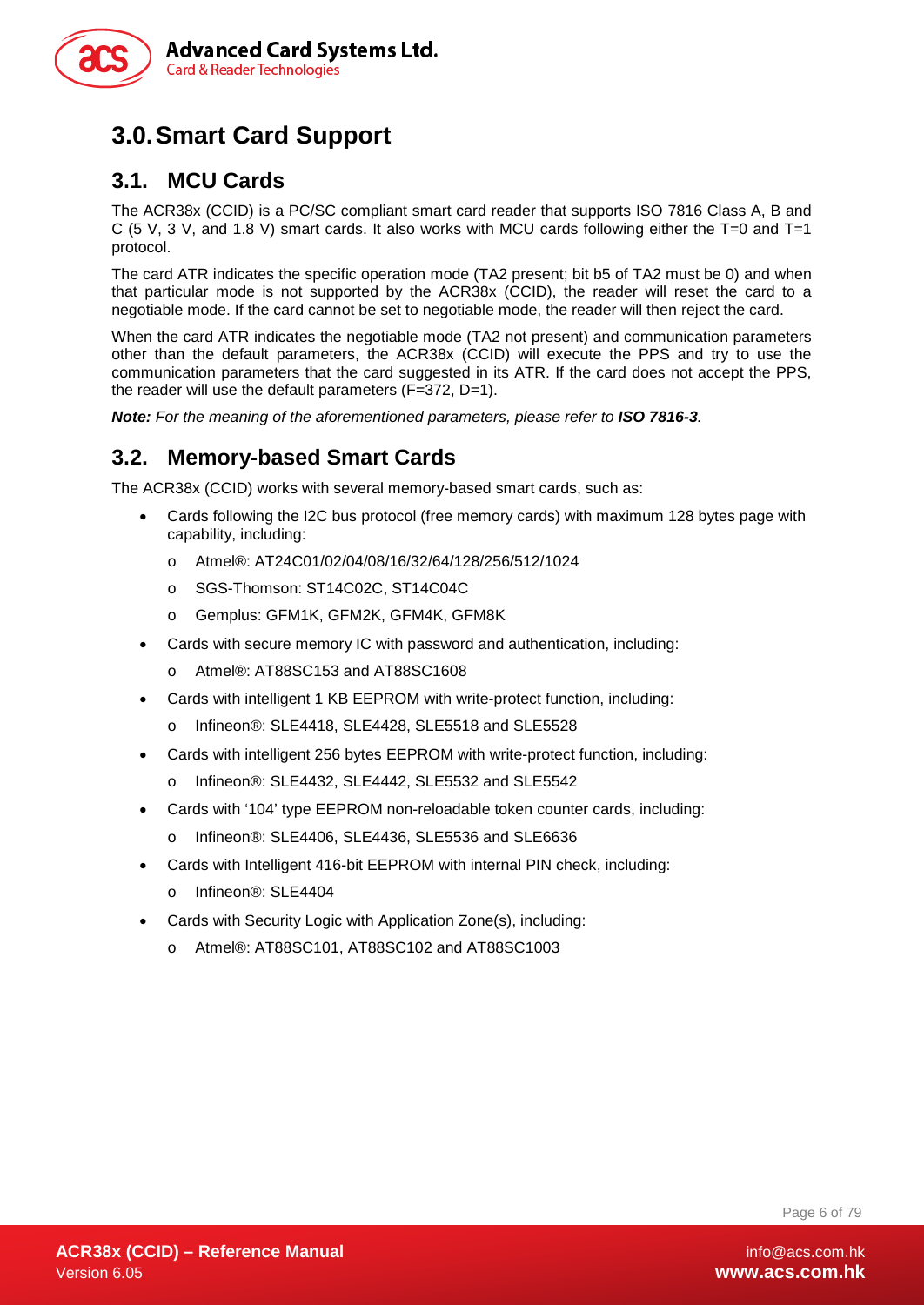

# <span id="page-6-0"></span>**4.0.Smart Card Interface**

The interface between the ACR38x (CCID) and the inserted smart card follows the specification of ISO 7816-3 with certain restrictions or enhancements to increase the practical functionality of ACR38x (CCID).

# <span id="page-6-1"></span>**4.1. Smart Card Power Supply VCC (C1)**

The current consumption of the inserted card must not be higher than 50 mA.

### <span id="page-6-2"></span>**4.2. Programming Voltage VPP (C6)**

According to ISO 7816-3, the smart card contact C6 (VPP) supplies the programming voltage to the smart card. Since all common smart cards in the market are EEPROM-based and do not require the provision of an external programming voltage, the contact C6 (VPP) has been implemented as a normal control signal in the ACR38x (CCID). The electrical specifications of this contact are identical to those of the signal RST (at contact C2).

### <span id="page-6-3"></span>**4.3. Card Type Selection**

The controlling personal computer must always select the card type through the proper command sent to the ACR38x (CCID) prior to activating the inserted card. This includes both the memory cards and MCU-based cards.

For MCU-based cards, the reader is allowed to select the preferred protocol, T=0 or T=1. However, this selection is only accepted and carried out by the reader through the PPS when the card inserted in the reader supports both protocol types. Whenever an MCU-based card supports only one protocol type, T=0 or T=1, the reader automatically uses that protocol type, regardless of the protocol type selected by the application.

### <span id="page-6-4"></span>**4.4. Interface for Microcontroller-based Cards**

For microcontroller-based smart cards, only the contacts C1 (VCC), C2 (RST), C3 (CLK), C5 (GND) and C7 (I/O) are used. A frequency of 4 MHz is applied to the CLK signal (C3).

### <span id="page-6-5"></span>**4.5. Card Tearing Protection**

The ACR38x (CCID) provides a mechanism to protect the inserted card when it is suddenly withdrawn while it is powered up. The power supply to the card and the signal lines between the ACR38x (CCID) and the card is immediately deactivated when the card is being removed. However, as a rule to avoid any electrical damage, a card should only be removed from the reader while it is powered down.

*Note: The ACR38x (CCID) never switches on the power supply to the inserted card by itself. The controlling computer through the proper command sent to the reader must explicitly do this.*

Page 7 of 79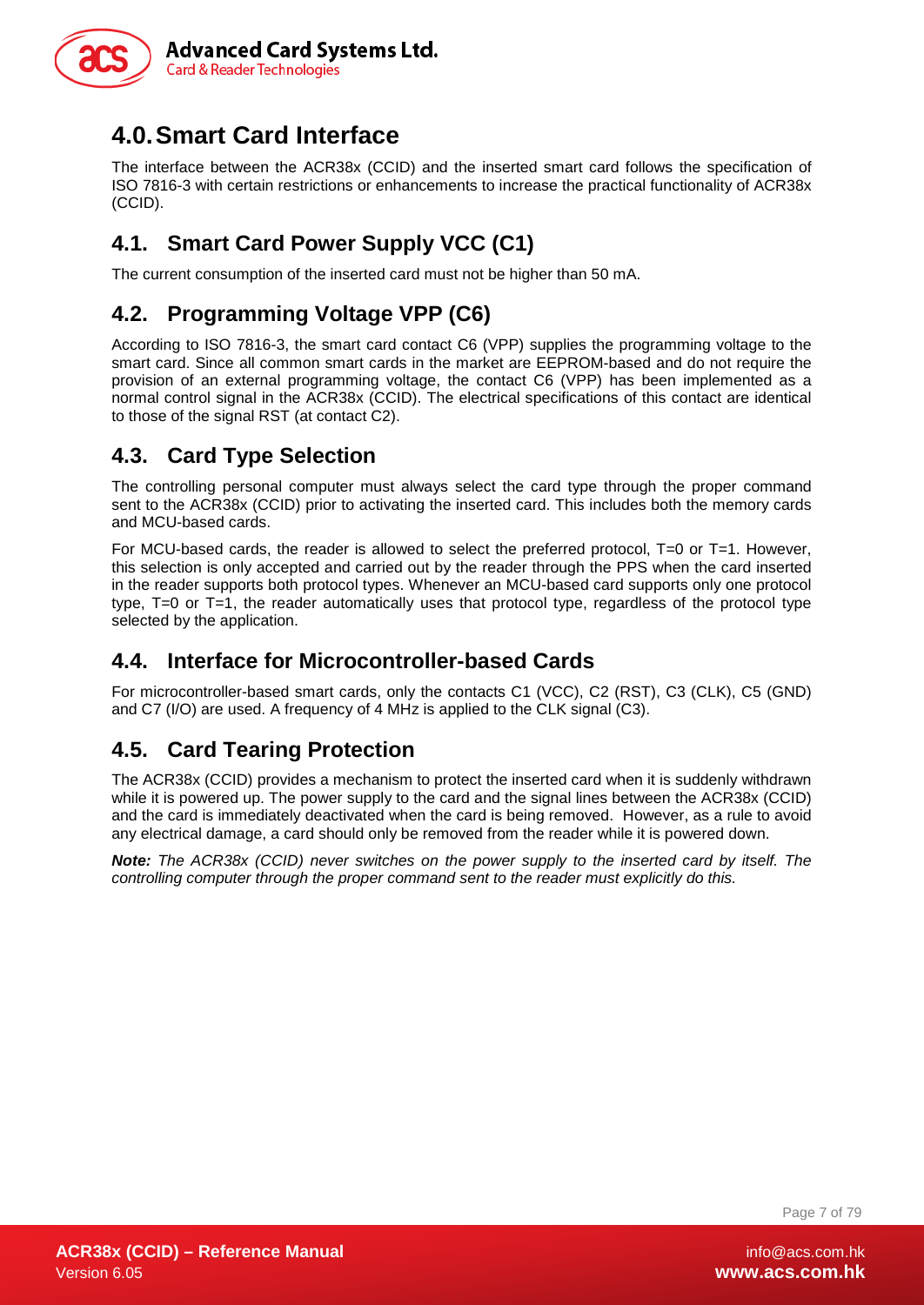

# <span id="page-7-0"></span>**5.0.Power Supply**

The ACR38x (CCID) requires a voltage of 5 V DC, 100 mA, regulated, power supply. The ACR38x (CCID) gets power supply from the computer (through the cable supplied along with each type of reader).

# <span id="page-7-1"></span>**5.1. Status LED**

The LED indicates the activation status of the smart card interface:

- **Flashing slowly (turns on 200 ms every 2 seconds)** Indicates ACR38x (CCID) is powered up and in the standby state. Either the smart card has not been inserted or the smart card has not been powered up (if it is inserted).
- **Lighting up** Indicates power supply to the smart card is switched on (i.e. the smart card is activated).
- **Flashing quickly** Indicates there are communications between ACR38x (CCID) and smart card.

Page 8 of 79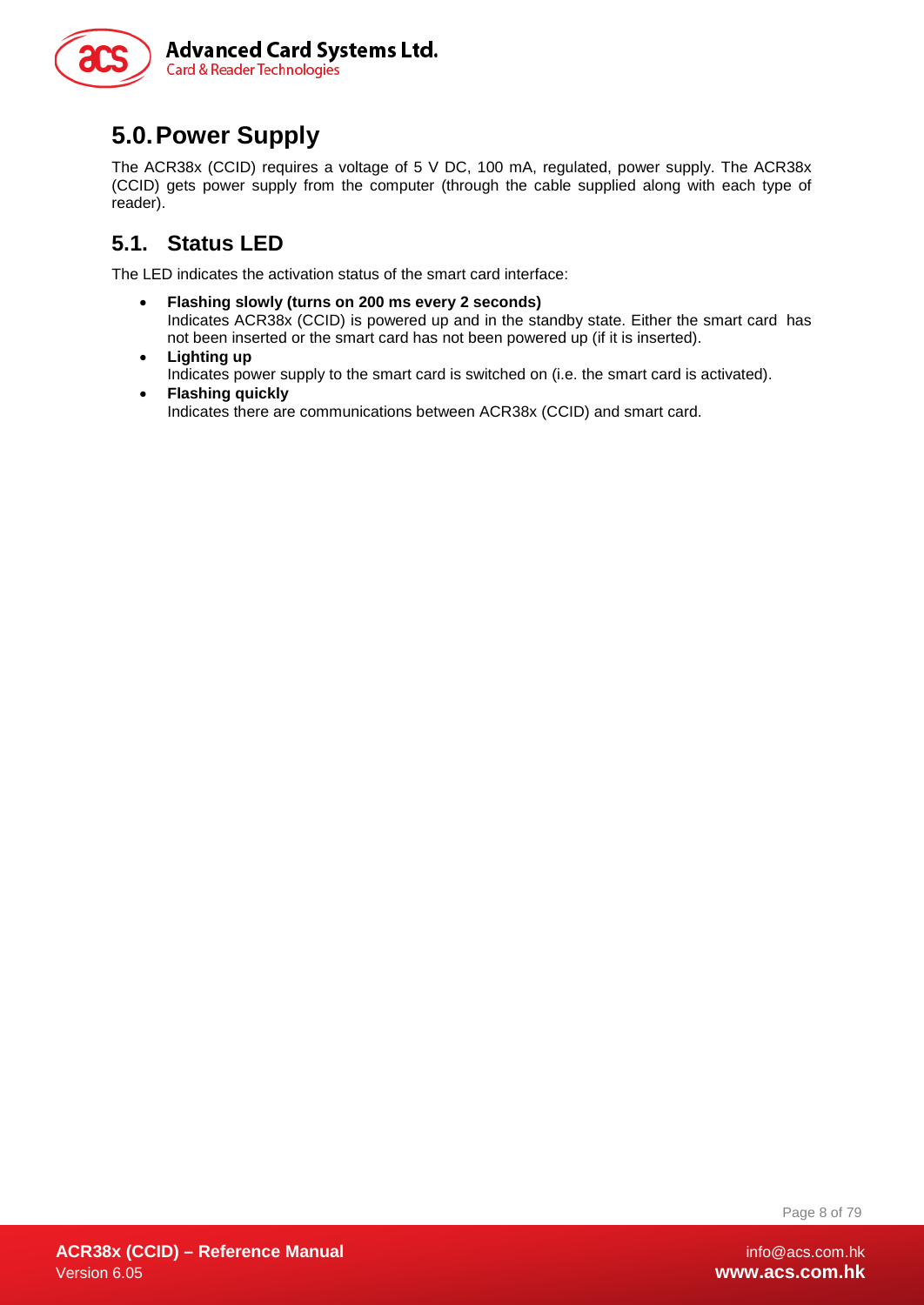

# <span id="page-8-0"></span>**6.0.USB Interface**

### <span id="page-8-1"></span>**6.1. Communication Parameters**

The ACR38x (CCID) is connected to a computer through USB as specified in the USB Specification 2.0. The ACR38x (CCID) is working in full speed mode (e.g. 12 Mbps).

| Pin | <b>Signal</b> | <b>Function</b>                                                 |  |
|-----|---------------|-----------------------------------------------------------------|--|
|     | VBUS          | +5 V power supply for the reader                                |  |
|     | D-            | Differential signal transmits data between ACR38x (CCID) and PC |  |
| 3   | D+            | Differential signal transmits data between ACR38x (CCID) and PC |  |
| 4   | GND           | Reference voltage level for power supply                        |  |

**Table 2**: USB Interface Wiring

<span id="page-8-3"></span>*Note: In order for the ACR38x (CCID) to function properly through USB interface, either ACS CCID driver or the Microsoft CCID driver has to be installed.*

### <span id="page-8-2"></span>**6.2. Endpoints**

The ACR38x (CCID) uses the following endpoints to communicate with the host computer:

| <b>Control Endpoint</b> | For setup and control purpose                                 |  |  |
|-------------------------|---------------------------------------------------------------|--|--|
| <b>Bulk OUT</b>         | For command to be sent from host to ACR38x (CCID)             |  |  |
|                         | (data packet size is 64 bytes)                                |  |  |
| <b>Bulk IN</b>          | For response to be sent from ACR38x (CCID) to host            |  |  |
|                         | (data packet size is 64 bytes)                                |  |  |
| <b>Interrupt IN</b>     | For card status message to be sent from ACR38x (CCID) to host |  |  |
|                         | (data packet size is 8 bytes)                                 |  |  |

Page 9 of 79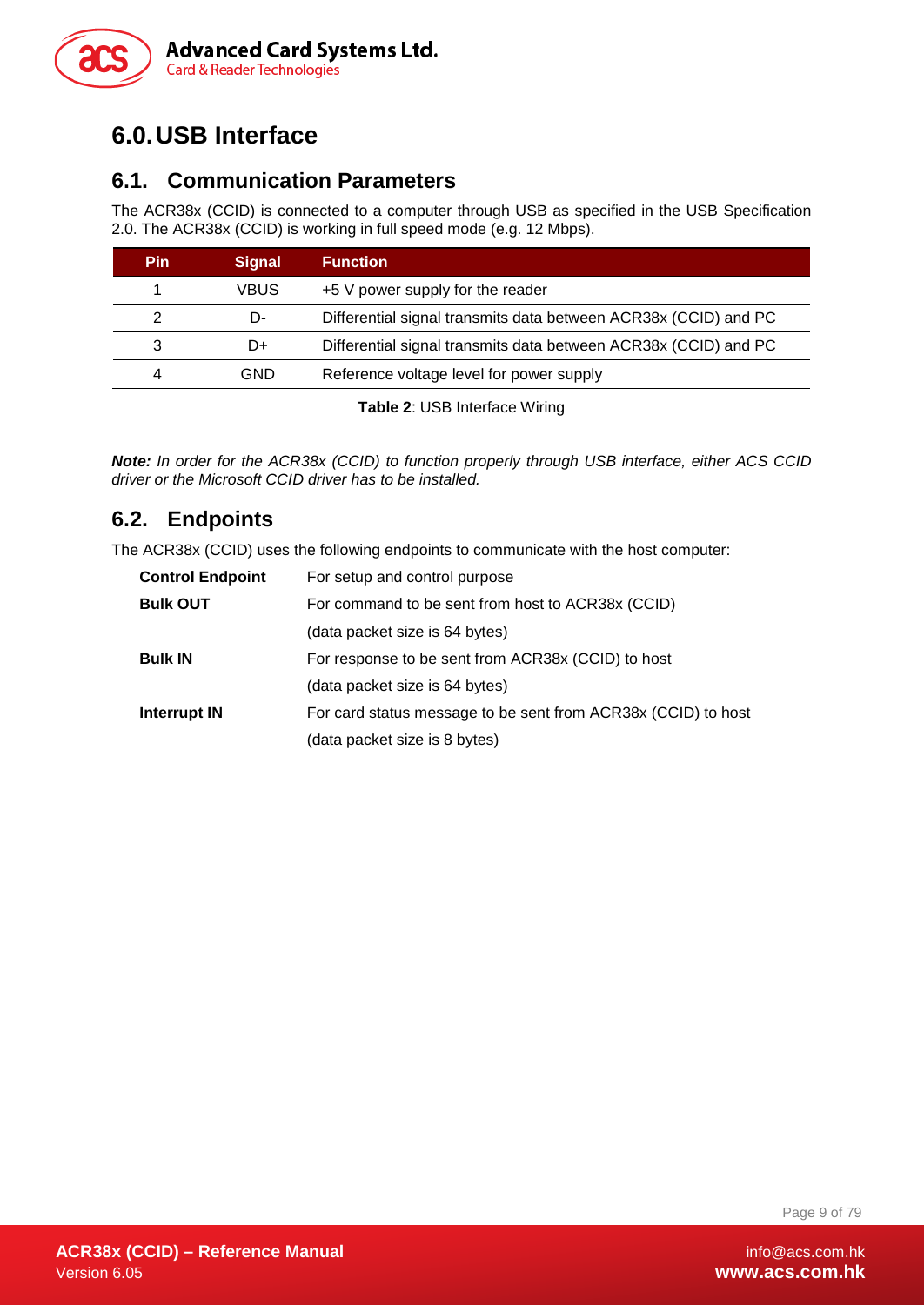

# <span id="page-9-0"></span>**7.0.Communication Protocol**

ACR38x (CCID) shall interface with the host through the USB connection. A specification, namely CCID, has been released within the industry defining such a protocol for the USB chip-card interface devices. CCID covers all the protocols required for operating smart cards.

*Note: The configurations and usage of USB endpoints on ACR38x (CCID) shall follow CCID Rev 1.0 Section 3.*

An overview is summarized below:

- 1. **Control Commands** are sent on control pipe (default pipe). These include class-specific requests and USB standard requests. Commands that are sent on the default pipe report information back to the host on the default pipe.
- 2. **CCID Events** are sent on the interrupt pipe.
- 3. **CCID Commands** are sent on BULK-OUT endpoint. Each command sent to ACR38x (CCID) has an associated ending response. Some commands can also have intermediate responses.
- 4. **CCID Responses** are sent on BULK-IN endpoint. All commands sent to ACR38x (CCID) have to be sent synchronously (e.g. *bMaxCCIDBusySlots* is equal to 01h for ACR38x (CCID)).

**Offset Field Size Value Description** 0 **bLength** 1 | Size of this descriptor, in bytes. 1 **bDescriptorType** 1 **1 CCID Functional Descriptor type.** 2 **bcdCCID** 2 **CCID** Specification Release Number in Binary-coded decimal. <sup>4</sup> *bMaxSlotIndex* <sup>1</sup> One slot is available on ACR38x (CCID). 5 **bVoltageSupport** 1 **1** ACR38x (CCID) can supply 1.8 V, 3 V, and 5 V to its slot. <sup>6</sup> *dwProtocols* <sup>4</sup> ACR38x (CCID) supports T=0 and T=1 protocol. 10 **dwDefaultClock** 4 **Default ICC clock frequency is 4 MHz.** <sup>14</sup> *dwMaximumClock* <sup>4</sup> Maximum supported ICC clock frequency is 4 MHz. <sup>18</sup> *bNumClockSupported* <sup>1</sup> Does not support manual setting of clock frequency. 19 *dwDataRate* 4 Default ICC I/O data rate is 10752 bps. <sup>23</sup> *dwMaxDataRate* <sup>4</sup> Maximum supported ICC I/O data rate is 344 Kbps. <sup>27</sup> *bNumDataRatesSupported* <sup>1</sup> Does not support manual setting of data rates. 28 **dwMaxIFSD** 4 Maximum IFSD supported by ACR38x (CCID) for protocol T=1 is 254. <sup>32</sup> *dwSynchProtocols* <sup>4</sup> ACR38x (CCID) does not support synchronous card. <sup>36</sup> *dwMechanical* <sup>4</sup> ACR38x (CCID) does not support special mechanical characteristics.

The ACR38x (CCID) supported CCID features are indicated in its Class Descriptor:

Page 10 of 79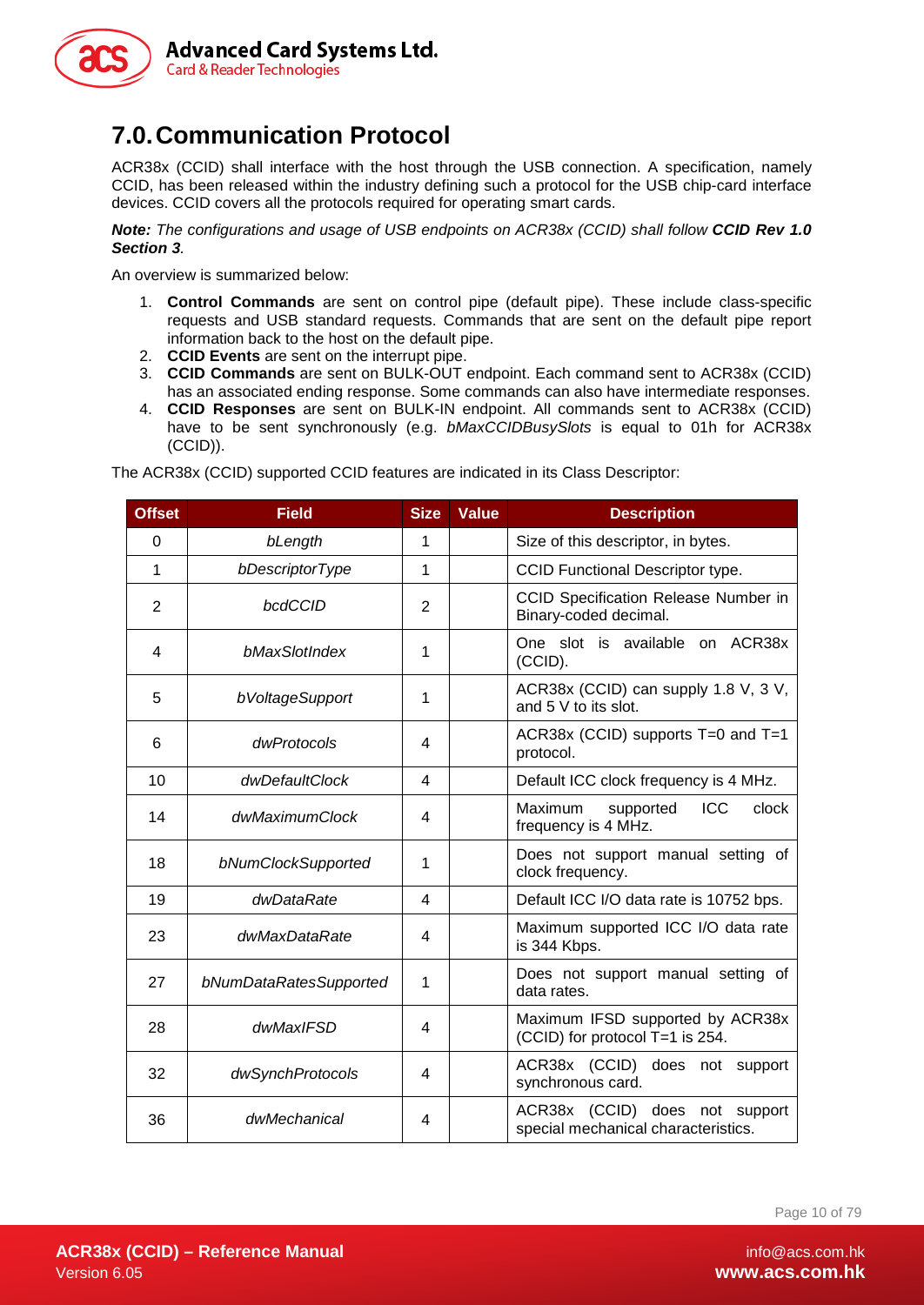

| <b>Offset</b> | <b>Field</b>           | <b>Size</b>    | <b>Value</b> | <b>Description</b>                                                                                                                                                                                                                                                  |
|---------------|------------------------|----------------|--------------|---------------------------------------------------------------------------------------------------------------------------------------------------------------------------------------------------------------------------------------------------------------------|
| 40            | dwFeatures             | 4              |              | ACR38x (CCID) supports the following<br>features:<br>Automatic ICC clock frequency<br>change according to<br>parameters.<br>Automatic baud rate change<br>$\bullet$<br>according to frequency and FI,<br>DI parameters.<br>TPDU level change with<br>ACR38x (CCID). |
| 44            | dwMaxCCIDMessageLength | 4              |              | Maximum message length accepted by<br>ACR38x (CCID) is 271 bytes.                                                                                                                                                                                                   |
| 48            | bClassGetResponse      | 1              |              | Insignificant for TPDU level exchanges.                                                                                                                                                                                                                             |
| 49            | bClassEnvelope         | 1              |              | Insignificant for TPDU level exchanges.                                                                                                                                                                                                                             |
| 50            | wLCDLayout             | $\overline{2}$ |              | No LCD.                                                                                                                                                                                                                                                             |
| 52            | bPINSupport            | 1              |              | With PIN Verification.                                                                                                                                                                                                                                              |
| 53            | bMaxCCIDBusySlots      |                |              | Only 1 slot can be simultaneously busy.                                                                                                                                                                                                                             |

Page 11 of 79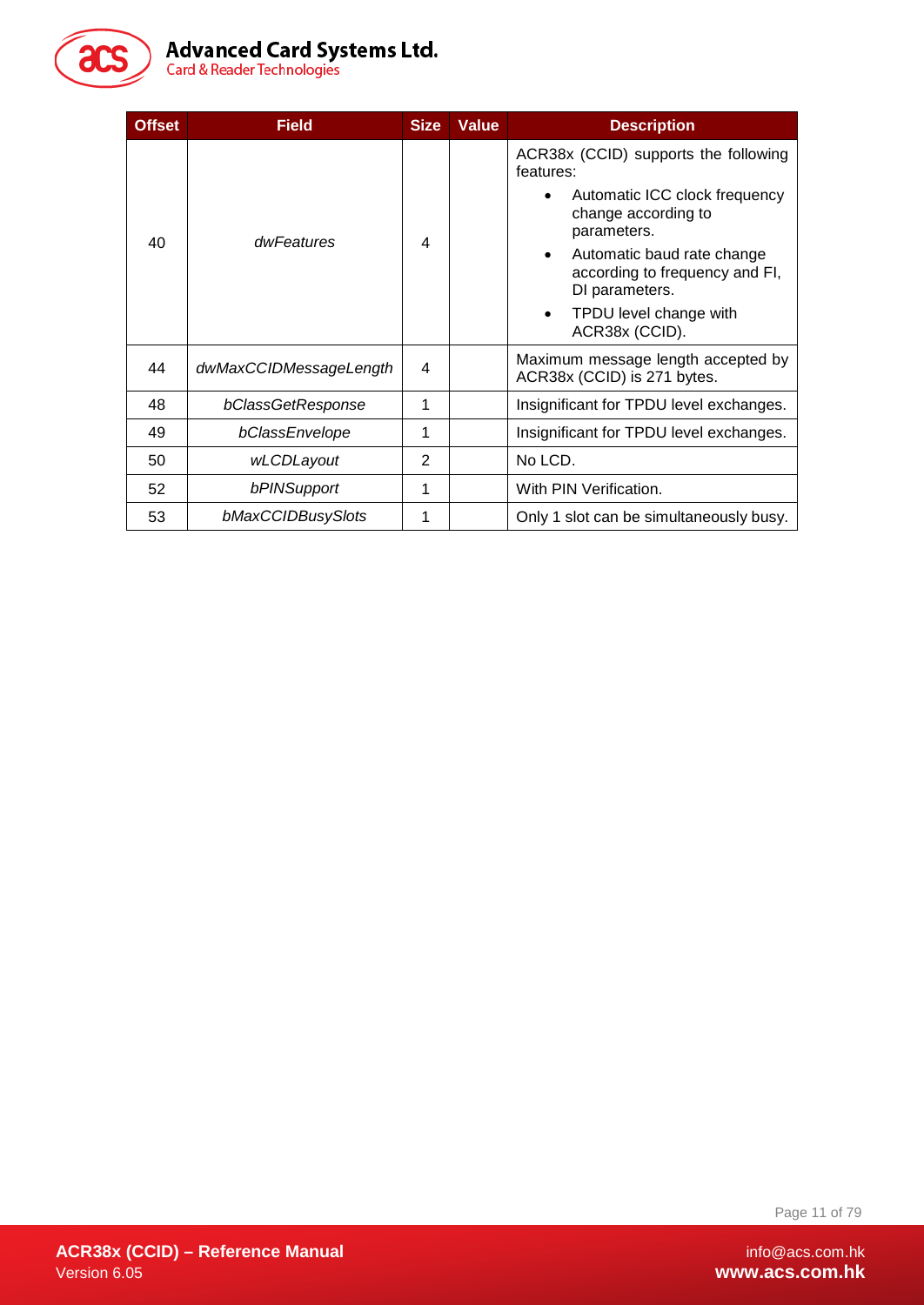

# <span id="page-11-0"></span>**8.0.Memory Card Type Selection**

SELECT\_CARD\_TYPE command must be executed first before other memory card commands. This command powers up and down the selected card inserted in the card reader and performs a card reset. This command can only be used after the logical smart card reader communication has been established using the *SCardConnect()* API.

*Note: For details of SCardConnect() API, please refer to PC/SC specifications.* 

 *For the Memory Card Command Set, please refer to Section [9.3](#page-19-0).*

A code snippet for the program flow is given below to demonstrate how to select the memory card type in ACR38x (CCID):

```
SCARDCONTEXT hContext;
SCARDHANDLE hCard;
unsigned long dwActProtocol;
SCARD_IO_REQUEST ioRequest;
DWORD size = 64, SendLen = 6, RecvLen = 255, retCode;
byte cardType;
//Establish PC/SC Connection
retCode = SCardEstablishContext (SCARD_SCOPE_USER, NULL, NULL, &hContext);
//List all readers in the system
retCode = SCardListReaders (hContext, NULL, readerName, &size);
//Connect to the reader
retCode = SCardConnect(hContext, readerName, SCARD_SHARE_SHARED, 
SCARD_PROTOCOL_T0, &hCard, &dwActProtocol);
//Select Card Type
unsigned char SendBuff[] = \{0xFF,0xA4,0x00,0x00,0x01,cardType\};
retCode = SCardTransmit( hCard, &ioRequest, SendBuff, SendLen, NULL, 
RecvBuff, &RecvLen);
//Disconnect from the reader
retCode = SCardDisconnect(hCard, SCARD_UNPOWER_CARD);
//End the established context
retCode = SCardReleaseContext(hContext);
```
Page 12 of 79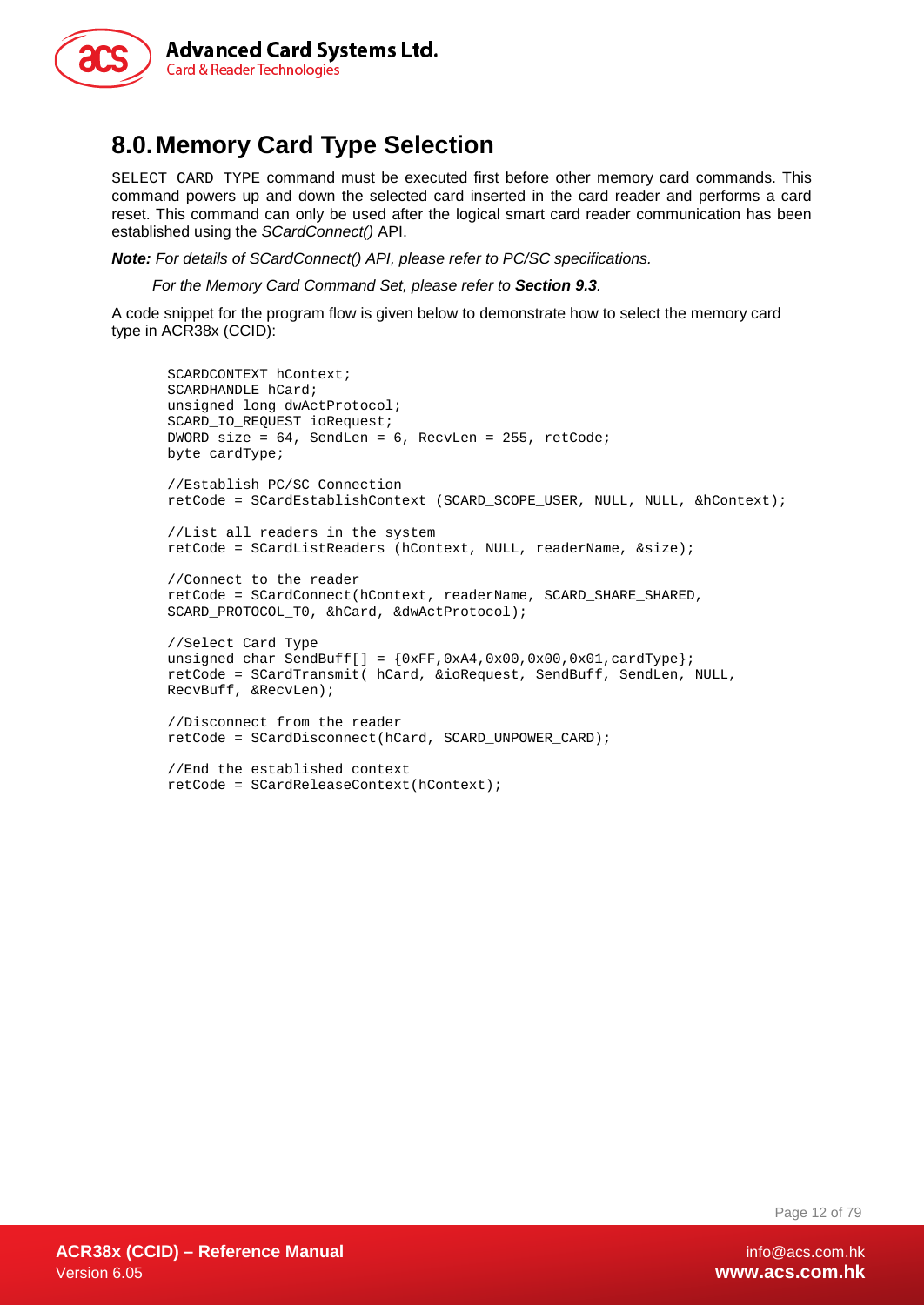

# <span id="page-12-0"></span>**9.0.Commands**

### <span id="page-12-1"></span>**9.1. CCID Command Pipe Bulk-OUT Messages**

ACR38x (CCID) shall follow the CCID Bulk-OUT Messages as specified in **CCID Rev 1.0 (Section 4.1)**. In addition, this specification defines some extended commands for operating additional features.

This section lists the CCID Bulk-OUT Messages to be supported by ACR38x (CCID).

### <span id="page-12-2"></span>**9.1.1. PC\_to\_RDR\_IccPowerOn**

This command activates the card slot and returns ATR data from the card.

| <b>Offset</b> | <b>Field</b>        | <b>Size</b> | <b>Value</b> | <b>Description</b>                                                                                             |
|---------------|---------------------|-------------|--------------|----------------------------------------------------------------------------------------------------------------|
| $\Omega$      | bMessageType        |             | 62h          |                                                                                                                |
|               | dwLength            | 4           | 00000000h    | Size of extra bytes of this message.                                                                           |
| $\mathcal{P}$ | bSlot               |             |              | Identifies the slot number for this<br>command.                                                                |
| 5             | bSeq                |             |              | Sequence number for command.                                                                                   |
| 6             | <b>bPowerSelect</b> | 1           |              | Voltage that is applied to the ICC:<br>00h = Automatic Voltage Selection<br>$01h = 5$ volts<br>$02h = 3$ volts |
|               | abRFU               | 2           |              | Reserved for future use.                                                                                       |

The response to this command message is the *RDR\_to\_PC\_DataBlock* response message and the data returned is the Answer-To-Reset (ATR) data.

### <span id="page-12-3"></span>**9.1.2. PC\_to\_RDR\_IccPowerOff**

This command deactivates the card slot.

| <b>Offset</b> | <b>Field</b> | <b>Size</b> | Value     | <b>Description</b>                              |
|---------------|--------------|-------------|-----------|-------------------------------------------------|
| 0             | bMessageType |             | 63h       |                                                 |
|               | dwLength     | 4           | 00000000h | Size of extra bytes of this message.            |
| 5             | bSlot        |             |           | Identifies the slot number for this<br>command. |
| 6             | bSeq         |             |           | Sequence number for command.                    |
|               | abRFU        | 3           |           | Reserved for future use.                        |

The response to this message is the *RDR\_to\_PC\_SlotStatus* message.

Page 13 of 79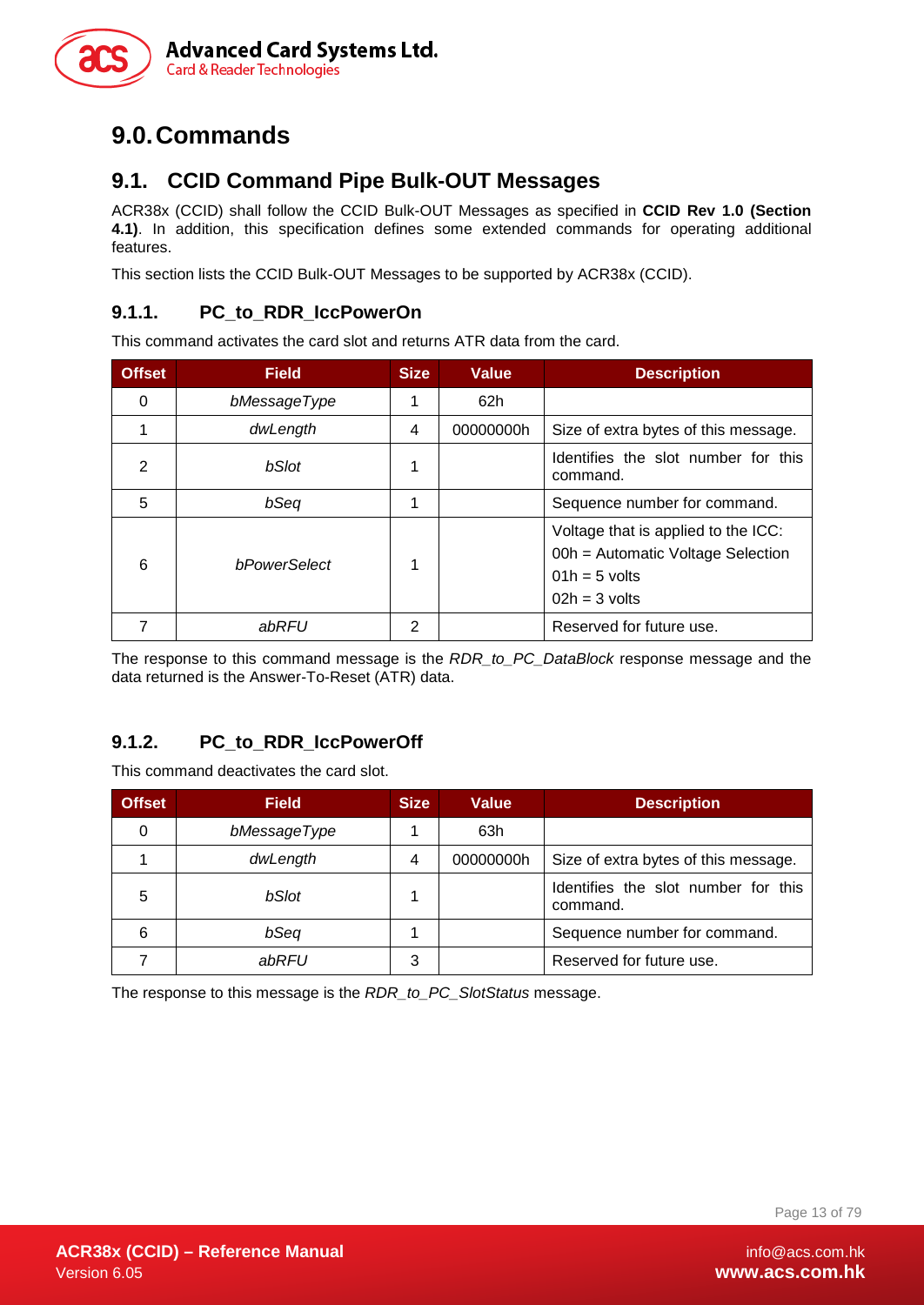

### <span id="page-13-0"></span>**9.1.3. PC\_to\_RDR\_GetSlotStatus**

This command gets the current status of the slot.

| <b>Offset</b> | <b>Field</b> | <b>Size</b> | <b>Value</b> | <b>Description</b>                              |
|---------------|--------------|-------------|--------------|-------------------------------------------------|
| 0             | bMessageType |             | 65h          |                                                 |
|               | dwLength     | 4           | 00000000h    | Size of extra bytes of this message.            |
| 5             | bSlot        |             |              | Identifies the slot number for this<br>command. |
| 6             | bSeq         |             |              | Sequence number for command.                    |
|               | abRFU        | 3           |              | Reserved for future use.                        |

The response to this message is the *RDR\_to\_PC\_SlotStatus* message.

### <span id="page-13-1"></span>**9.1.4. PC\_to\_RDR\_XfrBlock**

This command transfers data block to the ICC.

| <b>Offset</b> | Field           | <b>Size</b>          | <b>Value</b> | <b>Description</b>                                                                                                                                                                          |
|---------------|-----------------|----------------------|--------------|---------------------------------------------------------------------------------------------------------------------------------------------------------------------------------------------|
| 0             | bMessageType    |                      | 6Fh          |                                                                                                                                                                                             |
|               | dwLength        | 4                    |              | Size of <i>abData</i> field of this message.                                                                                                                                                |
| 5             | bSlot           |                      |              | <b>Identifies</b><br>the<br>slot<br>number<br>this<br>for<br>command.                                                                                                                       |
| 6             | bSeq            | 1                    |              | Sequence number for command.                                                                                                                                                                |
|               | bBWI            | 1                    |              | Used to extend the CCIDs Block Waiting<br>Timeout for this current transfer. The<br>CCID will timeout the block after "this<br>number multiplied by the Block Waiting<br>Time" has expired. |
| 8             | wLevelParameter | 2                    | 0000h        | RFU (TPDU exchange level).                                                                                                                                                                  |
| 10            | abData          | <b>Byte</b><br>array |              | Data block sent to the CCID. Data is sent<br>"as is" to the ICC (TPDU exchange level).                                                                                                      |

The response to this message is the *RDR\_to\_PC\_DataBlock* message.

Page 14 of 79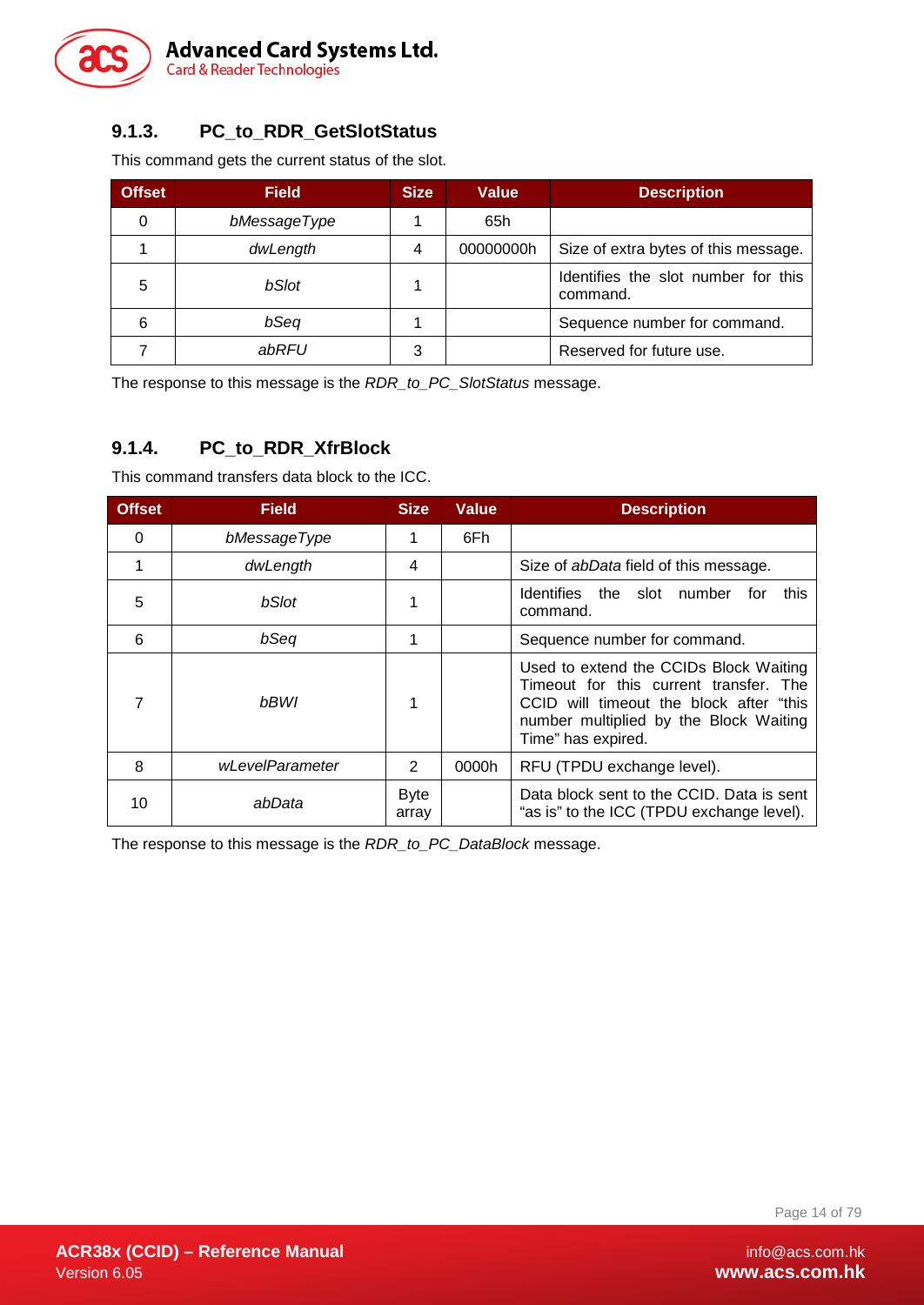

### <span id="page-14-0"></span>**9.1.5. PC\_to\_RDR\_GetParameters**

This command gets the slot parameters.

| <b>Offset</b> | <b>Field</b> | <b>Size</b> | Value     | <b>Description</b>                              |
|---------------|--------------|-------------|-----------|-------------------------------------------------|
| 0             | bMessageType |             | 6Ch       |                                                 |
|               | DwLength     | 4           | 00000000h | Size of extra bytes of this message.            |
| 5             | <b>BSlot</b> |             |           | Identifies the slot number for this<br>command. |
| 6             | <b>BSeq</b>  |             |           | Sequence number for command.                    |
|               | <b>AbRFU</b> | 3           |           | Reserved for future use.                        |

The response to this message is the *RDR\_to\_PC\_Parameters* message.

### <span id="page-14-1"></span>**9.1.6. PC\_to\_RDR\_ResetParameters**

This command resets slot parameters to the default value.

| <b>Offset</b> | <b>Field</b> | <b>Size</b> | <b>Value</b> | <b>Description</b>                              |
|---------------|--------------|-------------|--------------|-------------------------------------------------|
| 0             | bMessageType |             | 6Dh          |                                                 |
|               | DwLength     | 4           | 00000000h    | Size of extra bytes of this message.            |
| 5             | <b>BSlot</b> |             |              | Identifies the slot number for this<br>command. |
| 6             | <b>BSeq</b>  |             |              | Sequence number for command.                    |
|               | <b>AbRFU</b> | 3           |              | Reserved for future use.                        |

The response to this message is the *RDR\_to\_PC\_Parameters* message.

Page 15 of 79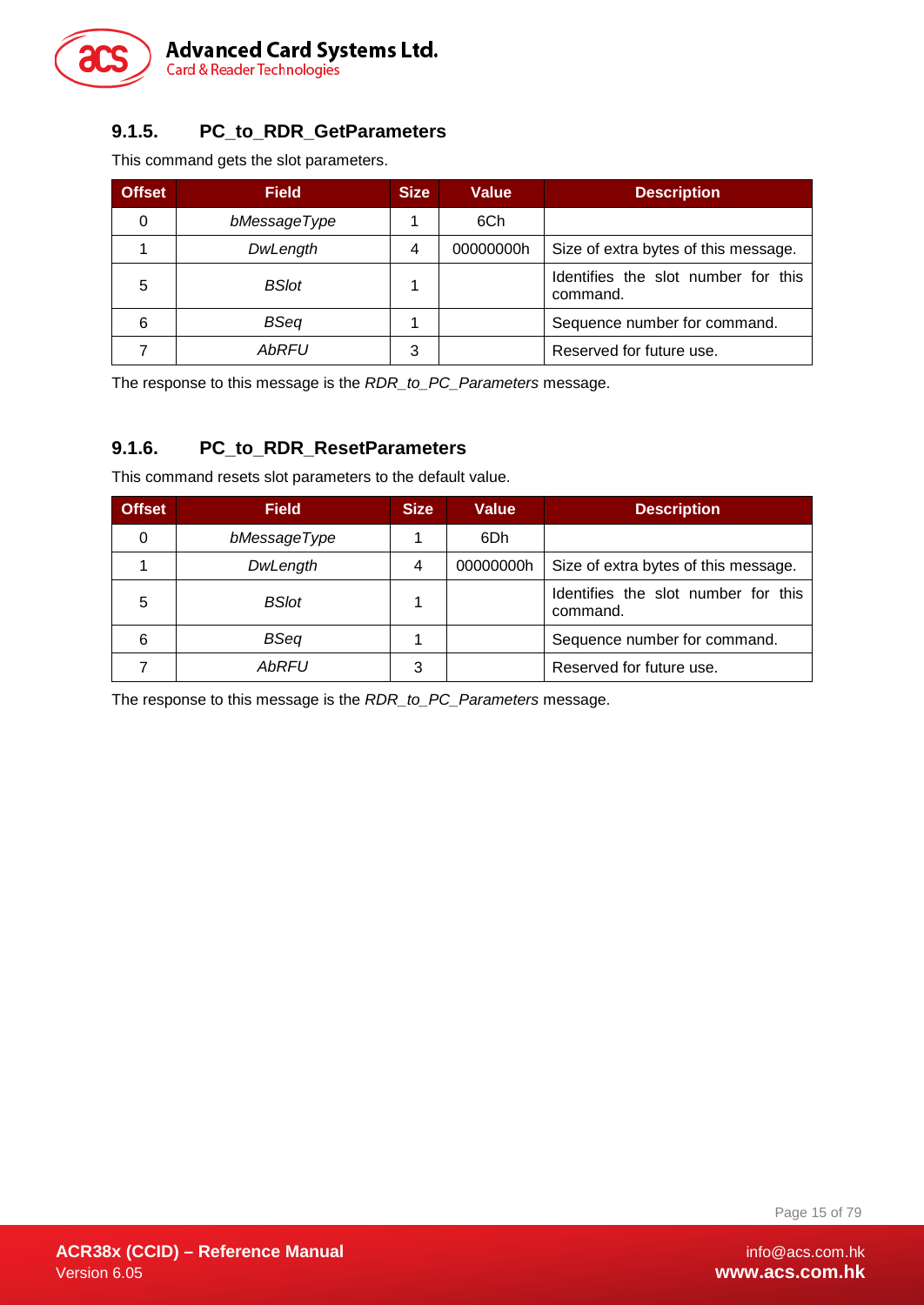

### <span id="page-15-0"></span>**9.1.7. PC\_to\_RDR\_SetParameters**

This command sets the slot parameters.

| <b>Offset</b> | <b>Field</b>            | <b>Size</b>          | <b>Value</b> | <b>Description</b>                                                                                                                                                                                                                                                                                                  |  |
|---------------|-------------------------|----------------------|--------------|---------------------------------------------------------------------------------------------------------------------------------------------------------------------------------------------------------------------------------------------------------------------------------------------------------------------|--|
| 0             | bMessageType            | 1                    | 61h          |                                                                                                                                                                                                                                                                                                                     |  |
| 1             | dwLength                | 4                    |              | Size of extra bytes of this message.                                                                                                                                                                                                                                                                                |  |
| 5             | bSlot                   | 1                    |              | Identifies<br>the slot number<br>this<br>for<br>command.                                                                                                                                                                                                                                                            |  |
| 6             | bSeq                    | 1                    |              | Sequence number for command.                                                                                                                                                                                                                                                                                        |  |
| 7             | bProtocolNum            | 1                    |              | Specifies what protocol data structure it<br>follows.<br>= Structure for protocol<br>00h -<br>$T=0$<br>$01h =$ Structure for protocol T=1<br>The following values are reserved for<br>future use:<br>80h = Structure for 2-wire protocol<br>81h = Structure for 3-wire protocol<br>82h = Structure for I2C protocol |  |
| 8             | abRFU                   | $\overline{2}$       |              | Reserved for future use.                                                                                                                                                                                                                                                                                            |  |
| 10            | abProtocolDataStructure | <b>Byte</b><br>array |              | Protocol Data Structure.                                                                                                                                                                                                                                                                                            |  |

Protocol Data Structure for Protocol T=0 (*dwLength*=00000005h)

| <b>Offset</b>   | <b>Field</b>      | <b>Size</b> | <b>Value</b> | <b>Description</b>                                                                                                                                    |
|-----------------|-------------------|-------------|--------------|-------------------------------------------------------------------------------------------------------------------------------------------------------|
| 10              | bmFindexDindex    | 1           |              | $B7-4$ – FI - Index into the table 7 in<br>ISO/IEC 7816-3:1997 selecting a clock<br>rate conversion factor<br>$B3-0$ – DI - Index into the table 8 in |
|                 |                   |             |              | ISO/IEC 7816-3:1997 selecting a baud<br>rate conversion factor                                                                                        |
|                 |                   |             |              | $B0 - 0b$ , B7-2 - 000000b                                                                                                                            |
| 11              | bmTCCKST0         | 1           |              | $B1 -$ Convention used (b1=0 for direct,<br>$b1=1$ for inverse)                                                                                       |
|                 |                   |             |              | <b>Note:</b> The CCID ignores this bit.                                                                                                               |
| 12 <sup>2</sup> | bGuardTimeT0      | 1           |              | Extra<br>guard<br>time<br>between<br>two<br>characters. Add 0 to 254 etu to the<br>normal guard time of 12 etu. FFh is the<br>same as 00h.            |
| 13              | bWaitingIntegerT0 |             |              | WI for T=0 used to define WWT                                                                                                                         |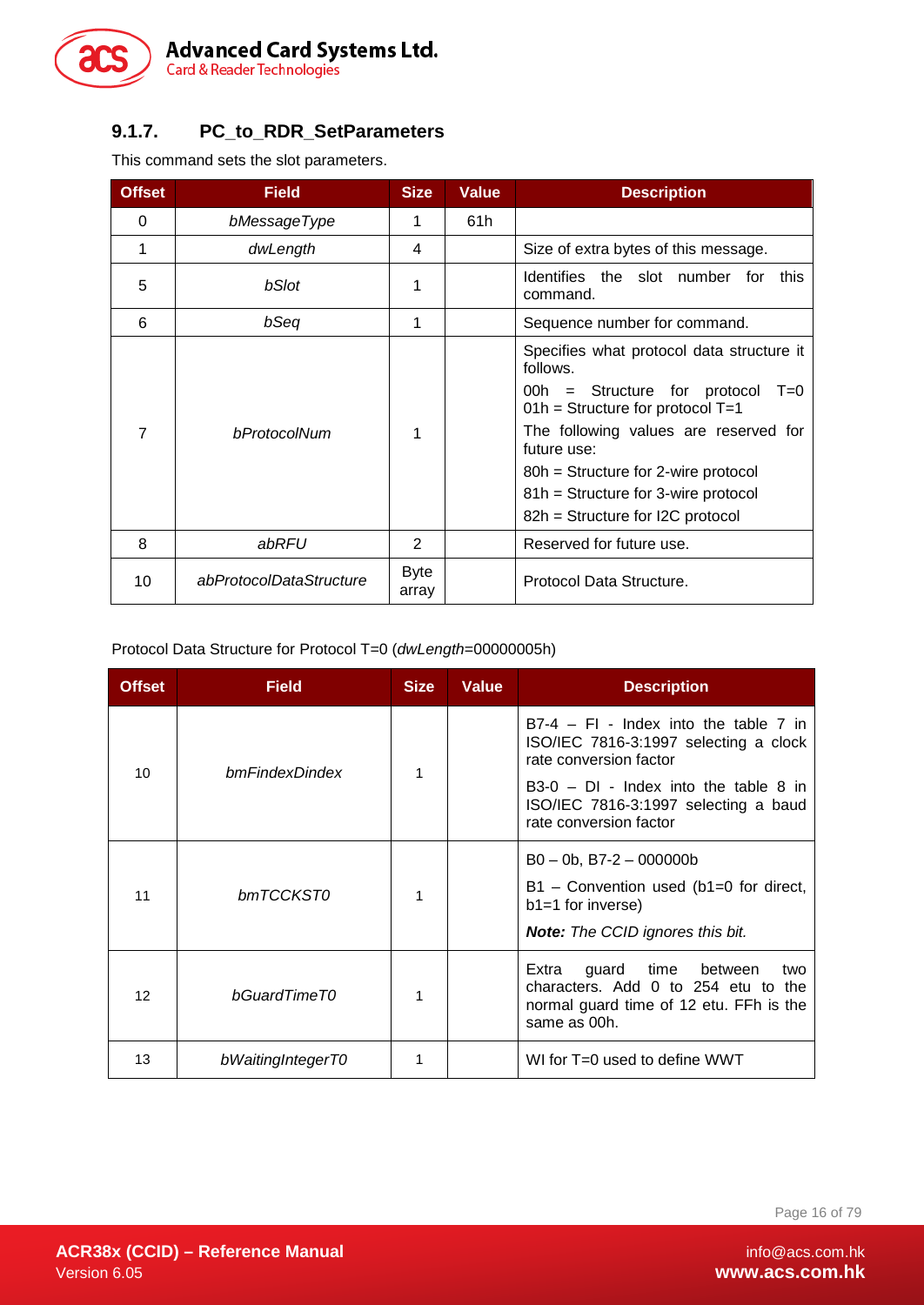

# Advanced Card Systems Ltd.<br>Card & Reader Technologies

| <b>Offset</b> | <b>Field</b> | <b>Size</b> | <b>Value</b> | <b>Description</b>                                                                                                                                                                                |
|---------------|--------------|-------------|--------------|---------------------------------------------------------------------------------------------------------------------------------------------------------------------------------------------------|
| 14            | bClockStop   |             |              | <b>ICC Clock Stop Support</b><br>00h = Stopping the Clock is not allowed<br>$01h =$ Stop with Clock signal Low<br>$02h =$ Stop with Clock signal High<br>03h = Stop with Clock either High or Low |

Protocol Data Structure for Protocol T=1 (*dwLength*=00000007h)

| <b>Offset</b> | <b>Field</b>             | <b>Size</b> | <b>Value</b> | <b>Description</b>                                                                                                                                                                            |
|---------------|--------------------------|-------------|--------------|-----------------------------------------------------------------------------------------------------------------------------------------------------------------------------------------------|
| 10            | bmFindexDindex           | 1           |              | $B7-4$ – FI - Index into the table 7 in<br>ISO/IEC 7816-3:1997 selecting a clock rate<br>conversion factor<br>$B3-0$ - DI - Index into the table 8 in                                         |
|               |                          |             |              | ISO/IEC 7816-3:1997 selecting a baud rate<br>conversion factor                                                                                                                                |
| 11            | BmTCCKST1                | 1           |              | $B7-2 - 000100b$<br>$B0 -$ Checksum type (b0=0 for LRC, b0=1<br>for CRC)<br>B1 - Convention used (b1=0 for direct,<br>$b1=1$ for inverse)<br><b>Note:</b> The CCID ignores this bit.          |
| 12            | BGuardTimeT1             | 1           |              | Extra guard time (0 to 254 etu between two<br>characters). If value is FFh, then guard<br>time is reduced by 1 etu.                                                                           |
| 13            | <b>BwaitingIntegerT1</b> | 1           |              | $B7-4 = BWI$ values 0-9 valid<br>B3-0 = CWI values 0-Fh valid                                                                                                                                 |
| 14            | bClockStop               | 1           |              | <b>ICC Clock Stop Support</b><br>00h = Stopping the Clock is not allowed<br>01h = Stop with Clock signal Low<br>02h = Stop with Clock signal High<br>03h = Stop with Clock either High or Low |
| 15            | bIFSC                    | 1           |              | Size of negotiated IFSC                                                                                                                                                                       |
| 16            | bNadValue                | 1           | 00h          | Only support $NAD = 00h$                                                                                                                                                                      |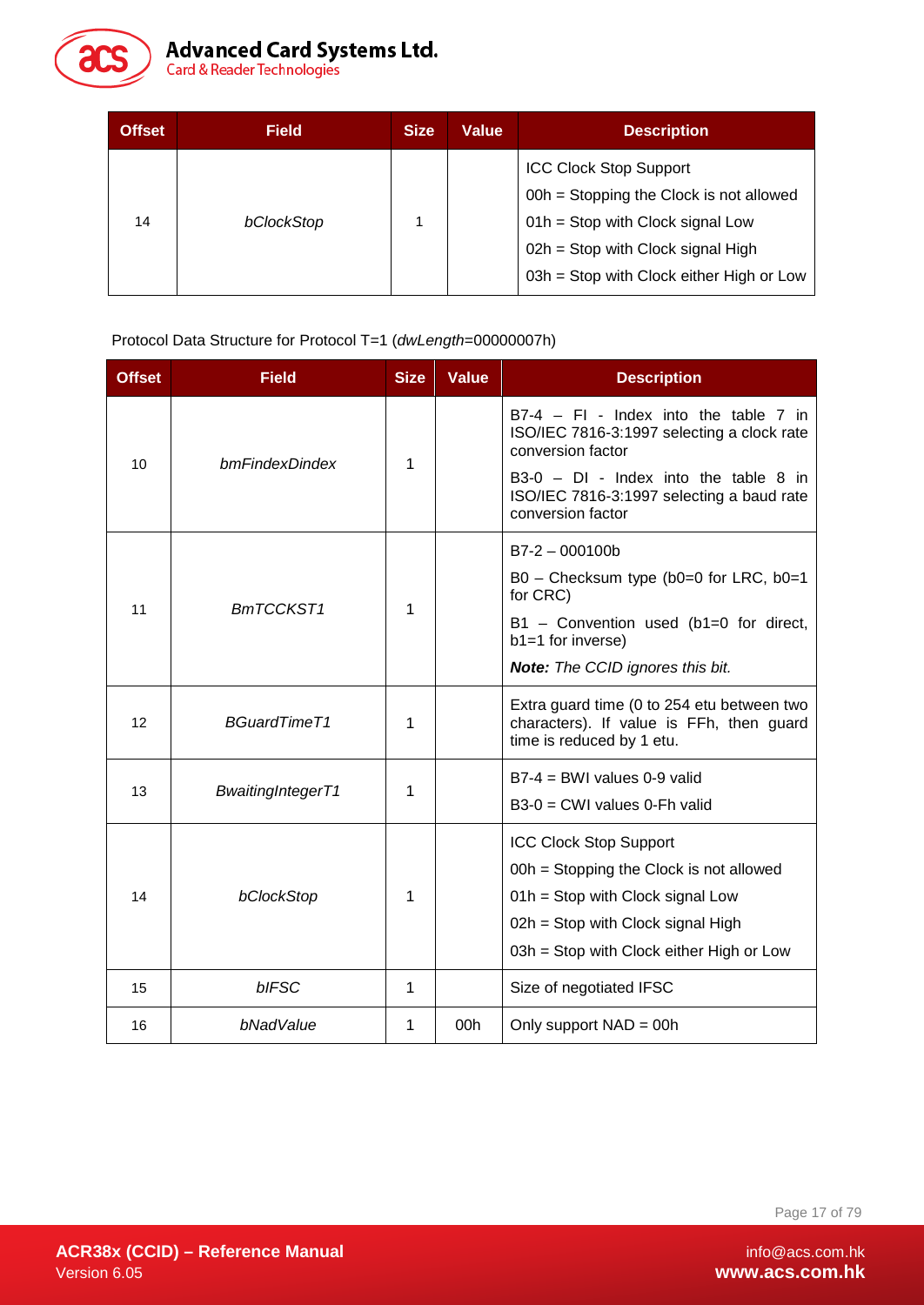

### <span id="page-17-0"></span>**9.2. CCID Bulk-IN Messages**

The Bulk-IN messages are used in response to the Bulk-OUT messages. ACR38x (CCID) shall follow the CCID Bulk-IN Messages as specified in **CCID Rev 1.0 (Section 4.2)**.

This section lists the CCID Bulk-IN Messages to be supported by ACR38x (CCID).

### <span id="page-17-1"></span>**9.2.1. RDR\_to\_PC\_DataBlock**

This command is sent by ACR38x (CCID) in response to *PC\_to\_RDR\_IccPowerOn*, *PC\_to\_RDR\_XfrBlock* and *PC\_to\_RDR\_Secure* messages.

| <b>Offset</b> | <b>Field</b>    | <b>Size</b>          | <b>Value</b> | <b>Description</b>                                                |
|---------------|-----------------|----------------------|--------------|-------------------------------------------------------------------|
| 0             | bMessageType    |                      | 80h          | Indicates that a data block is being sent<br>from the CCID.       |
|               | dwLength        | 4                    |              | Size of extra bytes of this message.                              |
| 5             | bSlot           |                      |              | Same value as in Bulk-OUT message.                                |
| 6             | bSeq            |                      |              | Same value as in Bulk-OUT message.                                |
| 7             | bStatus         |                      |              | Slot status register as defined in CCID<br>Rev 1.0 Section 4.2.1. |
| 8             | bError          |                      |              | Slot error register as defined in CCID<br>Rev 1.0 Section 4.2.1.  |
| 9             | bChainParameter |                      | 00h          | RFU (TPDU exchange level).                                        |
| 10            | abData          | <b>Byte</b><br>array |              | This field contains the data returned by<br>the CCID.             |

### <span id="page-17-2"></span>**9.2.2. RDR\_to\_PC\_SlotStatus**

This command is sent by ACR38x (CCID) in response to *PC\_to\_RDR\_IccPowerOff*, *PC\_to\_RDR\_GetSlotStatus*, *PC\_to\_RDR\_Abort* messages and Class Specific ABORT request.

| <b>Offset</b> | <b>Field</b>    | <b>Size</b> | <b>Value</b> | <b>Description</b>                                                |
|---------------|-----------------|-------------|--------------|-------------------------------------------------------------------|
| 0             | bMessageType    |             | 81h          |                                                                   |
|               | dwLength        | 4           | 00000000h    | Size of extra bytes of this message.                              |
| 5             | bSlot           |             |              | Same value as in Bulk-OUT message.                                |
| 6             | bSeq            |             |              | Same value as in Bulk-OUT message.                                |
|               | <b>h</b> Status |             |              | Slot status register as defined in CCID<br>Rev 1.0 Section 4.2.1. |
| 8             | <b>bError</b>   |             |              | Slot error register as defined in CCID<br>Rev 1.0 Section 4.2.1.  |

Page 18 of 79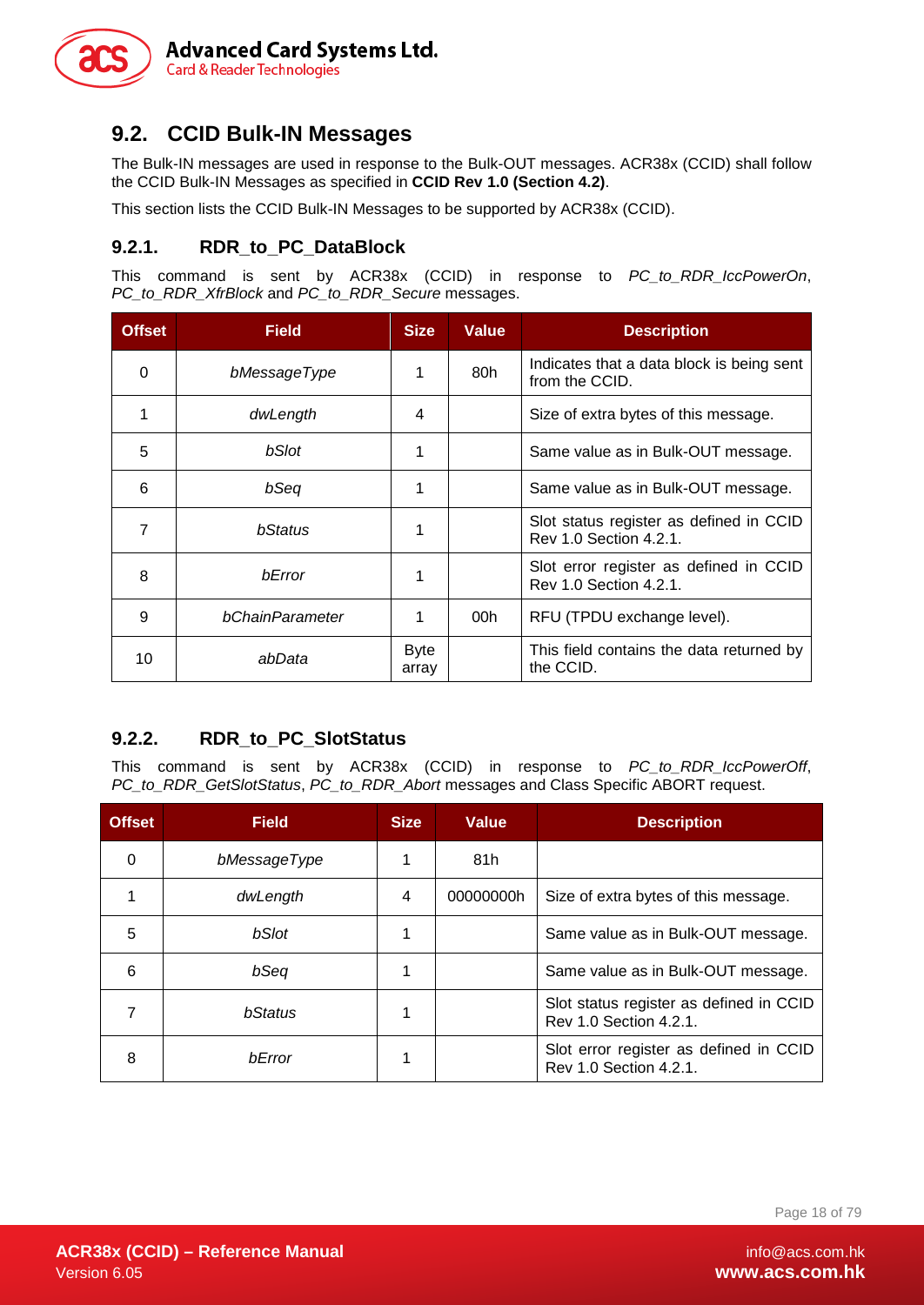

| <b>Offset</b> | <b>Field</b> | <b>Size</b> | <b>Value</b> | <b>Description</b>                                                                                                                                                               |
|---------------|--------------|-------------|--------------|----------------------------------------------------------------------------------------------------------------------------------------------------------------------------------|
| 9             | bClockStatus |             |              | Value:<br>$00h = Clock$ running<br>01h = Clock stopped in state L<br>02h = Clock stopped in state H<br>$03h =$ Clock stopped in an unknown<br>state<br>All other values are RFU. |

### <span id="page-18-0"></span>**9.2.3. RDR\_to\_PC\_Parameters**

This message is sent by ACR38x (CCID) in response to *PC\_to\_RDR\_GetParameters*, *PC\_to\_RDR\_ResetParameters* and *PC\_to\_RDR\_SetParameters* messages.

| <b>Offset</b>  | <b>Field</b>            | <b>Size</b>          | <b>Value</b> | <b>Description</b>                                                                                                                                                                                                                                                                                          |
|----------------|-------------------------|----------------------|--------------|-------------------------------------------------------------------------------------------------------------------------------------------------------------------------------------------------------------------------------------------------------------------------------------------------------------|
| 0              | bMessageType            | 1                    | 82h          |                                                                                                                                                                                                                                                                                                             |
| 1              | dwLength                | 4                    |              | Size of extra bytes of this message.                                                                                                                                                                                                                                                                        |
| 5              | bSlot                   | 1                    |              | Same value as in Bulk-OUT message.                                                                                                                                                                                                                                                                          |
| 6              | bSeq                    | 1                    |              | Same value as in Bulk-OUT message.                                                                                                                                                                                                                                                                          |
| $\overline{7}$ | bStatus                 | 1                    |              | Slot status register as defined in CCID<br>Rev 1.0 Section 4.2.1.                                                                                                                                                                                                                                           |
| 8              | bError                  | 1                    |              | Slot error register as defined in CCID<br>Rev 1.0 Section 4.2.1.                                                                                                                                                                                                                                            |
| 9              | bProtocolNum            | 1                    |              | Specifies what protocol data structure it<br>follows.<br>$00h =$ Structure for protocol T=0<br>$01h =$ Structure for protocol T=1<br>The following values are reserved for<br>future use:<br>80h = Structure for 2-wire protocol<br>81h = Structure for 3-wire protocol<br>82h = Structure for I2C protocol |
| 10             | abProtocolDataStructure | <b>Byte</b><br>array |              | Protocol Data Structure.                                                                                                                                                                                                                                                                                    |

Page 19 of 79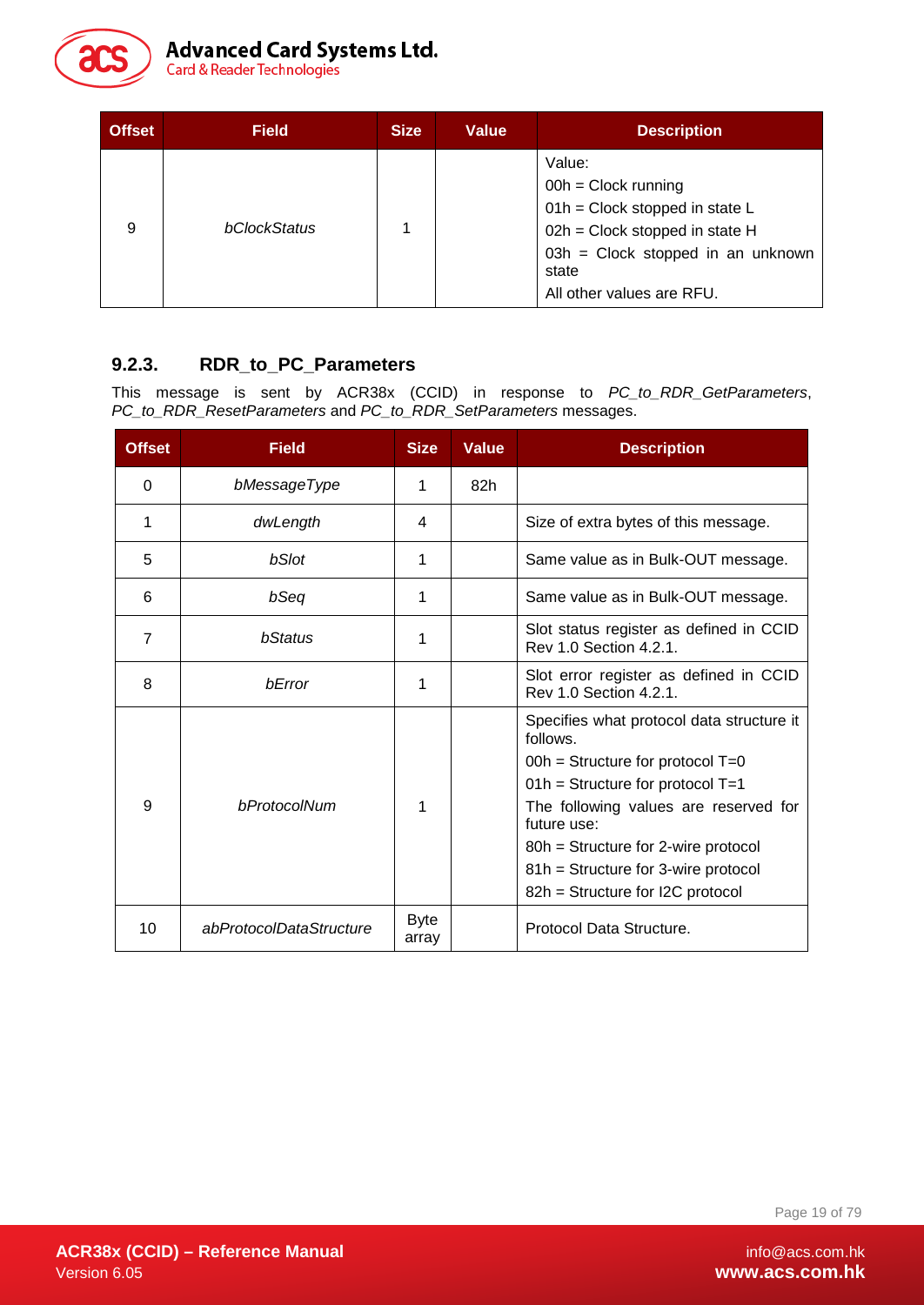

### <span id="page-19-0"></span>**9.3. Memory Card Command Set**

This section contains the Memory Card Command Set for ACR38x (CCID).

### <span id="page-19-1"></span>**9.3.1. Memory Card – 1, 2, 4, 8 and 16 kilobit I2C Card**

### **9.3.1.1. SELECT\_CARD\_TYPE**

This command powers up and down the selected card that is inserted in the card reader and performs a card reset.

*Note: This command can only be used after the logical smart card reader communication has been established using the SCardConnect() API. For details of SCardConnect() API, please refer to PC/SC specifications.*

Command Format (*abData* field in the *PC\_to\_RDR\_XfrBlock*)

| <b>Pseudo-APDU</b> |  |  |                       |  |                        |
|--------------------|--|--|-----------------------|--|------------------------|
| <b>CLA</b>         |  |  |                       |  | INS P1 P2 Lc Card Type |
| <b>FFh</b>         |  |  | A4h   00h   00h   01h |  | 01h                    |

Response Data Format (*abData* field in the *RDR\_to\_PC\_DataBlock*)

| <b>SW1</b> | <b>SW2</b> |
|------------|------------|
|            |            |

Where:

**SW1 SW2** = 90 00h if no error

Page 20 of 79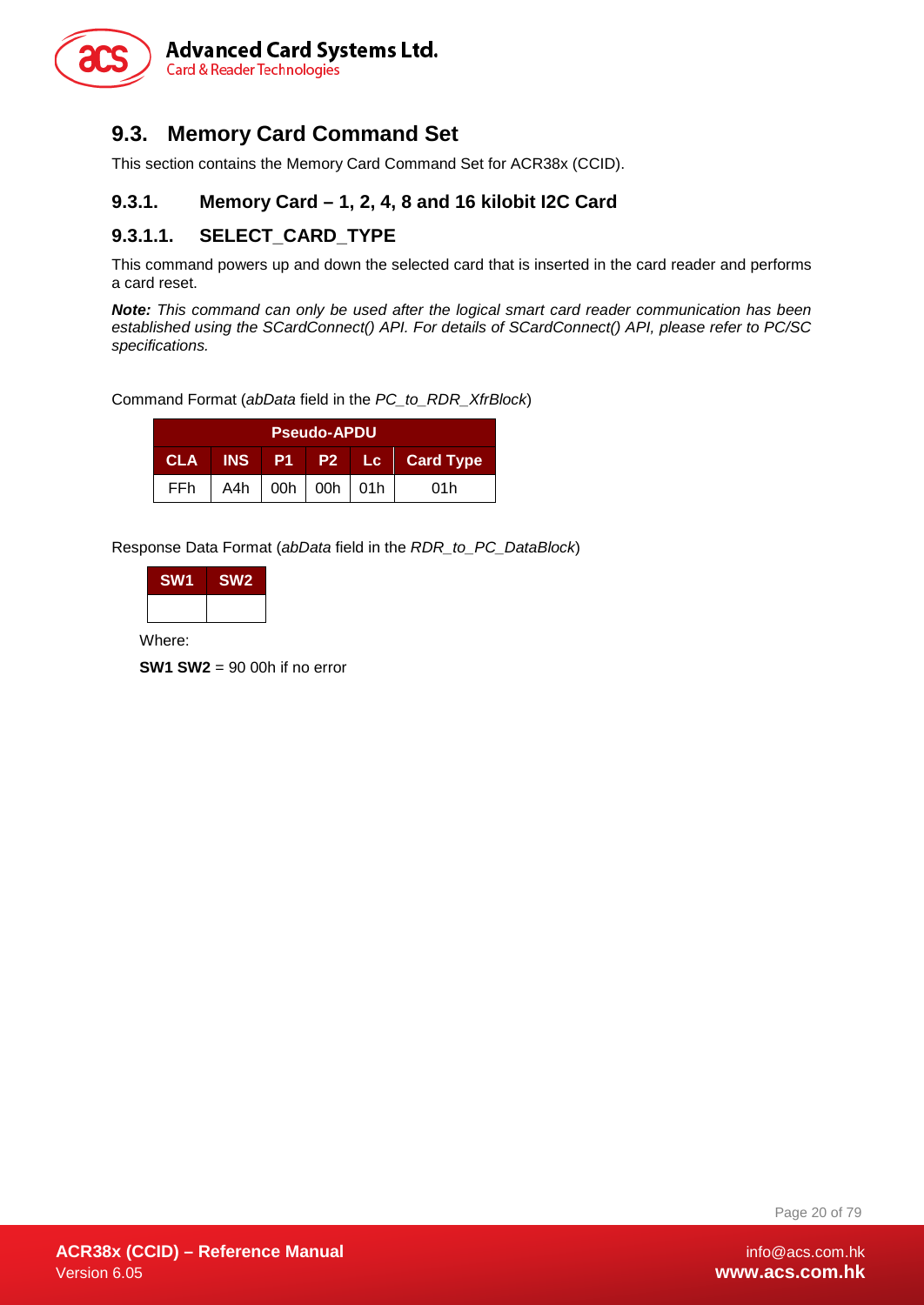

### **9.3.1.2. SELECT\_PAGE\_SIZE**

This command selects the page size to read the smart card. The default value is 8-byte page write. It resets to default value whenever the card is removed or the reader is powered off.

Command Format (*abData* field in the *PC\_to\_RDR\_XfrBlock*)

| <b>Pseudo-APDU</b> |  |                             |        |  |              |  |
|--------------------|--|-----------------------------|--------|--|--------------|--|
| <b>CLA INS</b>     |  | - P1 -                      | I P2 ∴ |  | Lc Page Size |  |
|                    |  | FFh   01h   00h   00h   01h |        |  |              |  |

Where:

| Page size | $= 03h$ for 8-byte page write  |
|-----------|--------------------------------|
|           | $= 04h$ for 16-byte page write |
|           | $= 05h$ for 32-byte page write |
|           | $= 06h$ for 64-byte page write |
|           |                                |

= 07h for 128-byte page write

Response Data Format (*abData* field in the *RDR\_to\_PC\_DataBlock*)

| <b>SW1</b> | <b>SW2</b> |
|------------|------------|
|            |            |

Where:

**SW1 SW2** = 90 00h if no error

Page 21 of 79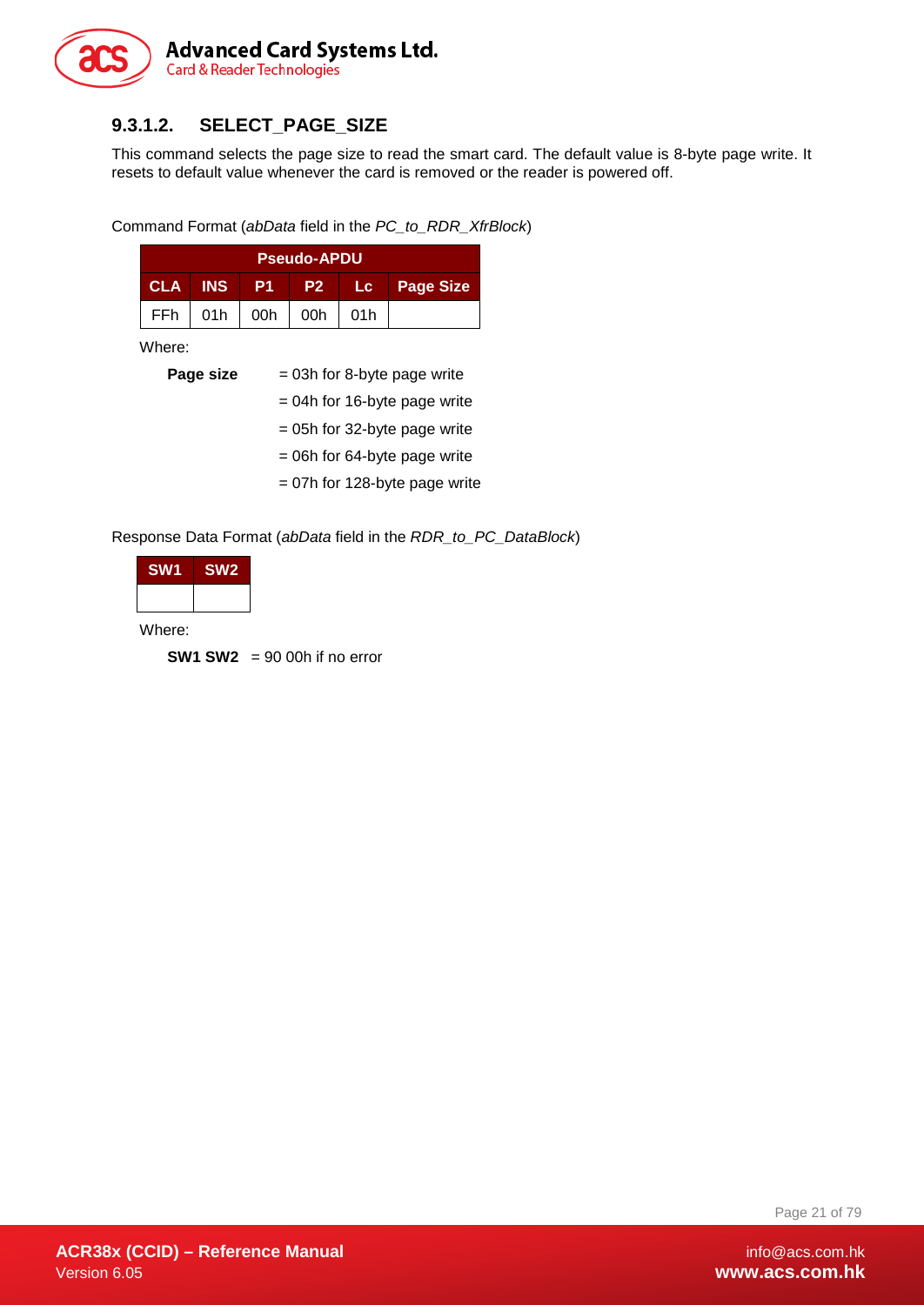

### **9.3.1.3. READ\_MEMORY\_CARD**

Command Format (*abData* field in the *PC\_to\_RDR\_XfrBlock*)

| <b>Pseudo-APDU</b> |                          |                     |            |       |
|--------------------|--------------------------|---------------------|------------|-------|
|                    | <b>INS</b><br><b>CLA</b> | <b>Byte Address</b> |            |       |
|                    |                          | <b>MSB</b>          | <b>LSB</b> | MEM L |
| FFh                | B0h                      |                     |            |       |

Where:

| <b>Byte Address</b> | Memory address location of the memory card     |
|---------------------|------------------------------------------------|
| <b>MEM L</b>        | Length of data to be read from the memory card |

Response Data Format (*abData* field in the *RDR\_to\_PC\_DataBlock*)

| BYTE <sub>1</sub> | <br><b>A 10 A</b> | BYTE N SW1 | SW <sub>2</sub> |
|-------------------|-------------------|------------|-----------------|
|                   |                   |            |                 |
| Where:            |                   |            |                 |

**SW1 SW2** = 90 00h if no error

Page 22 of 79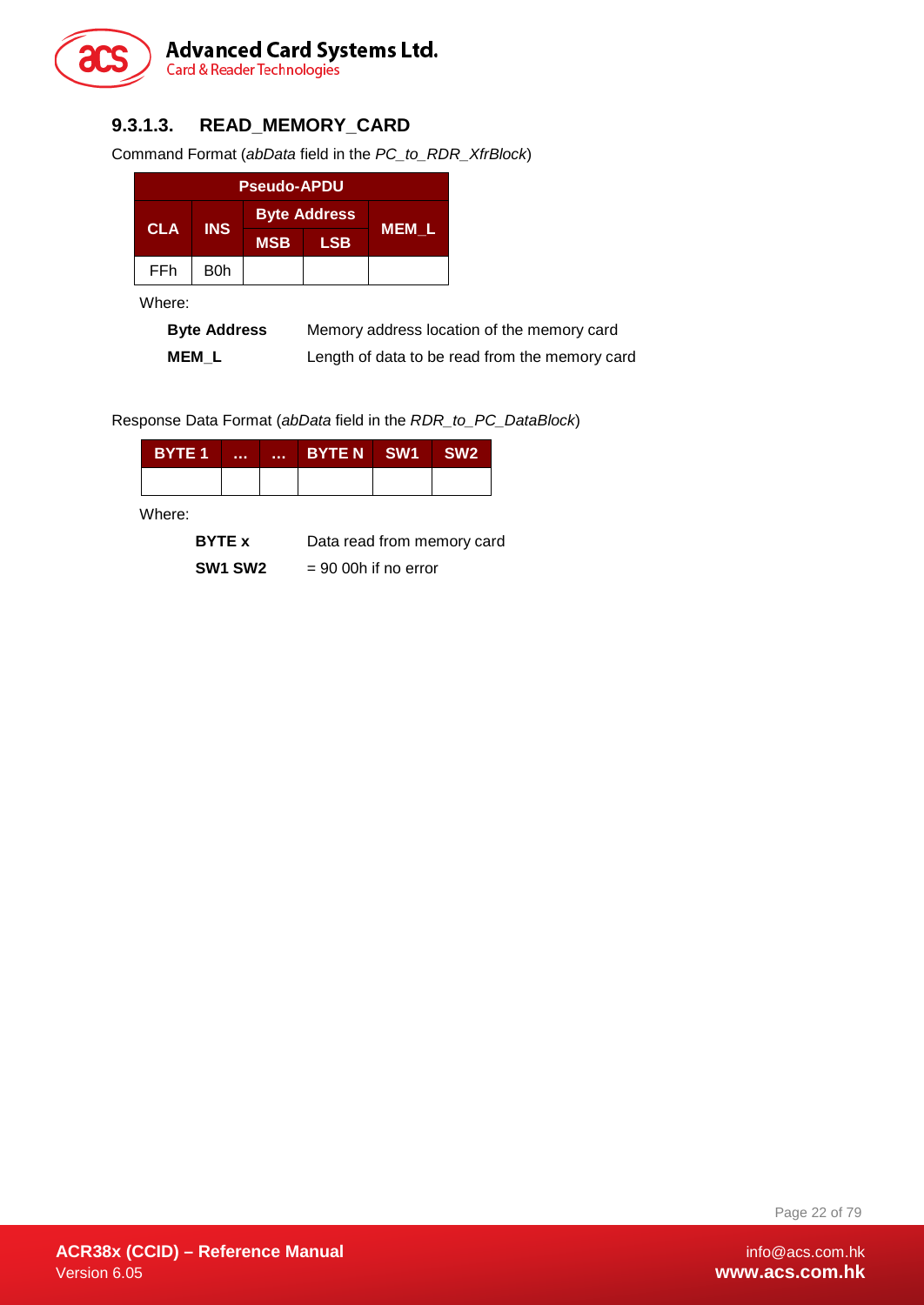

### **9.3.1.4. WRITE\_MEMORY\_CARD**

Command Format (*abData* field in the *PC\_to\_RDR\_XfrBlock*)

| <b>Pseudo-APDU</b> |            |                     |            |       |        |  |                   |
|--------------------|------------|---------------------|------------|-------|--------|--|-------------------|
|                    |            | <b>Byte Address</b> |            |       |        |  |                   |
| <b>CLA</b>         | <b>INS</b> | <b>MSB</b>          | <b>LSB</b> | MEM_L | Byte 1 |  | <br><b>Byte</b> n |
| FFh                | D0h        |                     |            |       |        |  |                   |

Response Data Format (*abData* field in the *RDR\_to\_PC\_DataBlock*)

| <b>SW1</b> | SW <sub>2</sub> |
|------------|-----------------|
|            |                 |

Where:

**SW1 SW2** = 90 00h if no error

Page 23 of 79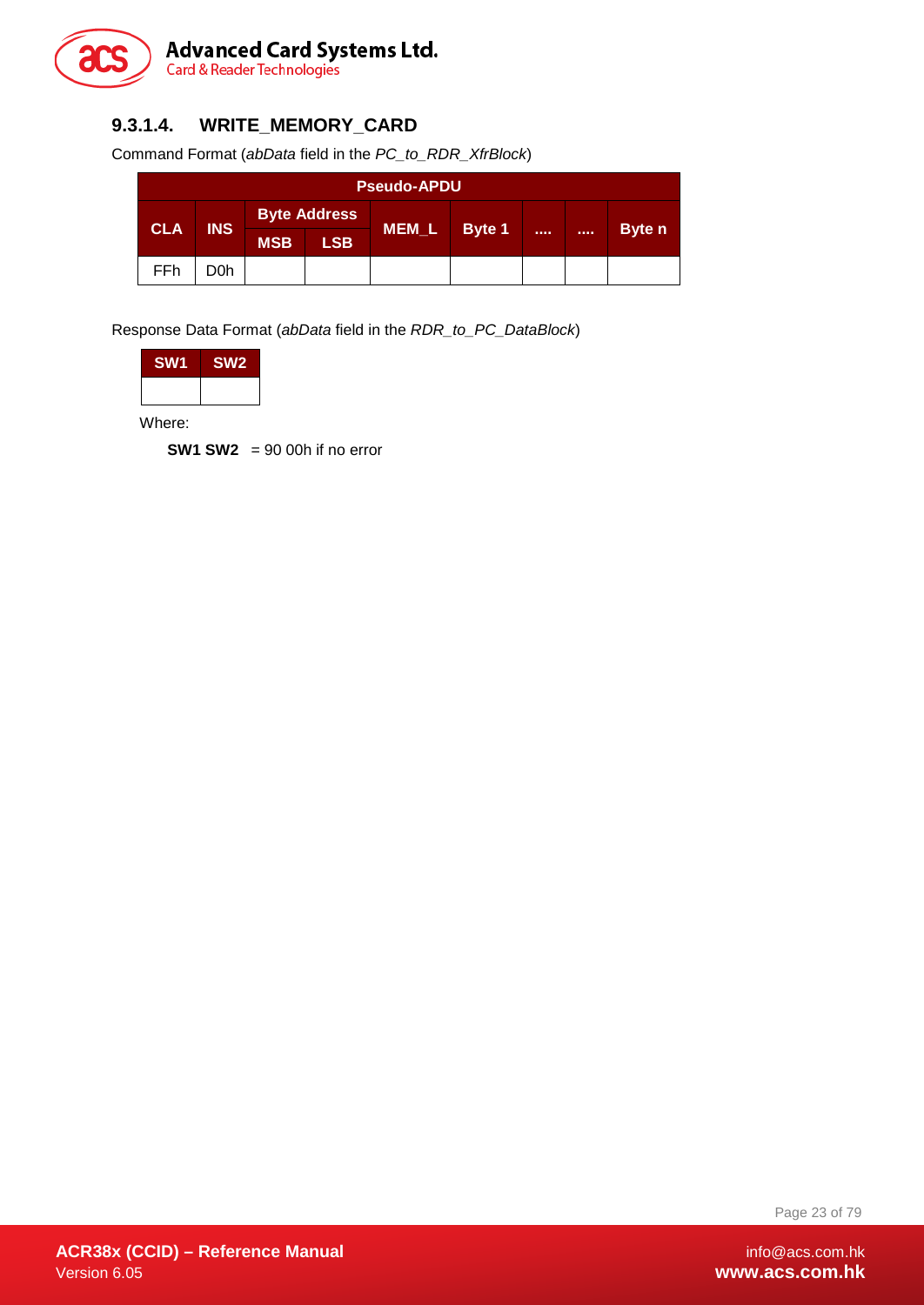

### <span id="page-23-0"></span>**9.3.2. Memory Card – 32, 64, 128, 256, 512, and 1024 kilobit I2C Card**

### **9.3.2.1. SELECT\_CARD\_TYPE**

This command powers up and down the selected card that is inserted in the card reader and performs a card reset.

*Note: This command can only be used after the logical smart card reader communication has been established using the SCardConnect() API. For details of SCardConnect() API, please refer to PC/SC specifications.*

Command Format (*abData* field in the *PC\_to\_RDR\_XfrBlock*)

|                                                                 | <b>Pseudo-APDU</b> |     |     |                  |     |
|-----------------------------------------------------------------|--------------------|-----|-----|------------------|-----|
| <b>INS</b><br>P <sub>1</sub><br><b>CLA</b><br><b>P27</b><br>/Lc |                    |     |     | <b>Card Type</b> |     |
| FFh                                                             | A4h                | 00h | 00h | 01h              | 02h |

Response Data Format (*abData* field in the *RDR\_to\_PC\_DataBlock*)

| <b>SW1</b> | SW <sub>2</sub> |
|------------|-----------------|
|            |                 |

Where:

**SW1 SW2** = 90 00h if no error

Page 24 of 79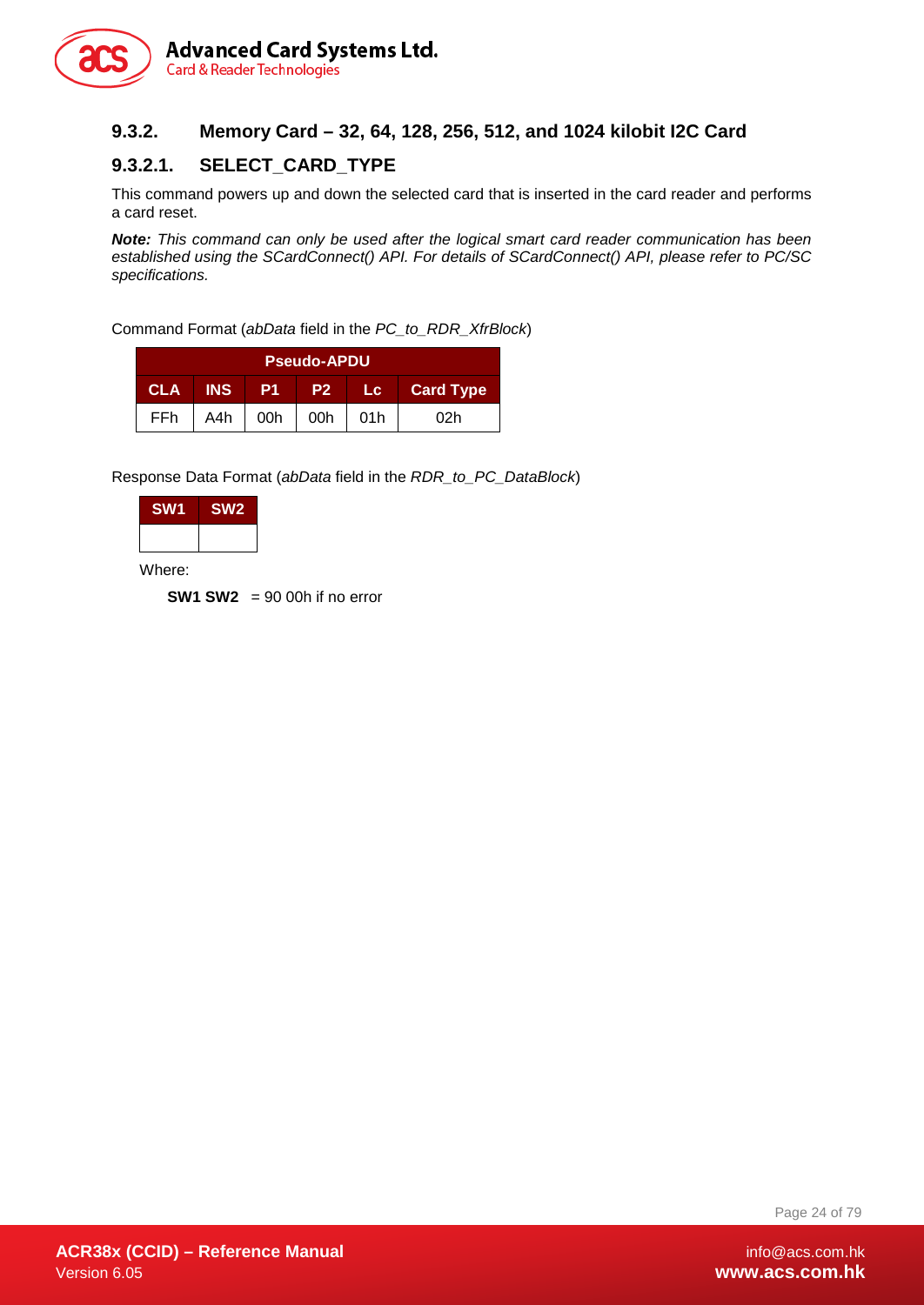

### **9.3.2.2. SELECT\_PAGE\_SIZE**

This command selects the page size to read the smart card. The default value is 8-byte page write. It resets to default value whenever the card is removed or the reader is powered off.

Command Format (*abData* field in the *PC\_to\_RDR\_XfrBlock*)

| <b>Pseudo-APDU</b> |            |      |     |       |                  |
|--------------------|------------|------|-----|-------|------------------|
| <b>CLA</b>         | <b>INS</b> | - P1 | P2  | ⊟Lc ∴ | <b>Page size</b> |
| FFh                | 01h        | 00h  | 00h | 01h   |                  |

Where:

| Data      | TPDU to be sent to the card     |
|-----------|---------------------------------|
| Page size | $= 03h$ for 8-byte page write   |
|           | $= 04h$ for 16-byte page write  |
|           | $= 05h$ for 32-byte page write  |
|           | $= 06h$ for 64-byte page write  |
|           | $= 07h$ for 128-byte page write |

Response Data Format (*abData* field in the *RDR\_to\_PC\_DataBlock*)

| SW <sub>1</sub> | SW <sub>2</sub> |
|-----------------|-----------------|
|                 |                 |

Where:

**SW1 SW2** = 90 00h if no error

Page 25 of 79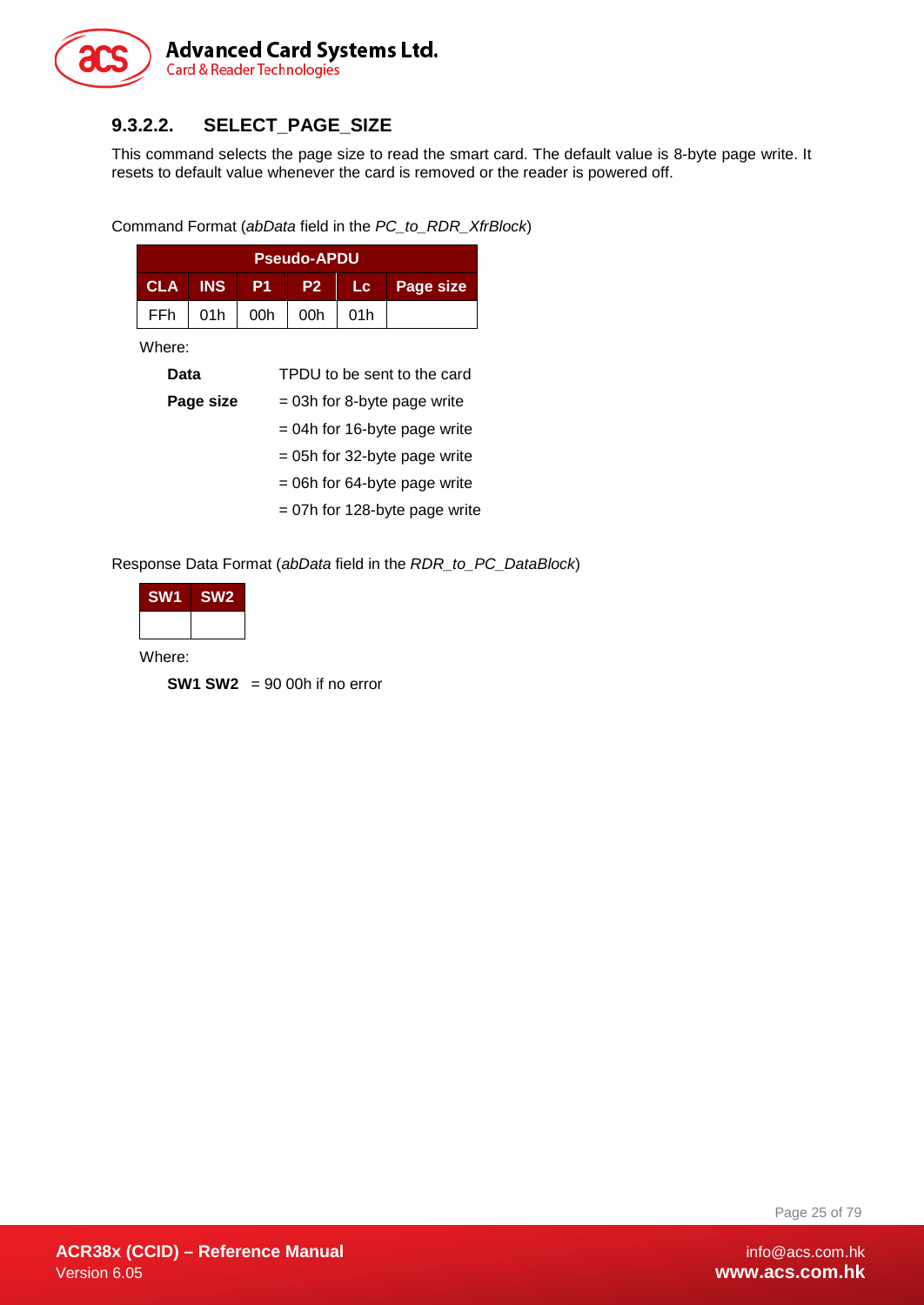

### **9.3.2.3. READ\_MEMORY\_CARD**

Command Format (*abData* field in the *PC\_to\_RDR\_XfrBlock*)

| <b>Pseudo-APDU</b> |            |            |                     |       |  |  |  |
|--------------------|------------|------------|---------------------|-------|--|--|--|
| <b>CLA</b>         | <b>INS</b> |            | <b>Byte Address</b> |       |  |  |  |
|                    |            | <b>MSB</b> | <b>LSB</b>          | MEM L |  |  |  |
| FFh                |            |            |                     |       |  |  |  |

Where:

| .                   |                                                        |
|---------------------|--------------------------------------------------------|
| <b>INS</b>          | = B0h for 32, 64, 128, 256, 512 kilobit iic card       |
|                     | $= 1011 000$ <sup>*</sup> b for 1024 kilobit iic card, |
|                     | where * is the MSB of the 17 bit addressing            |
| <b>Byte Address</b> | Memory address location of the memory card             |
| <b>MEM L</b>        | Length of data to be read from the memory card         |

Response Data Format (*abData* field in the *RDR\_to\_PC\_DataBlock*)

| <b>BYTE 1</b>  | . | . | <b>BYTEN</b>               | SW <sub>1</sub> | SW <sub>2</sub> |  |  |
|----------------|---|---|----------------------------|-----------------|-----------------|--|--|
|                |   |   |                            |                 |                 |  |  |
| Where:         |   |   |                            |                 |                 |  |  |
| <b>BYTE x</b>  |   |   | Data read from memory card |                 |                 |  |  |
| <b>SW1 SW2</b> |   |   | $= 90$ 00h if no error     |                 |                 |  |  |

Page 26 of 79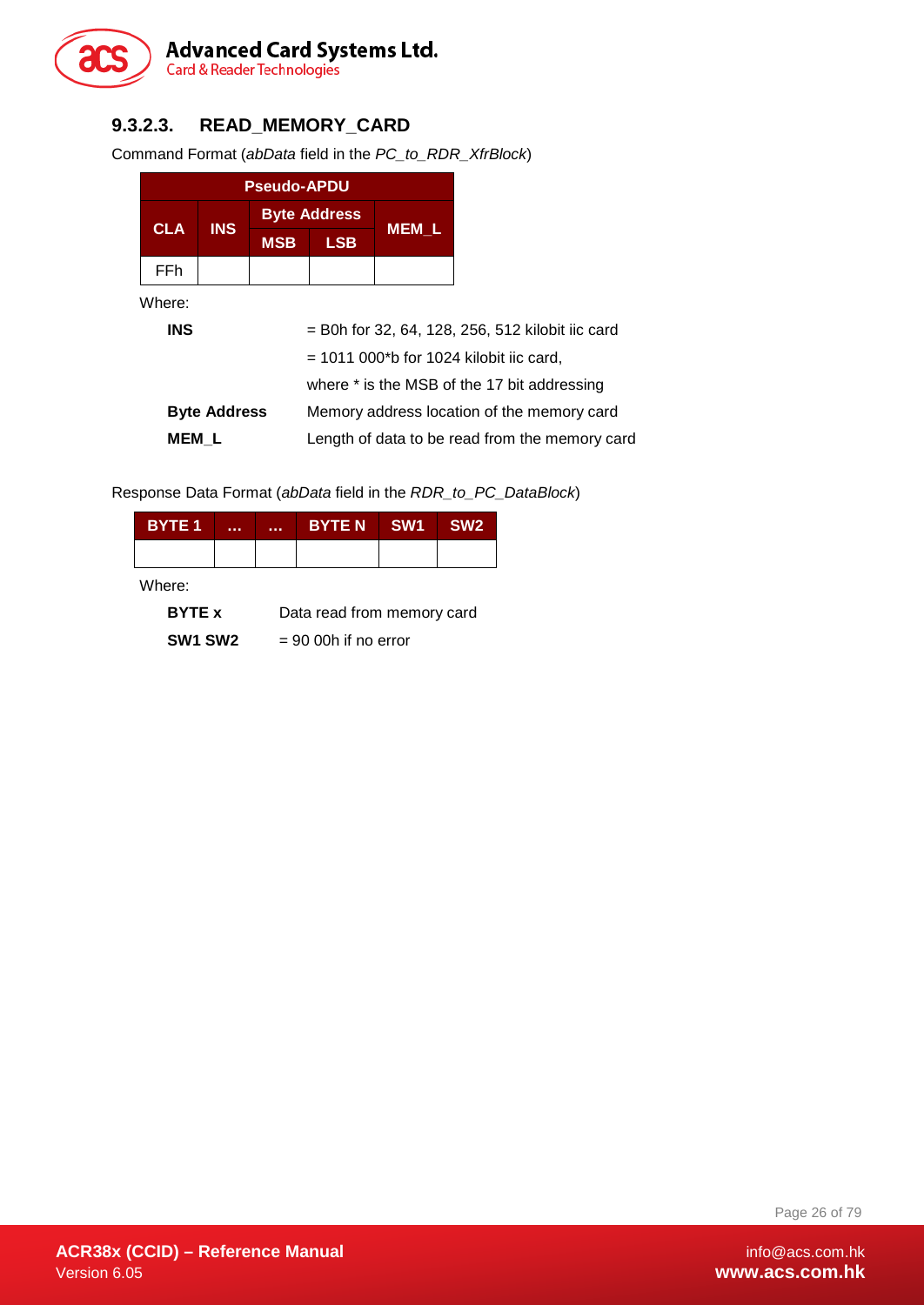

### **9.3.2.4. WRITE\_MEMORY\_CARD**

Command Format (*abData* field in the *PC\_to\_RDR\_XfrBlock*)

| <b>Pseudo-APDU</b>                                              |                                             |            |                                                        |                                                    |               |  |  |               |  |
|-----------------------------------------------------------------|---------------------------------------------|------------|--------------------------------------------------------|----------------------------------------------------|---------------|--|--|---------------|--|
| <b>CLA</b>                                                      | <b>INS</b>                                  |            | <b>Byte Address</b>                                    | <b>MEM L</b>                                       |               |  |  |               |  |
|                                                                 |                                             | <b>MSB</b> | <b>LSB</b>                                             |                                                    | <b>Byte 1</b> |  |  | <b>Byte</b> n |  |
| FFh                                                             |                                             |            |                                                        |                                                    |               |  |  |               |  |
| Where:                                                          |                                             |            |                                                        |                                                    |               |  |  |               |  |
| <b>INS</b>                                                      |                                             |            |                                                        | $=$ D0h for 32, 64, 128, 256, 512 kilobit iic card |               |  |  |               |  |
|                                                                 |                                             |            | $= 1101 000$ <sup>*</sup> b for 1024 kilobit iic card, |                                                    |               |  |  |               |  |
|                                                                 | where * is the MSB of the 17 bit addressing |            |                                                        |                                                    |               |  |  |               |  |
|                                                                 | <b>Byte Address</b>                         |            |                                                        | Memory address location of the memory card         |               |  |  |               |  |
| <b>MEM L</b><br>Length of data to be written to the memory card |                                             |            |                                                        |                                                    |               |  |  |               |  |
| Data to be written to the memory card<br><b>Byte</b> x          |                                             |            |                                                        |                                                    |               |  |  |               |  |

Response Data Format (*abData* field in the *RDR\_to\_PC\_DataBlock*)

| <b>SW1</b> | SW <sub>2</sub> |
|------------|-----------------|
|            |                 |

Where:

**SW1 SW2** = 90 00h if no error

Page 27 of 79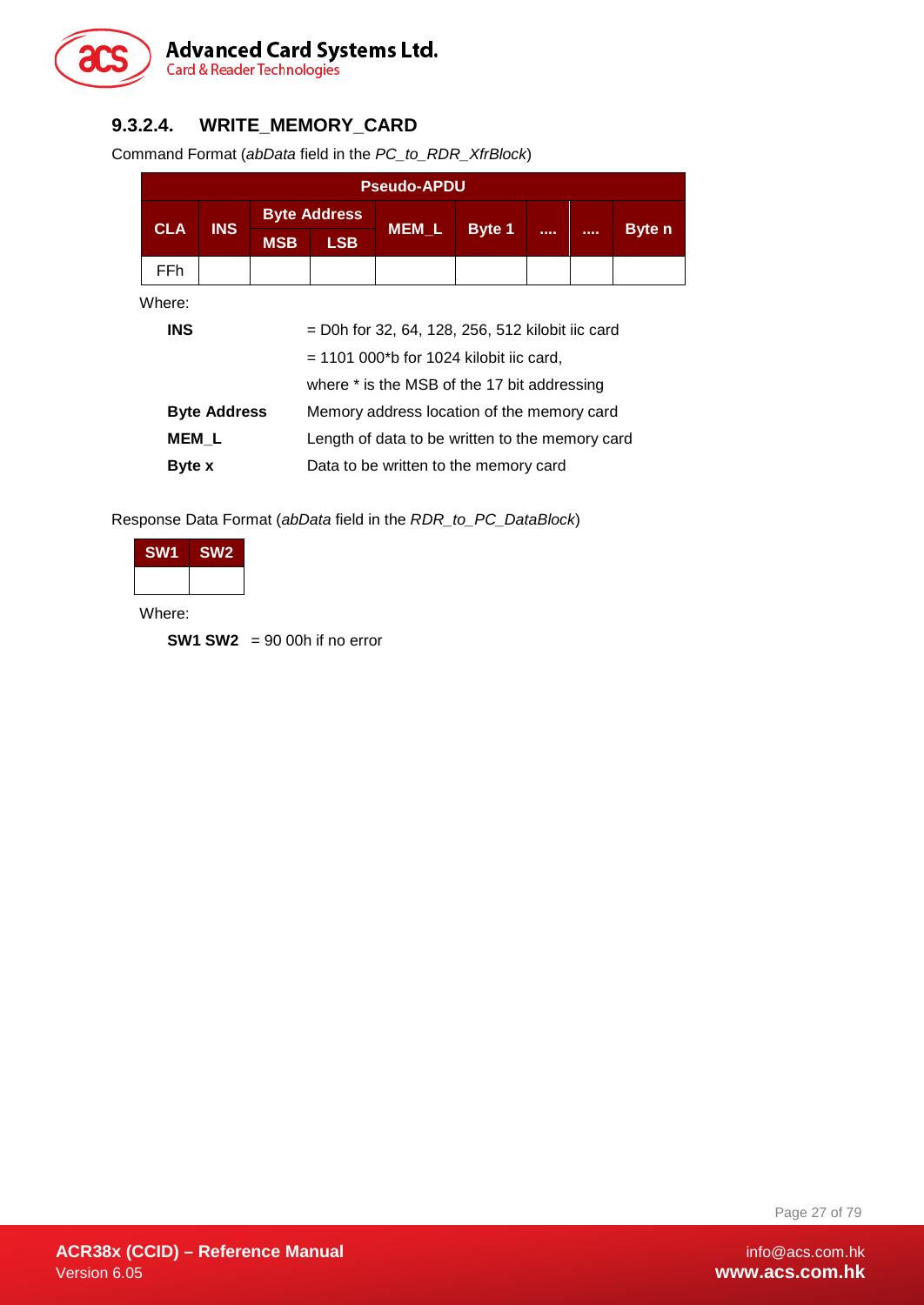

### <span id="page-27-0"></span>**9.3.3. Memory Card – ATMEL AT88SC153**

### **9.3.3.1. SELECT\_CARD\_TYPE**

This command powers up and down the selected card that is inserted in the card reader and performs a card reset. It will also select the page size to be 8-byte page write.

*Note: This command can only be used after the logical smart card reader communication has been established using the SCardConnect() API. For details of SCardConnect() API, please refer to PC/SC specifications.*

Command Format (*abData* field in the *PC\_to\_RDR\_XfrBlock*)

| <b>Pseudo-APDU</b> |            |     |           |        |                  |  |  |
|--------------------|------------|-----|-----------|--------|------------------|--|--|
| <b>CLA</b>         | <b>INS</b> | -P1 | <b>P2</b> | ' Lc ⊥ | <b>Card Type</b> |  |  |
| FFh.               | A4h        | 00h | 00h       | .01h   | 03h              |  |  |

Response Data Format *(abData* field in the *RDR\_to\_PC\_DataBlock*)

| <b>SW1</b> | SW <sub>2</sub> |  |  |  |
|------------|-----------------|--|--|--|
|            |                 |  |  |  |

Where:

**SW1 SW2** = 90 00h if no error

Page 28 of 79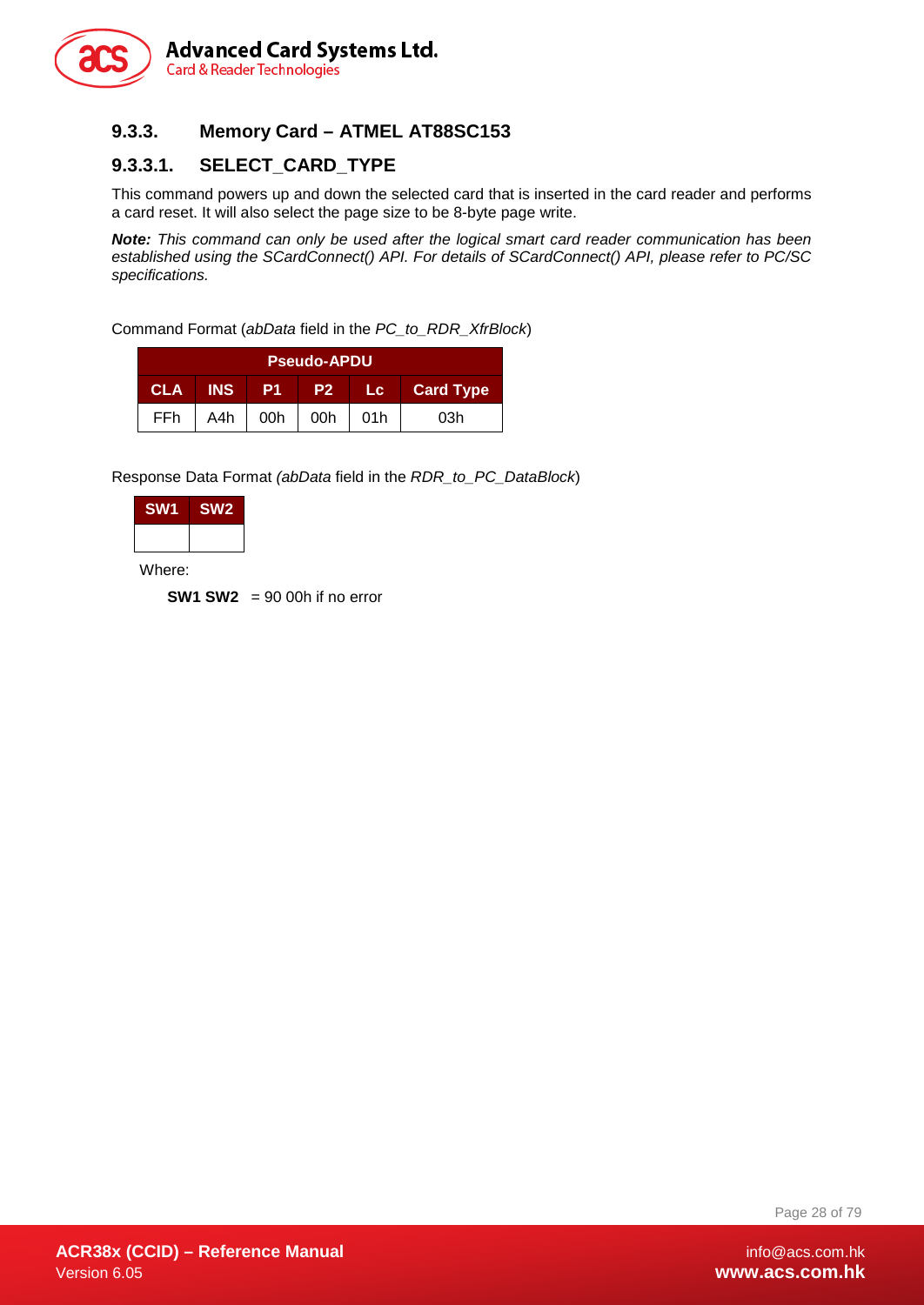

### **9.3.3.2. READ\_MEMORY\_CARD**

Command Format (*abData* field in the *PC\_to\_RDR\_XfrBlock*)

|                                                         |            |     | <b>Pseudo-APDU</b>                         |              |  |  |
|---------------------------------------------------------|------------|-----|--------------------------------------------|--------------|--|--|
| <b>CLA</b>                                              | <b>INS</b> | P1  | <b>Byte Address</b>                        | <b>MEM L</b> |  |  |
| FFh.                                                    |            | 00h |                                            |              |  |  |
| Where:                                                  |            |     |                                            |              |  |  |
| <b>INS</b><br>= B0h for reading zone 00b                |            |     |                                            |              |  |  |
|                                                         |            |     | $=$ B1h for reading zone 01b               |              |  |  |
|                                                         |            |     | $=$ B2h for reading zone 10b               |              |  |  |
|                                                         |            |     | $=$ B3h for reading zone 11b               |              |  |  |
|                                                         |            |     | $=$ B4h for reading fuse                   |              |  |  |
| <b>Byte Address</b>                                     |            |     | Memory address location of the memory card |              |  |  |
| MEM L<br>Length of data to be read from the memory card |            |     |                                            |              |  |  |

Response Data Format (*abData* field in the *RDR\_to\_PC\_DataBlock*)

| <b>BYTE 1</b> | . | . | <b>BYTE N</b>              | SW <sub>1</sub> | SW <sub>2</sub> |  |  |
|---------------|---|---|----------------------------|-----------------|-----------------|--|--|
|               |   |   |                            |                 |                 |  |  |
| Where:        |   |   |                            |                 |                 |  |  |
| <b>BYTE x</b> |   |   | Data read from memory card |                 |                 |  |  |

**SW1 SW2** = 90 00h if no error

Page 29 of 79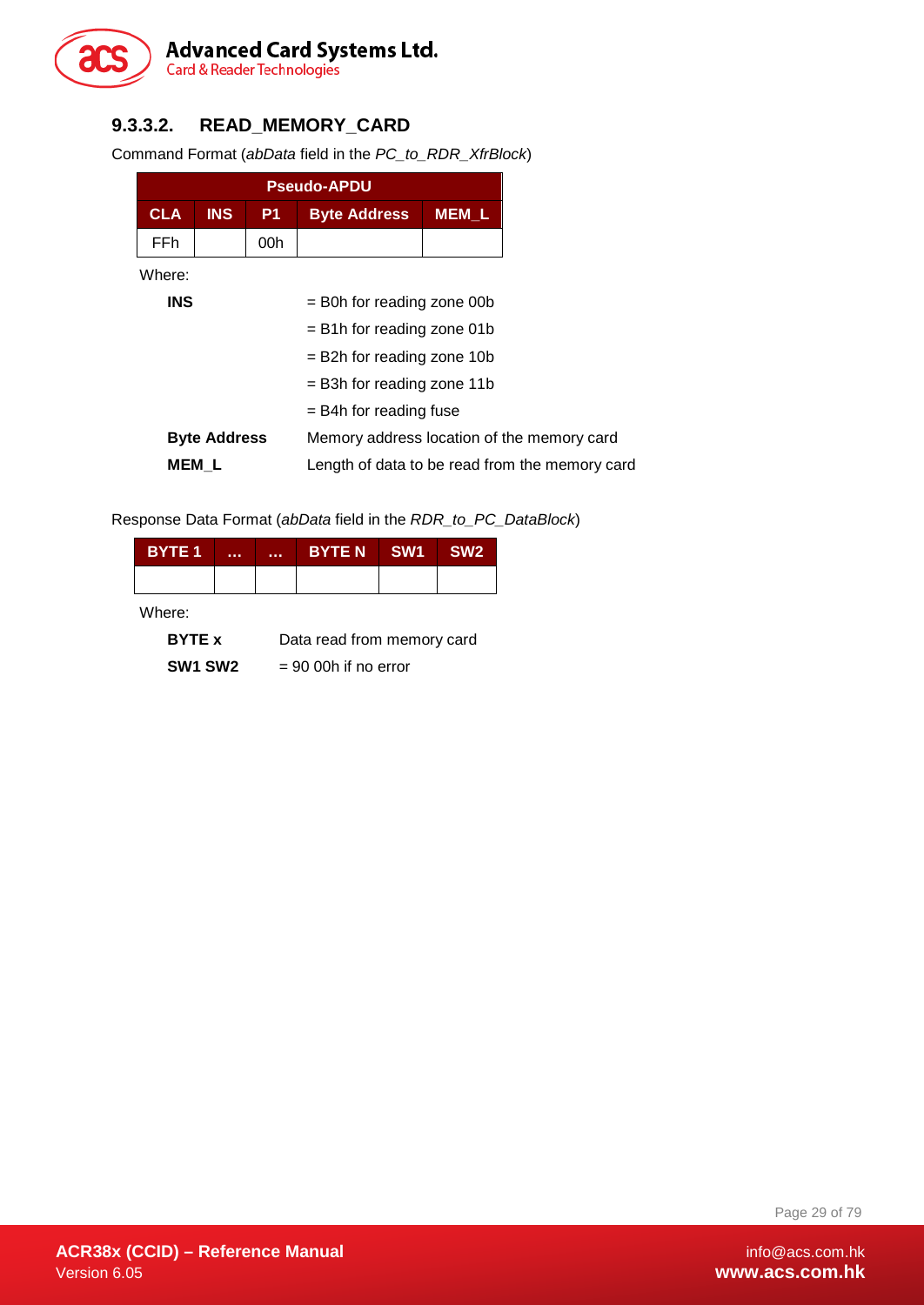

### **9.3.3.3. WRITE\_MEMORY\_CARD**

Command Format (*abData* field in the *PC\_to\_RDR\_XfrBlock*)

| <b>Pseudo-APDU</b>                         |                     |     |                                                 |              |               |  |                |               |  |  |
|--------------------------------------------|---------------------|-----|-------------------------------------------------|--------------|---------------|--|----------------|---------------|--|--|
| <b>CLA</b>                                 | <b>INS</b>          | P1  | <b>Byte Address</b>                             | <b>MEM L</b> | <b>Byte 1</b> |  | <b>A 8 8 8</b> | <b>Byte</b> n |  |  |
| FFh.                                       |                     | 00h |                                                 |              |               |  |                |               |  |  |
| Where:                                     |                     |     |                                                 |              |               |  |                |               |  |  |
| <b>INS</b><br>$=$ D0h for writing zone 00b |                     |     |                                                 |              |               |  |                |               |  |  |
| $=$ D1h for writing zone 01b               |                     |     |                                                 |              |               |  |                |               |  |  |
| $=$ D2h for writing zone 10b               |                     |     |                                                 |              |               |  |                |               |  |  |
|                                            |                     |     | $=$ D3h for writing zone 11b                    |              |               |  |                |               |  |  |
| $=$ D4h for writing fuse                   |                     |     |                                                 |              |               |  |                |               |  |  |
|                                            | <b>Byte Address</b> |     | Memory address location of the memory card      |              |               |  |                |               |  |  |
| <b>MEM L</b>                               |                     |     | Length of data to be written to the memory card |              |               |  |                |               |  |  |
| <b>MEM</b> D                               |                     |     | Data to be written to the memory card           |              |               |  |                |               |  |  |

Response Data Format (*abData* field in the *RDR\_to\_PC\_DataBlock*)

| SW <sub>1</sub> | SW <sub>2</sub> |
|-----------------|-----------------|
|                 |                 |

Where:

**SW1 SW2** = 90 00h if no error

Page 30 of 79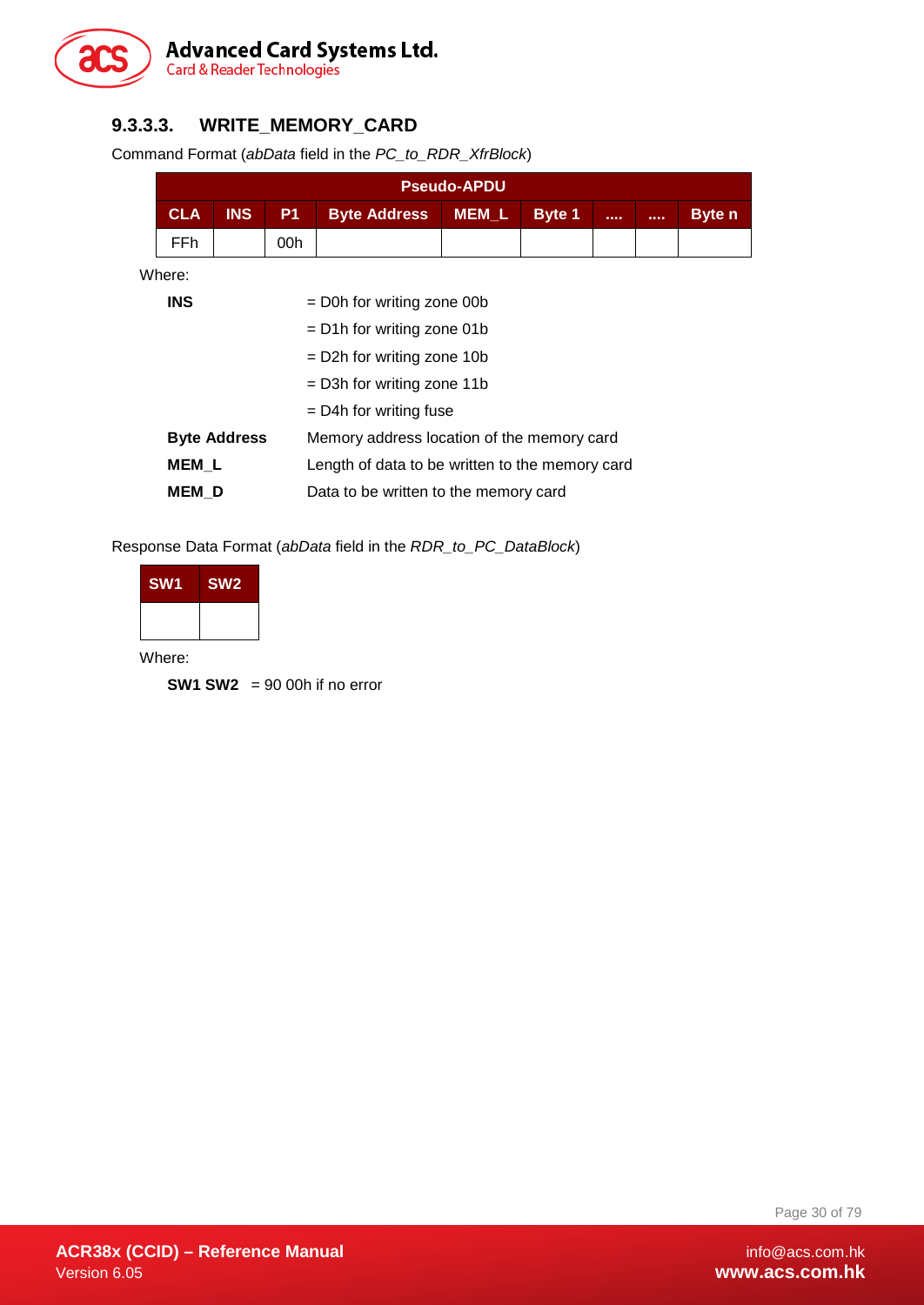

### **9.3.3.4. VERIFY\_PASSWORD**

Command Format (*abData* field in the *PC\_to\_RDR\_XfrBlock*)

| <b>Pseudo-APDU</b> |                   |     |       |     |       |       |            |  |
|--------------------|-------------------|-----|-------|-----|-------|-------|------------|--|
|                    | <b>CLA INS P1</b> |     | P2 Lc |     | Pw(0) | Pw(1) | $P_{W}(2)$ |  |
| FFh                | 20 <sub>h</sub>   | 00h |       | 03h |       |       |            |  |

Where:

| Pw(0), Pw(1), Pw(2) | Passwords to be sent to memory card                      |
|---------------------|----------------------------------------------------------|
| P <sub>2</sub>      | $= 0000 00$ rpb                                          |
|                     | where the two bits "rp" indicate the password to compare |
|                     | $r = 0$ : Write password,                                |
|                     | $r = 1$ : Read password,                                 |
|                     | p: Password set number,                                  |
|                     | $rp = 01$ for the secure code.                           |
|                     |                                                          |

#### Response Data Format (*abData* field in the *RDR\_to\_PC\_DataBlock*)

| SW <sub>1</sub> | SW <sub>2</sub><br><b>ErrorCnt</b> |
|-----------------|------------------------------------|
| 90h             |                                    |

Where:

| SW <sub>1</sub> | $= 90h$ |
|-----------------|---------|
|                 |         |

**SW2 (ErrorCnt)** = Error Counter. FFh indicates the verification is correct. 00h indicates the password is locked (or exceeded the maximum number of retries). Other values indicate the current verification has failed.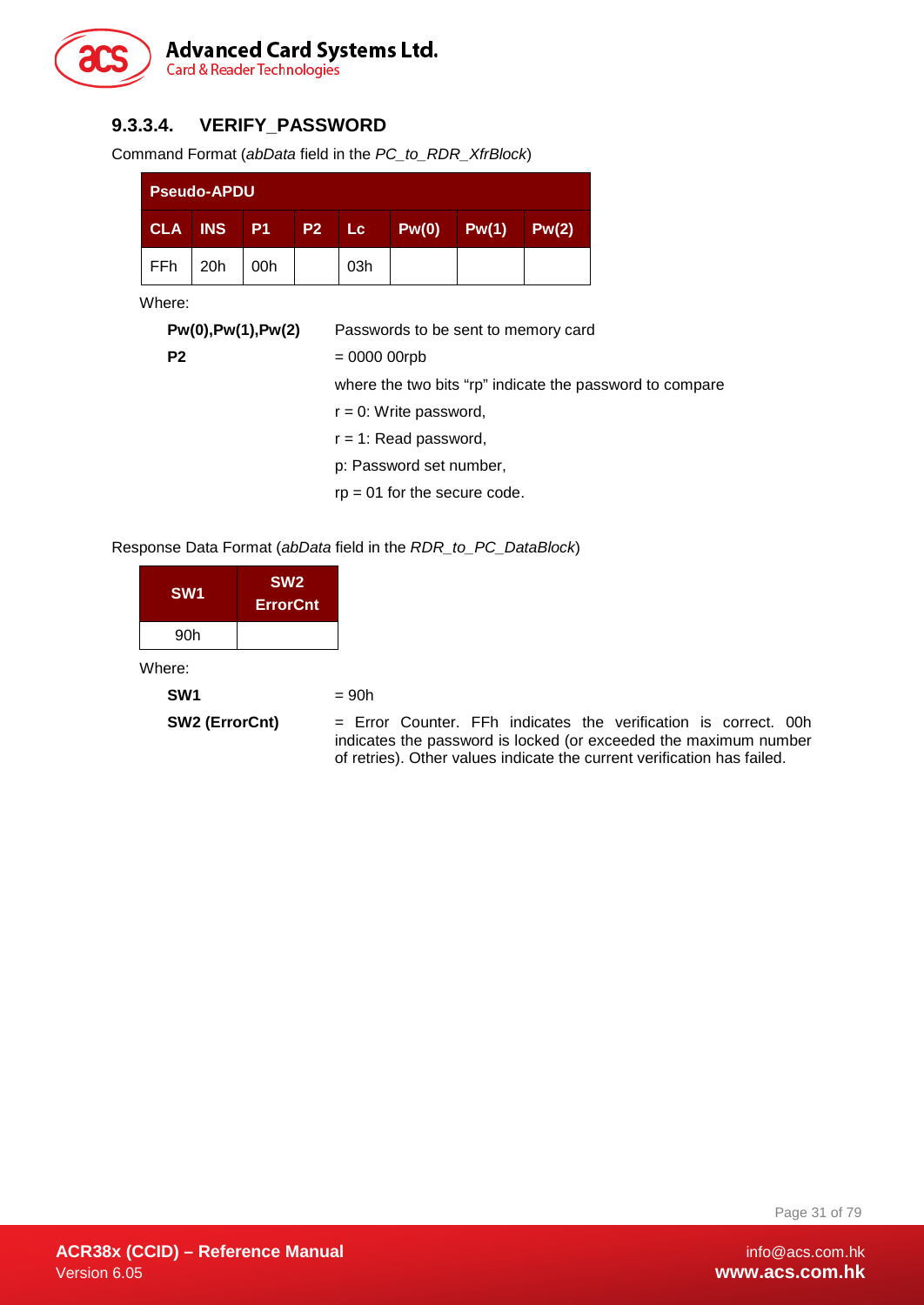

### **9.3.3.5. INITIALIZE\_AUTHENTICATION**

Command Format (*abData* field in the *PC\_to\_RDR\_XfrBlock*)

| <b>Pseudo-APDU</b>                                                                    |     |     |     |     |  |  |  |      |
|---------------------------------------------------------------------------------------|-----|-----|-----|-----|--|--|--|------|
| Q(0)<br><b>P1 P2</b><br>Q(1)<br><b>INS</b><br><b>Lc</b><br><b>CLA</b><br><b>A 6 6</b> |     |     |     |     |  |  |  | Q(7) |
| FFh                                                                                   | 84h | 00h | 00h | 08h |  |  |  |      |

Where:

**Q(0),Q(1)…Q(7)** Host random number, 8 bytes

Response Data Format (*abData* field in the *RDR\_to\_PC\_DataBlock*)

| <b>SW1</b> | <b>SW2</b> |
|------------|------------|
|            |            |

Where:

**SW1 SW2** = 90 00h if no error

Page 32 of 79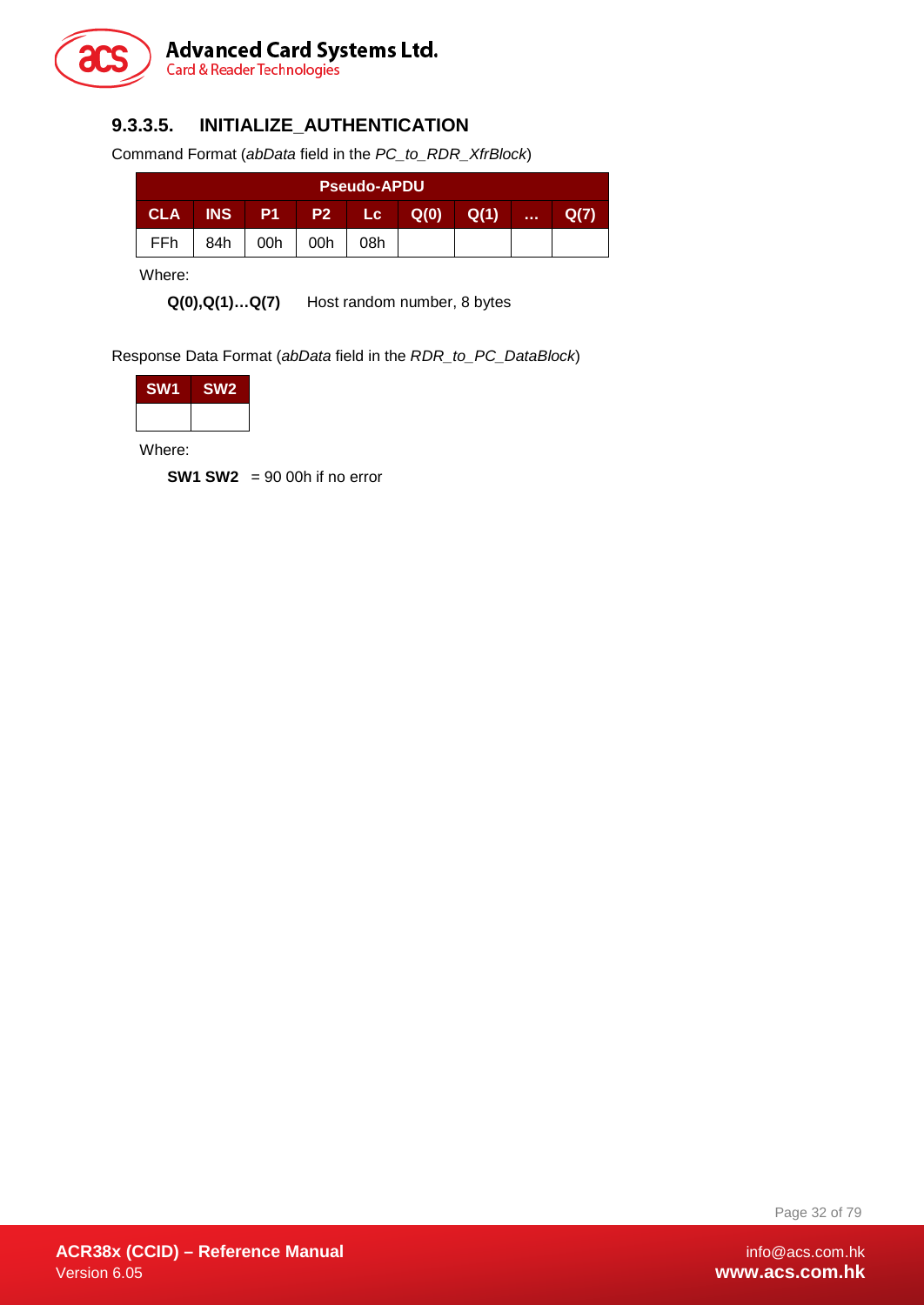

### **9.3.3.6. VERIFY\_AUTHENTICATION**

Command Format (*abData* field in the *PC\_to\_RDR\_XfrBlock*)

| <b>Pseudo-APDU</b>                                                                       |     |     |     |     |  |  |  |       |
|------------------------------------------------------------------------------------------|-----|-----|-----|-----|--|--|--|-------|
| P <sub>2</sub> Lc Ch(0)<br><b>INS</b><br>Ch(1)<br><b>CLA</b><br><b>P1</b><br><b>Sec.</b> |     |     |     |     |  |  |  | Ch(7) |
| FFh                                                                                      | 82h | 00h | 00h | 08h |  |  |  |       |

Where:

**Ch(0),Ch(1)…Ch(7)** Host challenge, 8 bytes

Response Data Format (*abData* field in the *RDR\_to\_PC\_DataBlock*)

| <b>SW1</b> | <b>SW2</b> |
|------------|------------|
|            |            |

Where:

**SW1 SW2** = 90 00h if no error

Page 33 of 79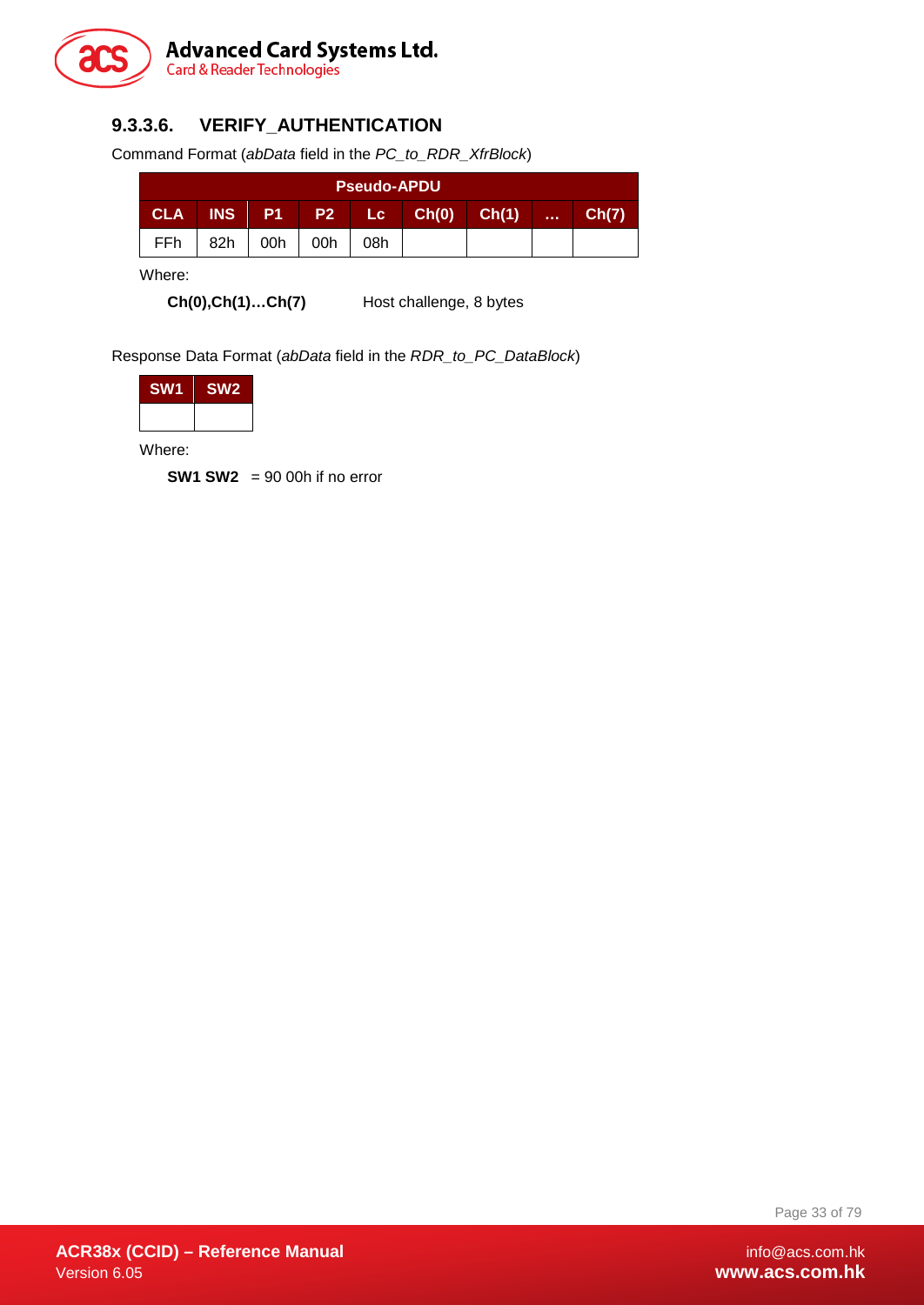

### <span id="page-33-0"></span>**9.3.4. Memory Card – ATMEL AT88C1608**

### **9.3.4.1. SELECT\_CARD\_TYPE**

This command powers up and down the selected card that is inserted in the card reader and performs a card reset. It will also select the page size to be 16-byte page write.

*Note: This command can only be used after the logical smart card reader communication has been established using the SCardConnect() API. For details of SCardConnect() API, please refer to PC/SC specifications.*

Command Format (*abData* field in the *PC\_to\_RDR\_XfrBlock*)

| <b>Pseudo-APDU</b>                                                                       |     |     |     |     |     |  |  |
|------------------------------------------------------------------------------------------|-----|-----|-----|-----|-----|--|--|
| <b>INS</b><br><b>CLA</b><br><b>Card Type</b><br>P <sub>1</sub><br>P <sub>2</sub><br>Lc . |     |     |     |     |     |  |  |
| <b>FFh</b>                                                                               | A4h | 00h | 00h | 01h | 04h |  |  |

Response Data Format (*abData* field in the *RDR\_to\_PC\_DataBlock*)

| <b>SW1</b> | <b>SW2</b> |
|------------|------------|
|            |            |

Where:

**SW1 SW2** = 90 00h if no error

Page 34 of 79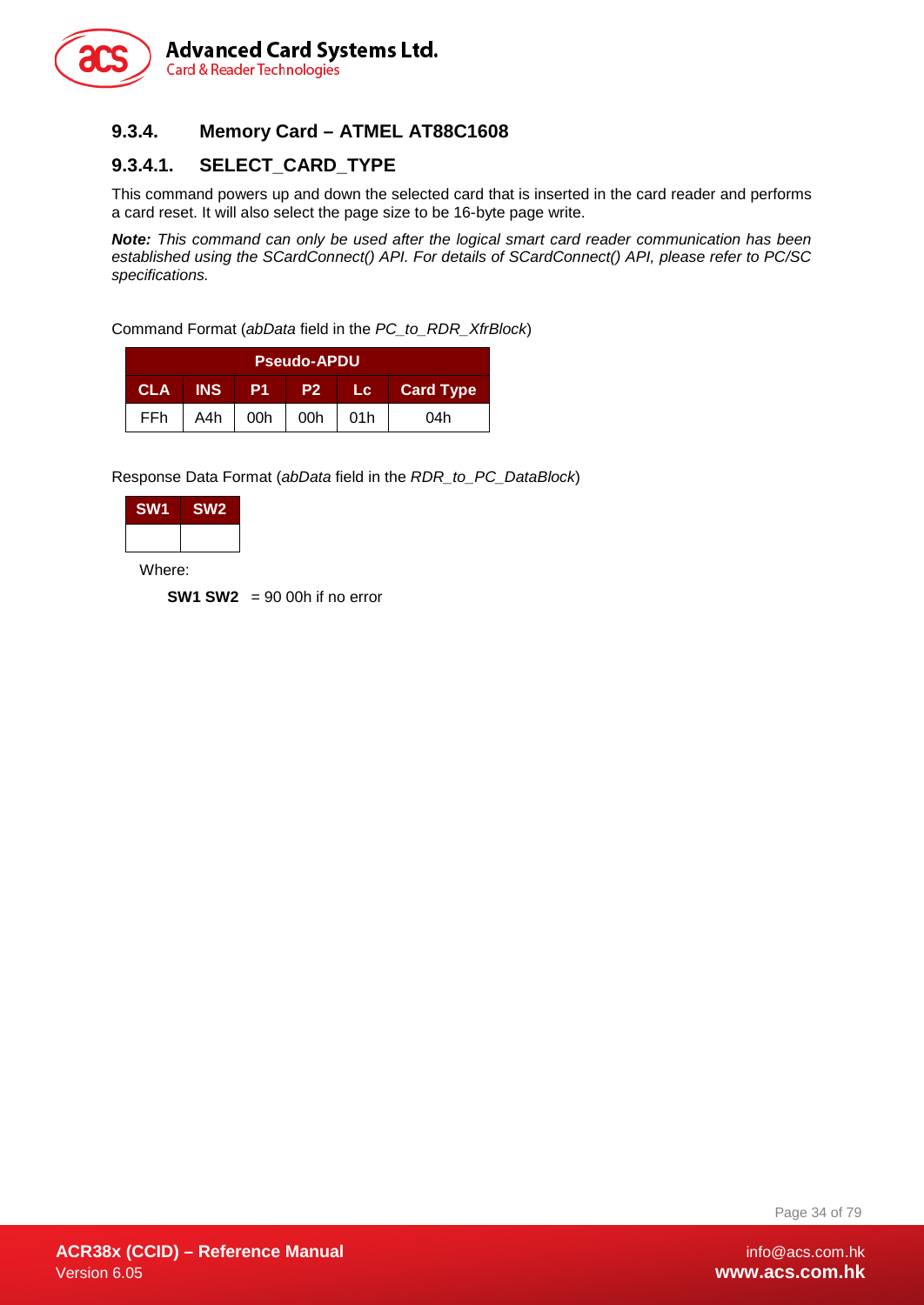

### **9.3.4.2. READ\_MEMORY\_CARD**

Command Format (*abData* field in the *PC\_to\_RDR\_XfrBlock*)

|            | <b>Pseudo-APDU</b>  |                     |                                                                                                                             |                  |  |  |  |  |
|------------|---------------------|---------------------|-----------------------------------------------------------------------------------------------------------------------------|------------------|--|--|--|--|
| <b>CLA</b> | <b>INS</b>          | <b>Zone Address</b> | <b>Byte Address</b>                                                                                                         | MEM <sub>L</sub> |  |  |  |  |
| FFh.       |                     |                     |                                                                                                                             |                  |  |  |  |  |
| Where:     |                     |                     |                                                                                                                             |                  |  |  |  |  |
| <b>INS</b> |                     |                     | $=$ B0h for reading user zone                                                                                               |                  |  |  |  |  |
|            |                     |                     | $=$ B1h for reading configuration zone or reading fuse                                                                      |                  |  |  |  |  |
|            | Zone Address        |                     | $= 0000$ 0A <sub>10</sub> A <sub>9</sub> A <sub>8</sub> b where A <sub>10</sub> is the MSB of zone address                  |                  |  |  |  |  |
|            |                     |                     | $=$ don't care for reading fuse                                                                                             |                  |  |  |  |  |
|            | <b>Byte Address</b> | card                | $= A_7A_6A_5A_4$ A <sub>3</sub> A <sub>2</sub> A <sub>1</sub> A <sub>0</sub> b is the memory address location of the memory |                  |  |  |  |  |
|            |                     |                     | $=$ 1000 0000b for reading fuse                                                                                             |                  |  |  |  |  |
|            | MEM L               |                     | $=$ Length of data to be read from the memory card                                                                          |                  |  |  |  |  |

Response Data Format (*abData* field in the *RDR\_to\_PC\_DataBlock*)

| <b>BYTE1</b> | <br><b>ALC N</b> | BYTEN SW1 | <b>SW2</b> |
|--------------|------------------|-----------|------------|
|              |                  |           |            |

Where:

**BYTE x** Data read from memory card

**SW1 SW2** = 90 00h if no error

Page 35 of 79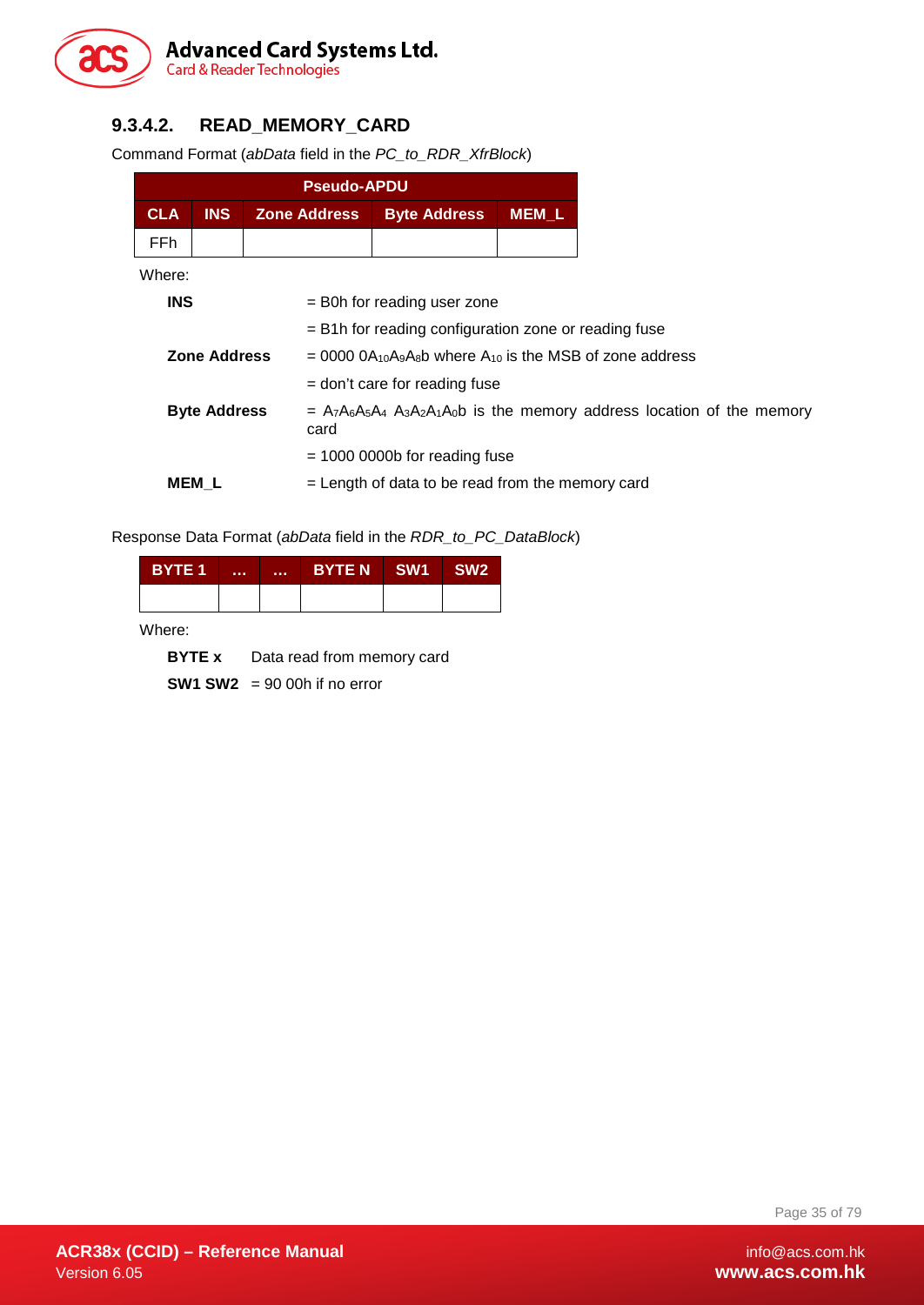

### **9.3.4.3. WRITE\_MEMORY\_CARD**

Command Format (*abData* field in the *PC\_to\_RDR\_XfrBlock*)

|                                 | <b>Pseudo-APDU</b>                                       |                     |                                                                                                                                                                            |                  |               |              |                |               |  |  |
|---------------------------------|----------------------------------------------------------|---------------------|----------------------------------------------------------------------------------------------------------------------------------------------------------------------------|------------------|---------------|--------------|----------------|---------------|--|--|
| <b>CLA</b>                      | <b>INS</b>                                               | <b>Zone Address</b> | <b>Byte Address</b>                                                                                                                                                        | MEM <sub>L</sub> | <b>Byte 1</b> | <b>A 6 6</b> | <b>A 6 6 6</b> | <b>Byte</b> n |  |  |
| FFh                             |                                                          |                     |                                                                                                                                                                            |                  |               |              |                |               |  |  |
| Where:                          |                                                          |                     |                                                                                                                                                                            |                  |               |              |                |               |  |  |
| <b>INS</b>                      |                                                          |                     | = D0h for writing user zone                                                                                                                                                |                  |               |              |                |               |  |  |
|                                 |                                                          |                     | $=$ D1h for writing configuration zone or writing fuse                                                                                                                     |                  |               |              |                |               |  |  |
|                                 | <b>Zone Address</b>                                      |                     | $= 0000$ $0A_{10}A_{9}A_{8}b$ where $A_{10}$ is the MSB of zone address                                                                                                    |                  |               |              |                |               |  |  |
|                                 |                                                          |                     | $=$ Don't care for writing fuse                                                                                                                                            |                  |               |              |                |               |  |  |
|                                 | <b>Byte Address</b>                                      | card                | $=$ A <sub>7</sub> A <sub>6</sub> A <sub>5</sub> A <sub>4</sub> A <sub>3</sub> A <sub>2</sub> A <sub>1</sub> A <sub>0</sub> b is the memory address location of the memory |                  |               |              |                |               |  |  |
| $=$ 1000 0000b for writing fuse |                                                          |                     |                                                                                                                                                                            |                  |               |              |                |               |  |  |
|                                 | MEM L<br>Length of data to be written to the memory card |                     |                                                                                                                                                                            |                  |               |              |                |               |  |  |
| Byte x                          |                                                          |                     | Data to be written to the memory card                                                                                                                                      |                  |               |              |                |               |  |  |

Response Data Format (*abData* field in the *RDR\_to\_PC\_DataBlock*)

| <b>SW1</b>   | SW <sub>2</sub> |
|--------------|-----------------|
|              |                 |
| 1 A J I<br>. |                 |

Where:

**SW1 SW2** = 90 00h if no error

Page 36 of 79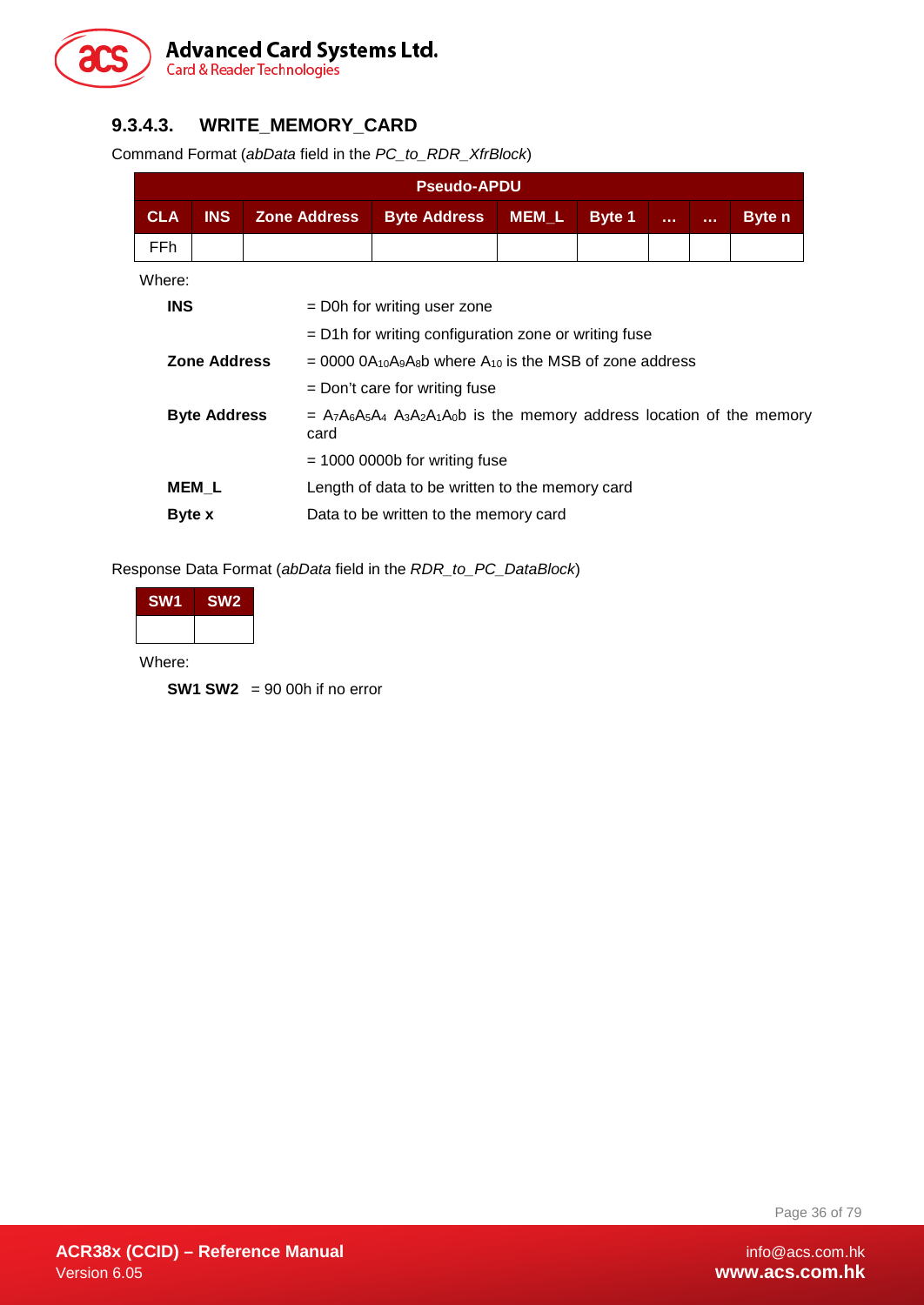

# **9.3.4.4. VERIFY\_PASSWORD**

Command Format (*abData* field in the *PC\_to\_RDR\_XfrBlock*)

|                                           |                     |                |                                                                     | <b>Pseudo-APDU</b>                                       |           |                                     |       |       |                                                                        |
|-------------------------------------------|---------------------|----------------|---------------------------------------------------------------------|----------------------------------------------------------|-----------|-------------------------------------|-------|-------|------------------------------------------------------------------------|
| <b>CLA</b>                                | <b>INS</b>          | P <sub>1</sub> | P <sub>2</sub>                                                      | Lc:                                                      |           |                                     | Data  |       |                                                                        |
| FFh.                                      | 20h                 | 00h            | 00h                                                                 | 04h                                                      | <b>RP</b> | Pw(0)                               | Pw(1) | Pw(2) |                                                                        |
| Where:                                    |                     |                |                                                                     |                                                          |           |                                     |       |       |                                                                        |
|                                           | Pw(0), Pw(1), Pw(2) |                |                                                                     |                                                          |           | Passwords to be sent to memory card |       |       |                                                                        |
| <b>RP</b>                                 |                     |                |                                                                     | $= 0000$ rp <sub>2</sub> p <sub>1</sub> p <sub>0</sub> b |           |                                     |       |       |                                                                        |
|                                           |                     |                |                                                                     |                                                          |           |                                     |       |       | where the four bits " $rp_2p_1p_0$ " indicate the password to compare: |
|                                           |                     |                |                                                                     | $r = 0$ : Write password,                                |           |                                     |       |       |                                                                        |
| $r = 1$ : Read password,                  |                     |                |                                                                     |                                                          |           |                                     |       |       |                                                                        |
|                                           |                     |                | p <sub>2</sub> p <sub>1</sub> p <sub>0</sub> : Password set number. |                                                          |           |                                     |       |       |                                                                        |
| $(rp_2p_1p_0 = 0111$ for the secure code) |                     |                |                                                                     |                                                          |           |                                     |       |       |                                                                        |

Response Data Format (*abData* field in the *RDR\_to\_PC\_DataBlock*)

| SW <sub>1</sub> | <b>SW<sub>2</sub></b><br><b>ErrorCnt</b> |
|-----------------|------------------------------------------|
| 90h             |                                          |

Where:

 $SW1 = 90h$ 

**SW2 (ErrorCnt)** = Error Counter. FFh indicates the verification is correct. 00h indicates the password is locked (or exceeded the maximum number of retries). Other values indicate the current verification has failed.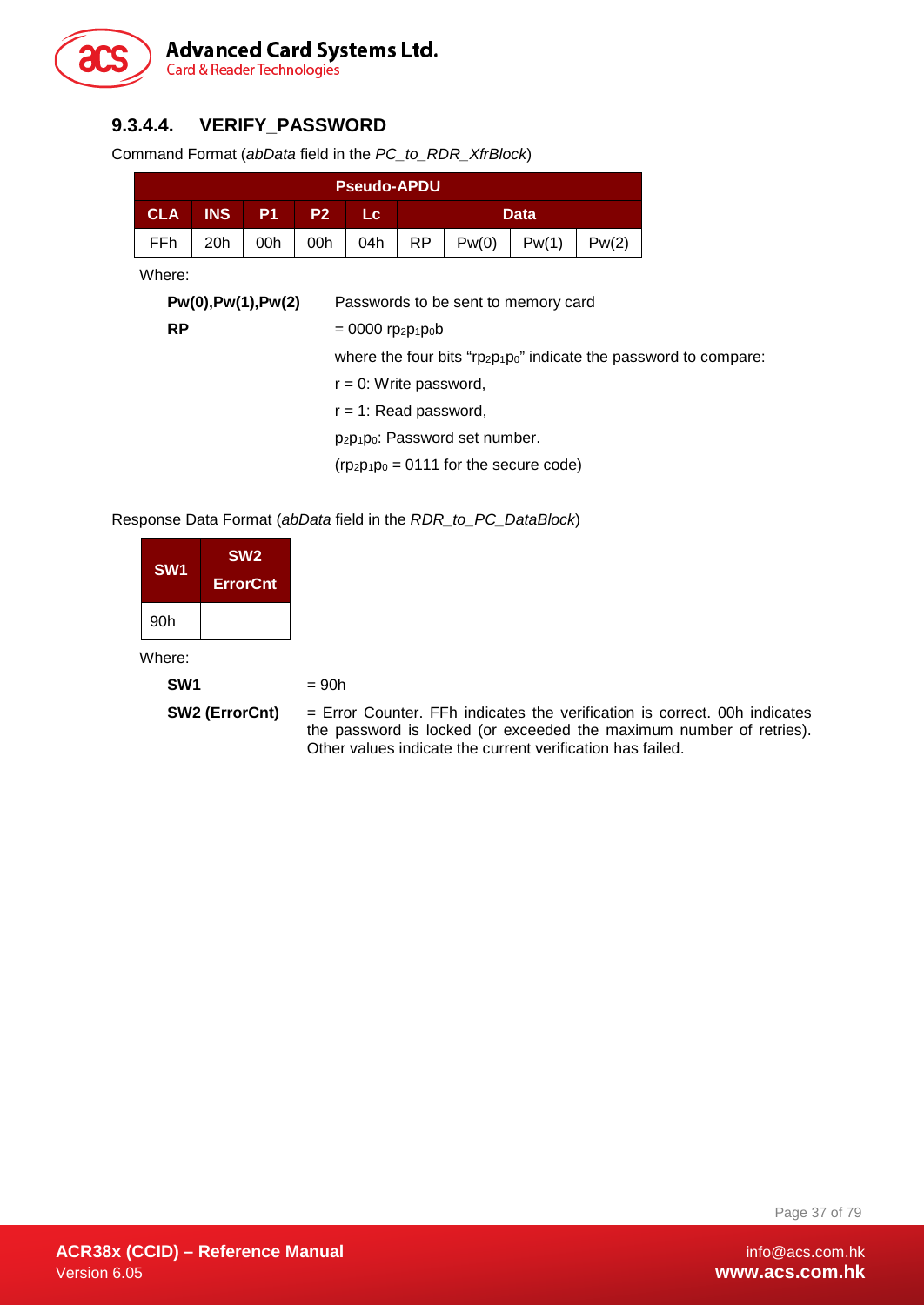

# **9.3.4.5. INITIALIZE\_AUTHENTICATION**

Command Format (*abData* field in the *PC\_to\_RDR\_XfrBlock*)

| <b>Pseudo-APDU</b> |            |           |           |      |      |      |              |  |
|--------------------|------------|-----------|-----------|------|------|------|--------------|--|
| <b>CLA</b>         | <b>INS</b> | <b>P1</b> | <b>P2</b> | Lc i | Q(0) | Q(1) | <b>A 6 6</b> |  |
| FFh                | 84h        | 00h       | 00h       | 08h  |      |      |              |  |

Where:

**Byte Address** Memory address location of the memory card **Q(0),Q(1)…Q(7)** Host random number, 8 bytes

Response Data Format (*abData* field in the *RDR\_to\_PC\_DataBlock*)

| <b>SW1</b> | SW <sub>2</sub> |
|------------|-----------------|
|            |                 |

Where:

**SW1 SW2** = 90 00h if no error

Page 38 of 79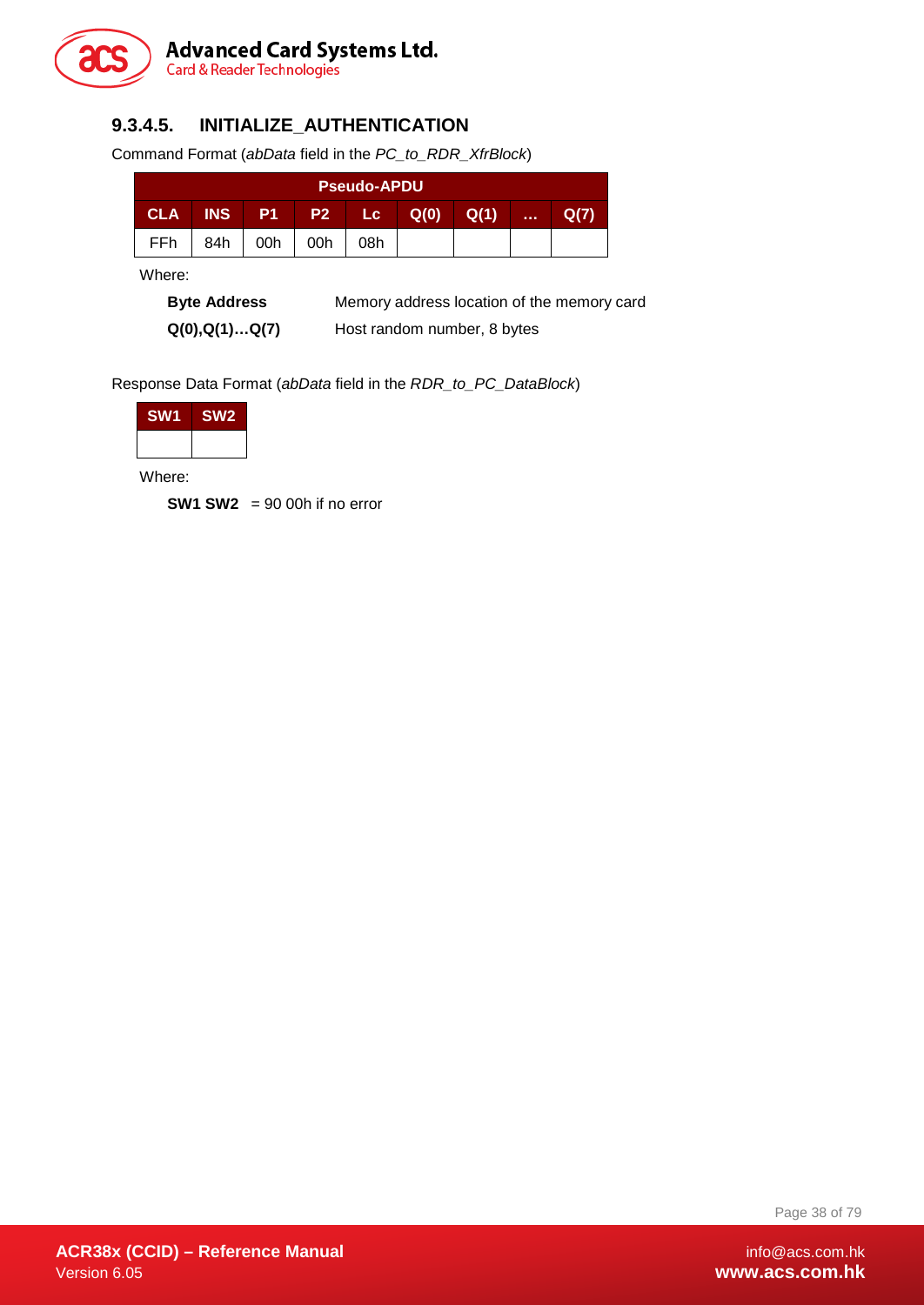

# **9.3.4.6. VERIFY\_AUTHENTICATION**

Command Format (*abData* field in the *PC\_to\_RDR\_XfrBlock*)

| <b>Pseudo-APDU</b> |            |             |     |       |       |       |            |       |
|--------------------|------------|-------------|-----|-------|-------|-------|------------|-------|
| <b>CLA</b>         | <b>INS</b> | <b>ZP17</b> |     | P2 Lc | Q1(0) | Q1(1) | . <i>.</i> | Q1(7) |
| FFh                | 82h        | 00h         | 00h | 08h   |       |       |            |       |

Where:

**Byte Address** Memory address location of the memory card **Q1(0),Q1(1)…Q1(7)** Host challenge, 8 bytes

Response Data Format (*abData* field in the *RDR\_to\_PC\_DataBlock*)

| <b>SW1</b> | SW <sub>2</sub> |
|------------|-----------------|
|            |                 |

Where:

**SW1 SW2** = 90 00h if no error

Page 39 of 79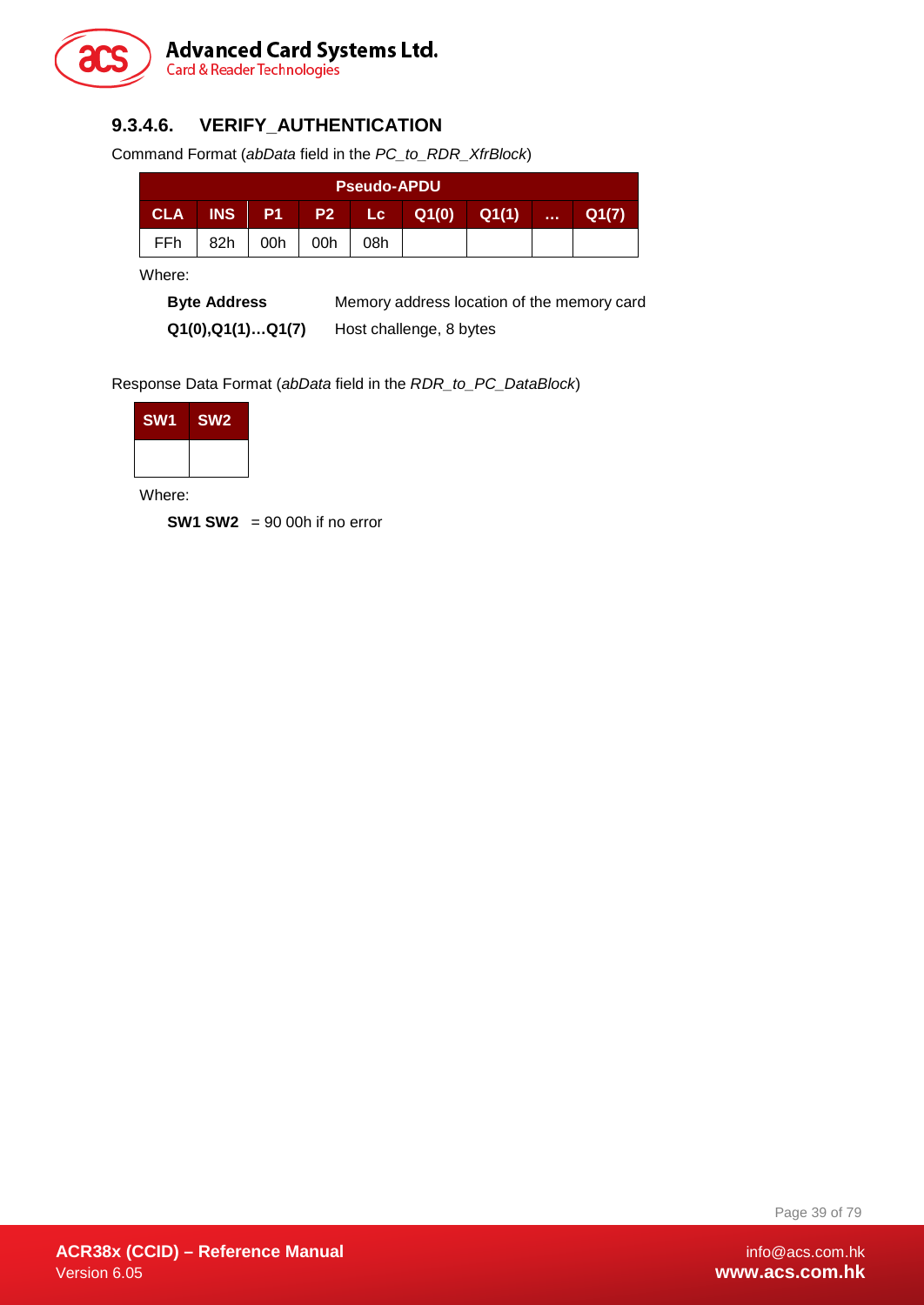

### **9.3.5. Memory Card – SLE 4418/SLE 4428/SLE 5518/SLE 5528**

### **9.3.5.1. SELECT\_CARD\_TYPE**

This command powers up and down the selected card that is inserted in the card reader and performs a card reset.

*Note: This command can only be used after the logical smart card reader communication has been established using the SCardConnect() API. For details of SCardConnect() API, please refer to PC/SC specifications.*

Command Format (*abData* field in the *PC\_to\_RDR\_XfrBlock*)

| <b>Pseudo-APDU</b>                      |     |     |     |       |                  |  |  |  |
|-----------------------------------------|-----|-----|-----|-------|------------------|--|--|--|
| INS.<br>-P1.<br><b>CLA</b><br><b>P2</b> |     |     |     | ⊟Lc ∴ | <b>Card Type</b> |  |  |  |
| <b>FFh</b>                              | A4h | 00h | 00h | 01h   | 05h              |  |  |  |

Response Data Format (*abData* field in the *RDR\_to\_PC\_DataBlock*)

| <b>SW1</b> | <b>SW2</b> |
|------------|------------|
|            |            |

Where:

**SW1 SW2** = 90 00h if no error

Page 40 of 79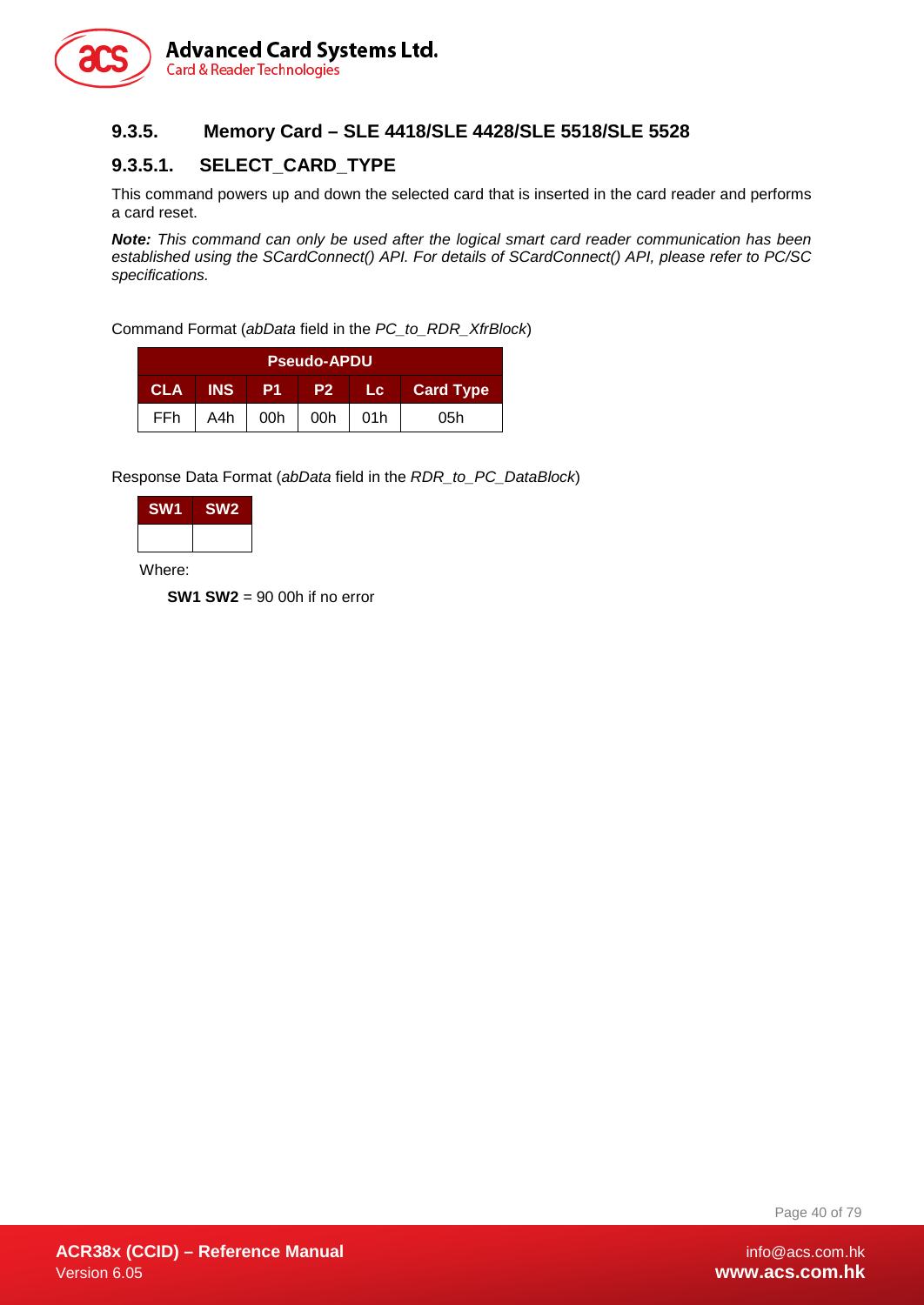

# **9.3.5.2. READ\_MEMORY\_CARD**

Command Format (*abData* field in the *PC\_to\_RDR\_XfrBlock*)

| <b>Pseudo-APDU</b> |            |                     |            |       |  |  |
|--------------------|------------|---------------------|------------|-------|--|--|
|                    | <b>INS</b> | <b>Byte Address</b> |            |       |  |  |
| <b>CLA</b>         |            | <b>MSB</b>          | <b>LSB</b> | MEM L |  |  |
| FFh                | B0h        |                     |            |       |  |  |

Where:

| <b>MSB Byte Address</b> | $= 0000 00A_9A_8b$ is the memory address location of the memory card                |
|-------------------------|-------------------------------------------------------------------------------------|
| <b>LSB Byte Address</b> | $= A_7A_6A_5A_4 A_3A_2A_1A_0b$ is the memory address location of the memory<br>card |
| MEM L                   | Length of data to be read from the memory card                                      |

Response Data Format (*abData* field in the *RDR\_to\_PC\_DataBlock*)

| <b>BYTE 1</b> | <br><b>ALC N</b> | BYTEN SW1 | SW <sub>2</sub> |
|---------------|------------------|-----------|-----------------|
|               |                  |           |                 |

Where:

**BYTE x**Data read from memory card

**SW1, SW2** = 90 00h if no error

Page 41 of 79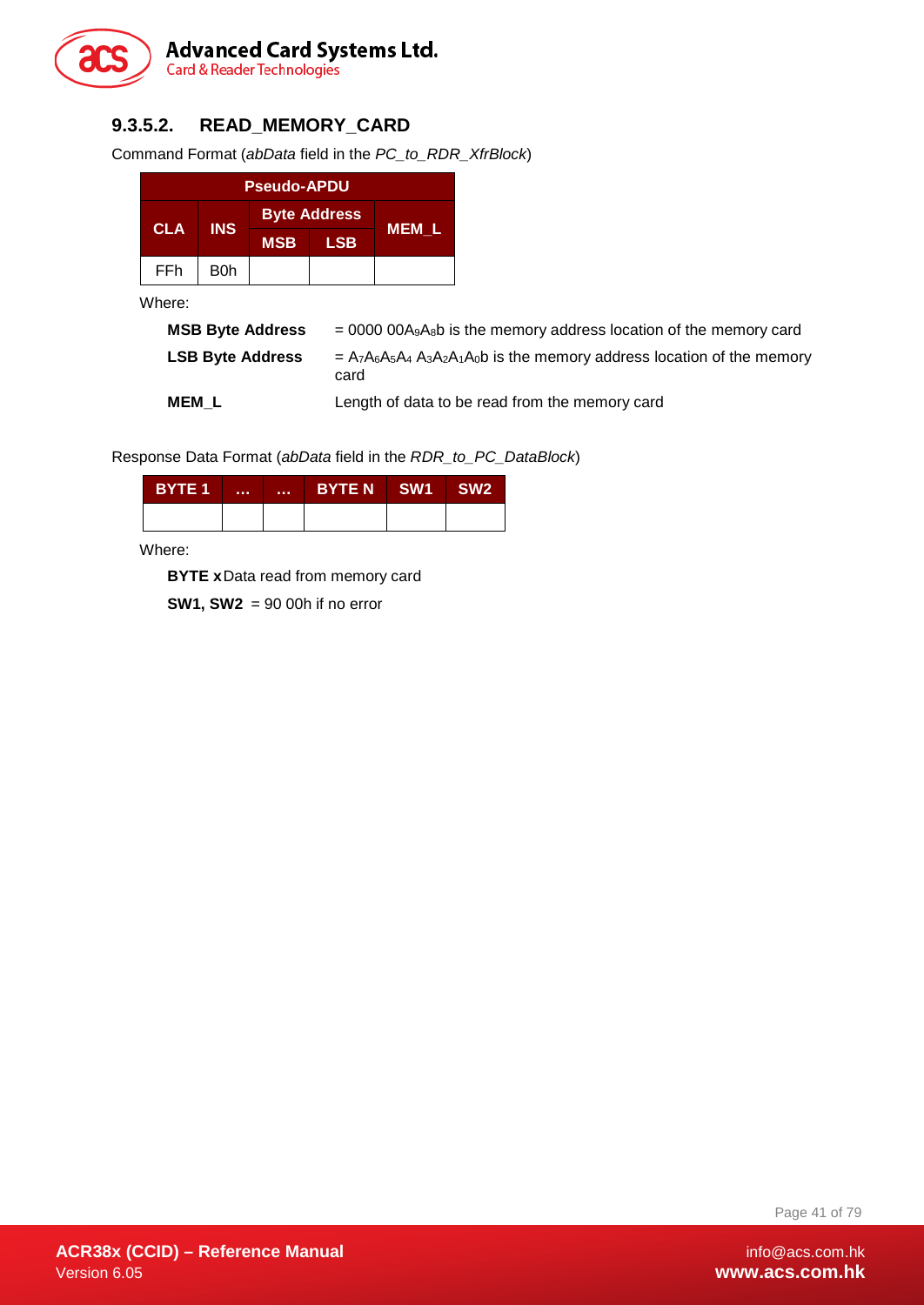

### **9.3.5.3. READ\_PRESENTATION\_ERROR\_COUNTER\_MEMORY\_CARD (SLE 4428 and SLE 5528)**

This command is used to read the presentation error counter for the secret code.

Command Format (*abData* field in the *PC\_to\_RDR\_XfrBlock*)

| <b>Pseudo-APDU</b> |                  |                 |     |     |  |  |  |
|--------------------|------------------|-----------------|-----|-----|--|--|--|
| <b>CLA</b>         | P <sub>2</sub>   | <b>MEM L</b>    |     |     |  |  |  |
| <b>FFh</b>         | B <sub>1</sub> h | 00 <sub>h</sub> | 00h | 03h |  |  |  |

Response Data Format (*abData* field in the *RDR\_to\_PC\_DataBlock*)

| ERRCNT DUMMY 1 DUMMY 2 SW1 SW2 |  |  |
|--------------------------------|--|--|
|                                |  |  |

Where:

- **ERRCNT** Error Counter. FFh indicates that the last verification is correct. 00h indicates that the password is locked (exceeded the maximum number of retries). Other values indicate that the last verification has failed.
- **DUMMY** Two bytes dummy data read from the card

**SW1 SW2**  $= 90,00h$  if no error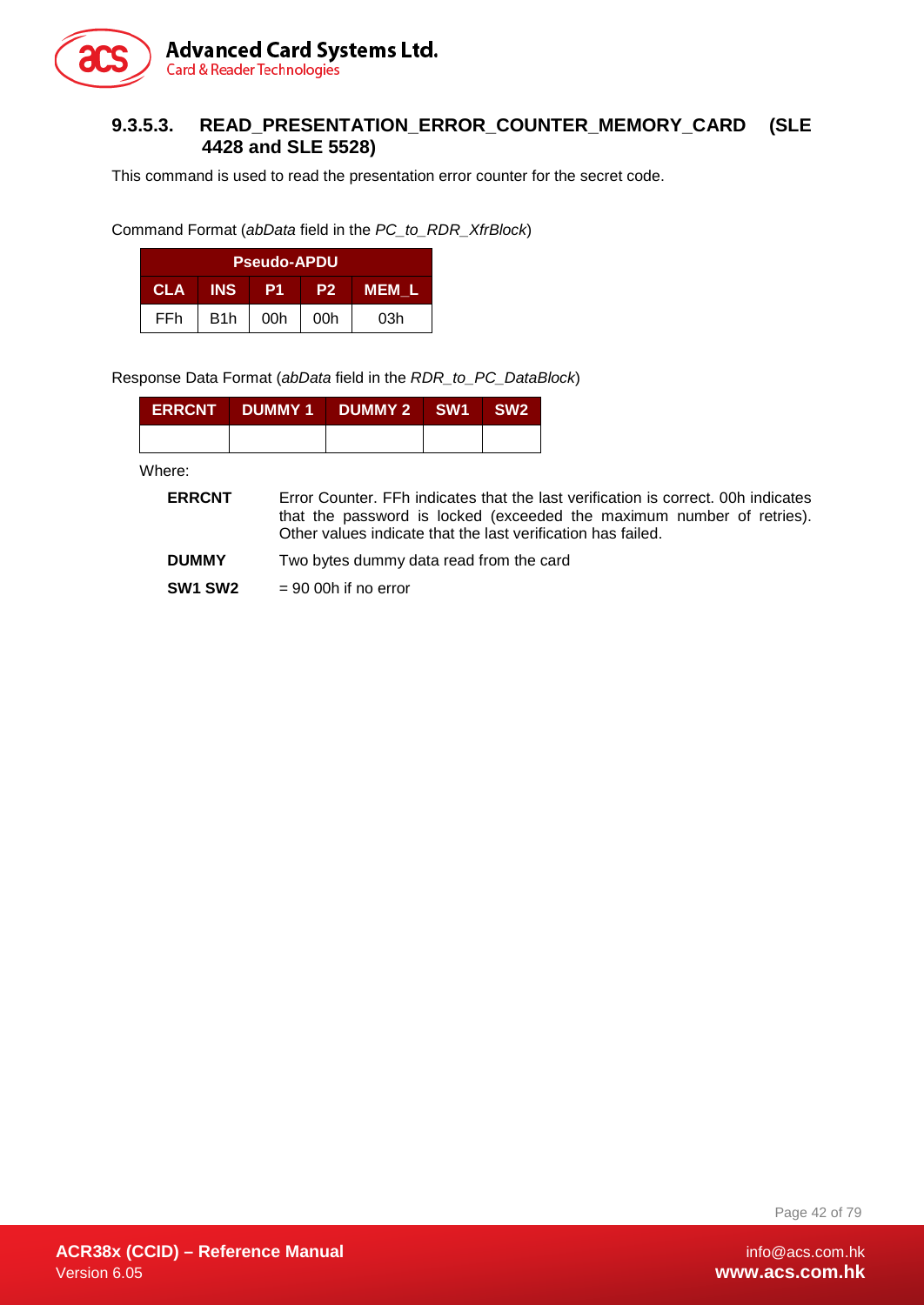

# **9.3.5.4. READ\_PROTECTION\_BIT**

Command Format (*abData* field in the *PC\_to\_RDR\_XfrBlock*)

| <b>Pseudo-APDU</b> |            |                     |            |       |
|--------------------|------------|---------------------|------------|-------|
| <b>CLA</b>         | <b>INS</b> | <b>Byte Address</b> |            |       |
|                    |            | <b>MSB</b>          | <b>LSB</b> | MEM L |
| FFh                | B2h        |                     |            |       |

Where:

| <b>MSB Byte Address</b> | $= 0000 00A9A8b$ is the memory address location of the memory card                                  |
|-------------------------|-----------------------------------------------------------------------------------------------------|
| <b>LSB Byte Address</b> | $= A_7A_6A_5A_4A_3A_2A_1A_0$ is the memory address location of the memory<br>card                   |
| <b>MEM L</b>            | Length of protection bits to be read from the card, in multiples of 8<br>bits. Maximum value is 32. |
|                         | MEM $L = 1 + INT($ (number of bits - 1)/8)                                                          |

Example: To read 8 protection bits starting from memory 0010h, the following pseudo-APDU should be issued:

FFh B2h 00h 10h 01h

Response Data Format (*abData* field in the *RDR\_to\_PC\_DataBlock*)

| <b>PROT1</b> | <br>la a su | <b>PROTL SW1</b> | SW <sub>2</sub> |
|--------------|-------------|------------------|-----------------|
|              |             |                  |                 |

Where:

**PROT y** Bytes containing the protection bits

**SW1, SW2** = 90 00h if no error

The arrangement of the protection bits in the PROT bytes is as follows:

|    | <b>PROT 1</b> |           |           | <b>PROT 2</b> |  |          |           | .               |                 |                 |                 |     |                 |                 |                |           |           |          |           |          |          |                 |                 |
|----|---------------|-----------|-----------|---------------|--|----------|-----------|-----------------|-----------------|-----------------|-----------------|-----|-----------------|-----------------|----------------|-----------|-----------|----------|-----------|----------|----------|-----------------|-----------------|
| P8 | P7            | <b>P6</b> | <b>P5</b> |               |  | P4 P3 P2 | <b>P1</b> | P <sub>16</sub> | P <sub>15</sub> | P <sub>14</sub> | P <sub>13</sub> | P12 | P <sub>11</sub> | P <sub>10</sub> | P <sub>9</sub> | $\ddotsc$ | $\cdot$ . | $\cdots$ | $\ddotsc$ | $\cdots$ | $\cdots$ | P <sub>18</sub> | P <sub>17</sub> |

Where:

**Px** is the protection bit of BYTE x in the response data

**'0'** byte is write protected

**'1'** byte can be written

Page 43 of 79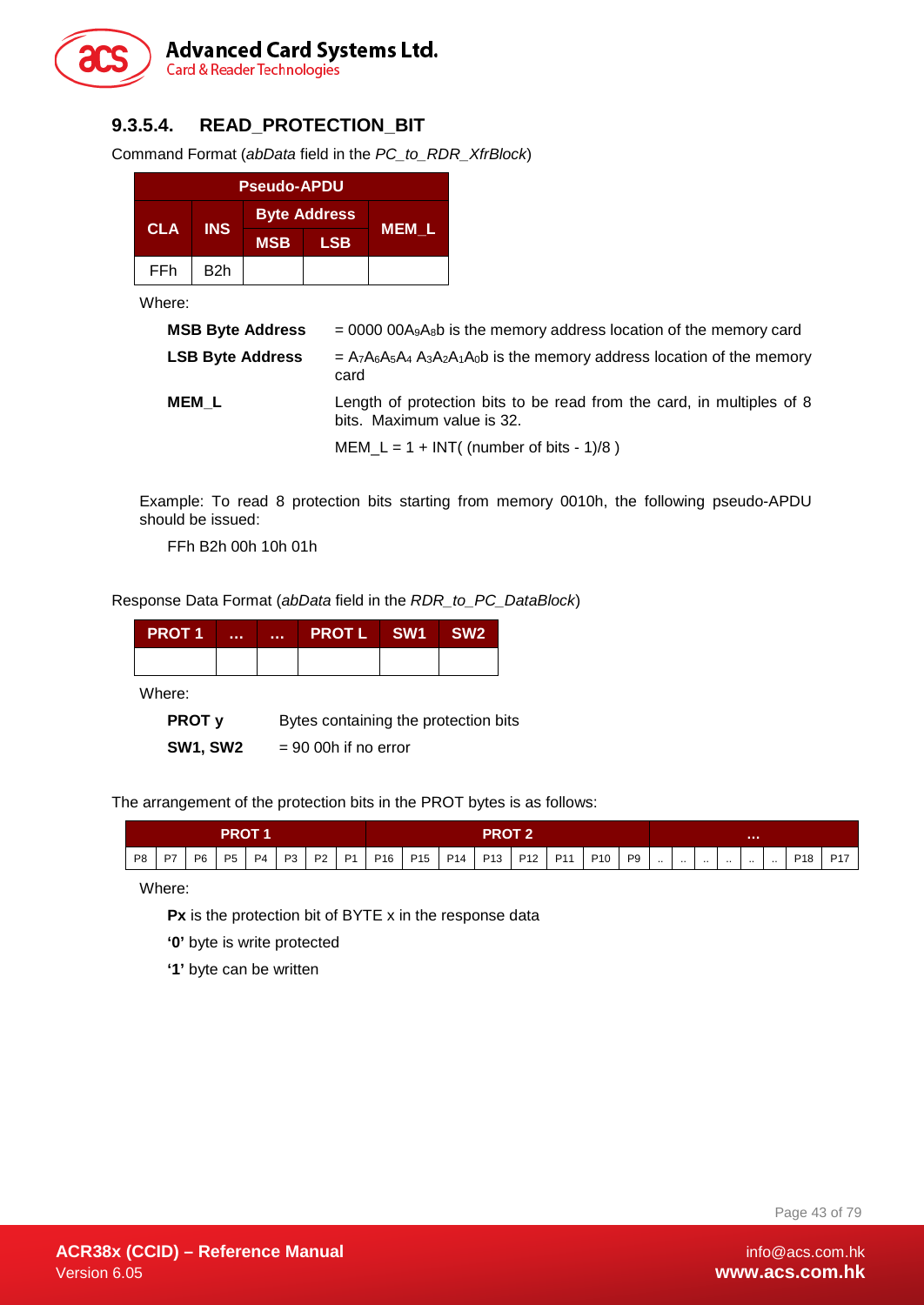

# **9.3.5.5. WRITE\_MEMORY\_CARD**

Command Format (*abData* field in the *PC\_to\_RDR\_XfrBlock*)

|            | <b>Pseudo-APDU</b> |                     |            |         |               |      |               |
|------------|--------------------|---------------------|------------|---------|---------------|------|---------------|
|            |                    | <b>Byte Address</b> |            |         |               |      |               |
| <b>CLA</b> | <b>INS</b>         | <b>MSB</b>          | <b>LSB</b> | $MEM_L$ | <b>Byte 1</b> | <br> | <b>Byte N</b> |
| FFh        | D0h                |                     |            |         |               |      |               |

Where:

| <b>MSB Byte Address</b> | $= 0000 00A_9A_8b$ is the memory address location of the memory card              |
|-------------------------|-----------------------------------------------------------------------------------|
| <b>LSB Byte Address</b> | $= A_7A_6A_5A_4A_3A_2A_1A_0$ is the memory address location of the memory<br>card |
| MEM L                   | Length of data to be written to the memory card                                   |
| Byte x                  | Data to be written to the memory card                                             |

Response Data Format (*abData* field in the *RDR\_to\_PC\_DataBlock*)

| SW <sub>1</sub> | SW <sub>2</sub> |
|-----------------|-----------------|
|                 |                 |
|                 |                 |

Where:

**SW1 SW2** = 90 00h if no error

Page 44 of 79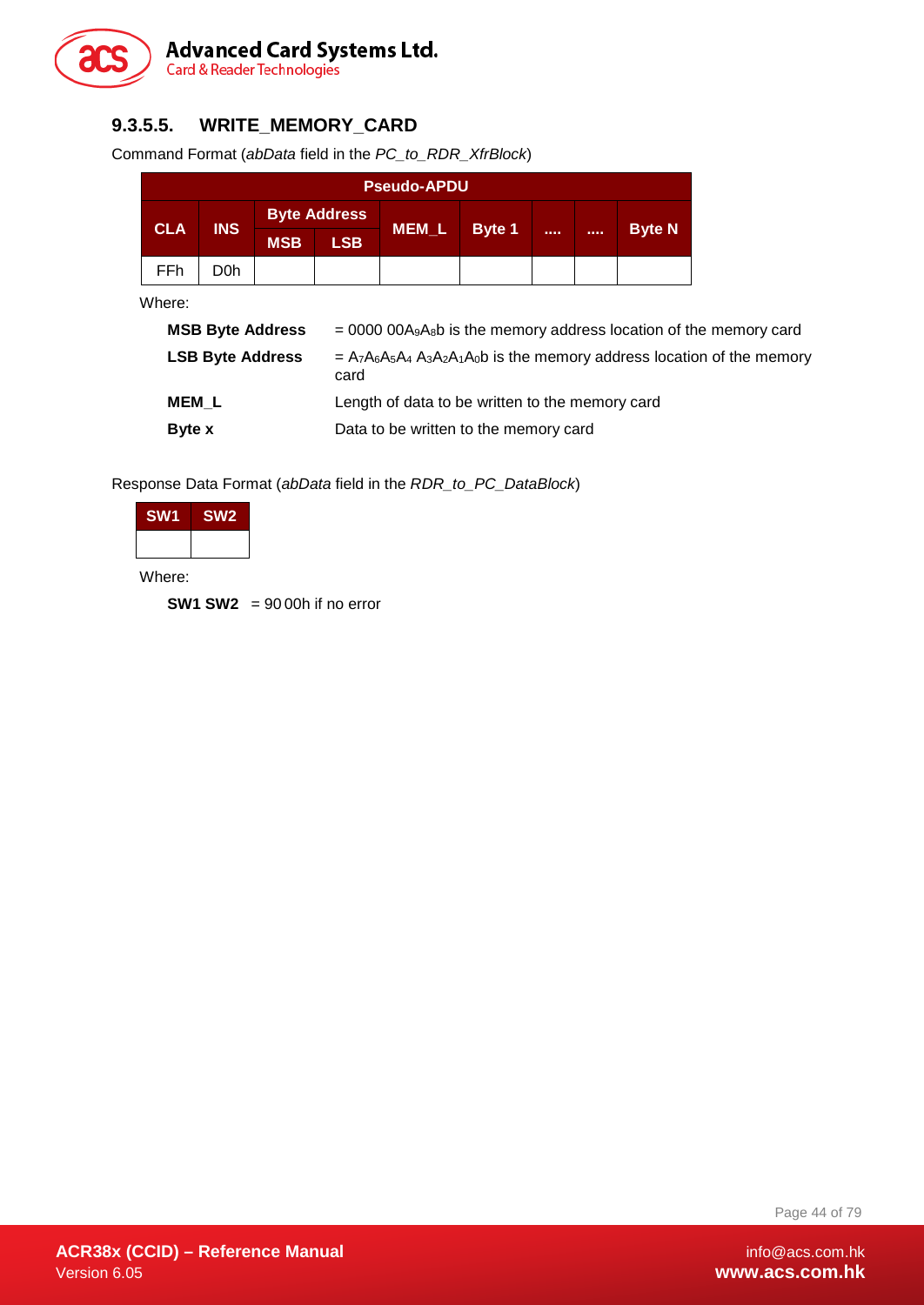

### **9.3.5.6. WRITE\_PROTECTION\_MEMORY\_CARD**

Each byte specified in the command is used in the card to compare the byte stored in a specified address location. If the data match, the corresponding protection bit is irreversibly programmed to '0'.

Command Format (*abData* field in the *PC\_to\_RDR\_XfrBlock*)

|                         | <b>Pseudo-APDU</b>      |            |                                                                                                                                                                                                |                  |               |  |  |               |  |
|-------------------------|-------------------------|------------|------------------------------------------------------------------------------------------------------------------------------------------------------------------------------------------------|------------------|---------------|--|--|---------------|--|
| <b>CLA</b>              | <b>INS</b>              |            | <b>Byte Address</b>                                                                                                                                                                            | MEM <sub>L</sub> |               |  |  |               |  |
|                         |                         | <b>MSB</b> | <b>LSB</b>                                                                                                                                                                                     |                  | <b>Byte 1</b> |  |  | <b>Byte N</b> |  |
| <b>FFh</b>              | D1h                     |            |                                                                                                                                                                                                |                  |               |  |  |               |  |
| Where:                  |                         |            |                                                                                                                                                                                                |                  |               |  |  |               |  |
|                         | <b>MSB Byte Address</b> |            | $= 0000000A_9A_8b$ is the memory address location of the memory card                                                                                                                           |                  |               |  |  |               |  |
| <b>LSB Byte Address</b> |                         |            | $= A_7A_6A_5A_4A_3A_2A_1A_0$ is the memory address location of the memory<br>card                                                                                                              |                  |               |  |  |               |  |
| <b>MEM L</b>            |                         |            | Length of data to be written to the memory card                                                                                                                                                |                  |               |  |  |               |  |
| Byte x                  |                         |            | Byte values to be compared with the data in the card starting at Byte<br>Address. BYTE 1 is compared with the data at Byte Address; BYTE<br>N is compared with the data at (Byte Address+N-1). |                  |               |  |  |               |  |

Response Data Format (*abData* field in the *RDR\_to\_PC\_DataBlock*)

| SW <sub>1</sub> |  |
|-----------------|--|
|                 |  |
|                 |  |

Where:

**SW1 SW2** = 90 00h if no error

Page 45 of 79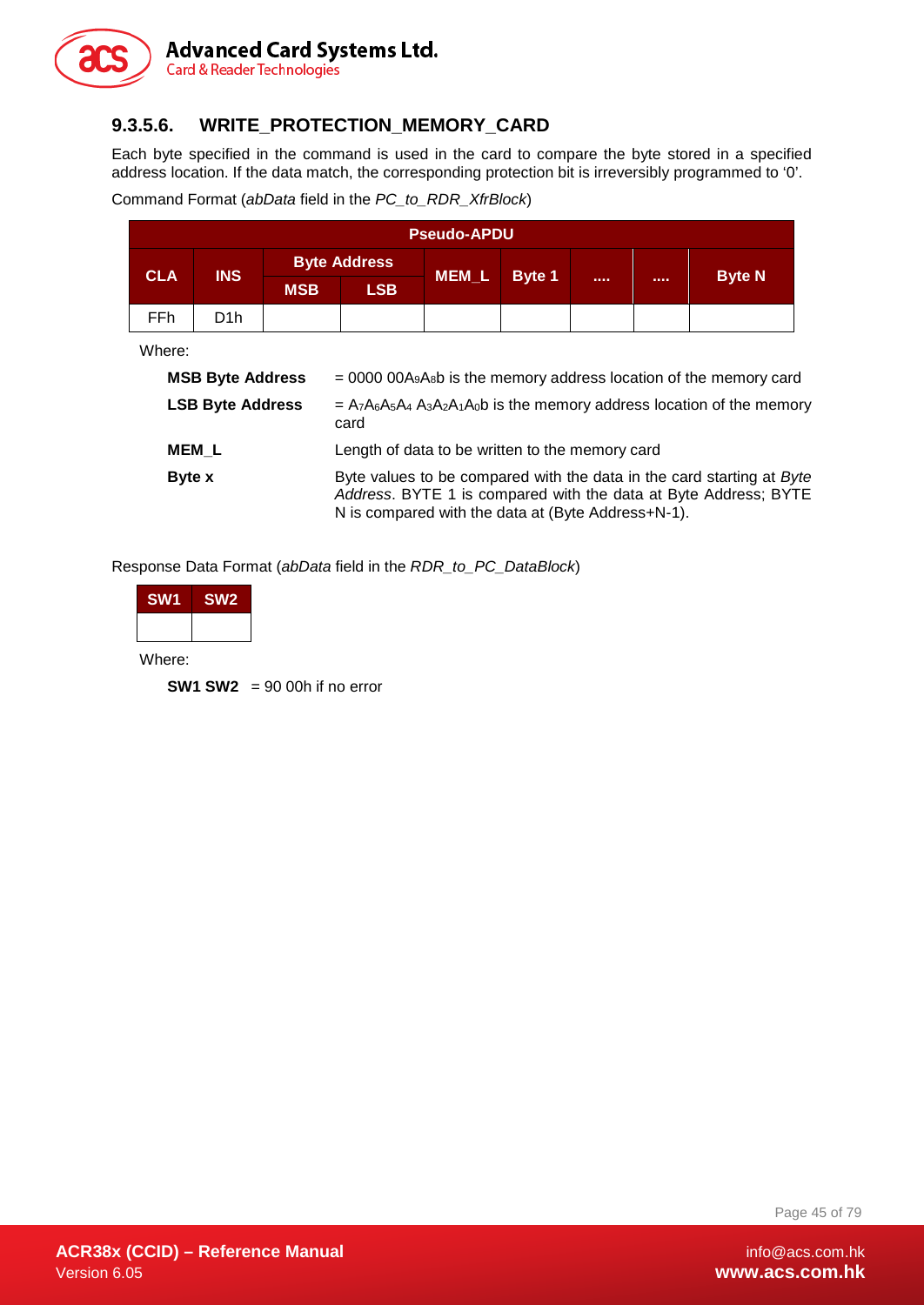

# **9.3.5.7. PRESENT\_CODE\_MEMORY\_CARD (SLE 4428 and SLE 5528)**

This command is used to submit the secret code to the memory card to enable the write operation with the SLE 4428 and SLE 5528 card, the following actions are executed:

- 1. Search a '1' bit in the presentation error counter and write the bit to '0'.
- 2. Present the specified code to the card.
- 3. Try to erase the presentation error counter.

Command Format (*abData* field in the *PC\_to\_RDR\_XfrBlock*)

| <b>Pseudo-APDU</b> |     |     |     |                 |               |             |  |
|--------------------|-----|-----|-----|-----------------|---------------|-------------|--|
| <b>CLA</b>         |     |     |     | INS P1 P2 MEM L |               | <b>CODE</b> |  |
|                    |     |     |     |                 | Byte 1 Byte 2 |             |  |
| FF <sub>h</sub>    | 20h | 00h | 00h | 02h             |               |             |  |

Where:

**CODE** Two bytes secret code (PIN)

Response Data Format (*abData* field in the *RDR\_to\_PC\_DataBlock*)

| SW <sub>1</sub> | SW <sub>2</sub><br><b>ErrorCnt</b> |
|-----------------|------------------------------------|
| 90h             |                                    |

Where:

**SW2 (ErrorCnt)** = Error Counter. FFh indicates successful verification. 00h indicates that the password is locked (or exceeded the maximum number of retries). Other values indicate that current verification has failed.

Page 46 of 79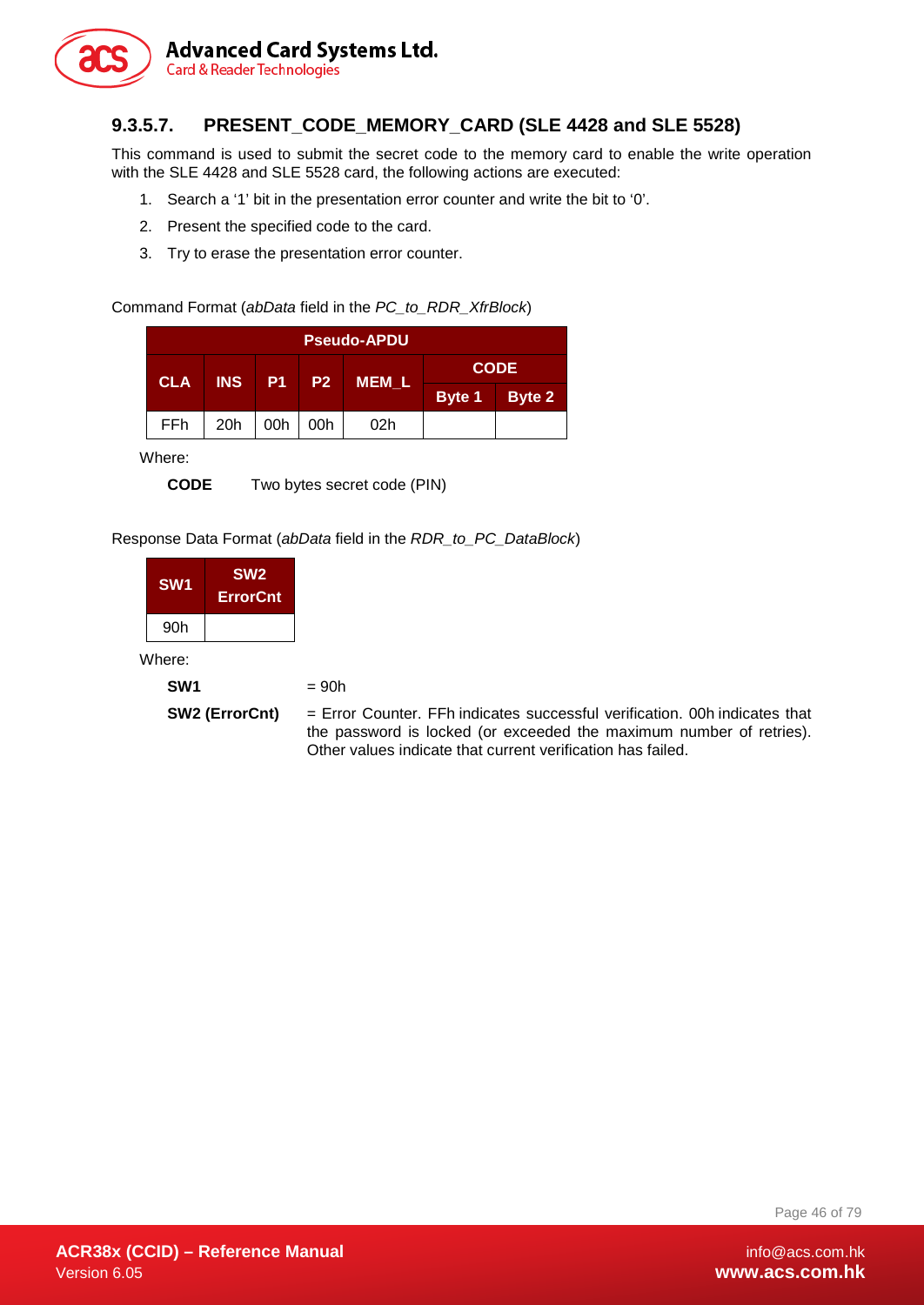

### **9.3.6. Memory Card – SLE 4432/SLE 4442/SLE 5532/SLE 5542**

### **9.3.6.1. SELECT\_CARD\_TYPE**

This command powers down and up the selected card that is inserted in the card reader and performs a card reset.

*Note: This command can only be used after the logical smart card reader communication has been established using the SCardConnect() API. For details of SCardConnect() API, please refer to PC/SC specifications.*

Command Format (*abData* field in the *PC\_to\_RDR\_XfrBlock*)

| <b>Pseudo-APDU</b>                                                                  |     |     |           |  |     |  |  |  |  |  |  |
|-------------------------------------------------------------------------------------|-----|-----|-----------|--|-----|--|--|--|--|--|--|
| <b>INS</b><br><b>P1</b><br><b>CLA</b><br><b>Card Type</b><br>- P2 I<br><b>ALC V</b> |     |     |           |  |     |  |  |  |  |  |  |
| FFh.                                                                                | A4h | 00h | 00h   01h |  | 06h |  |  |  |  |  |  |

Response Data Format (*abData* field in the *RDR\_to\_PC\_DataBlock*)

| <b>SW1</b> | SW <sub>2</sub> |
|------------|-----------------|
|            |                 |

Where:

**SW1 SW2** = 90 00h if no error

Page 47 of 79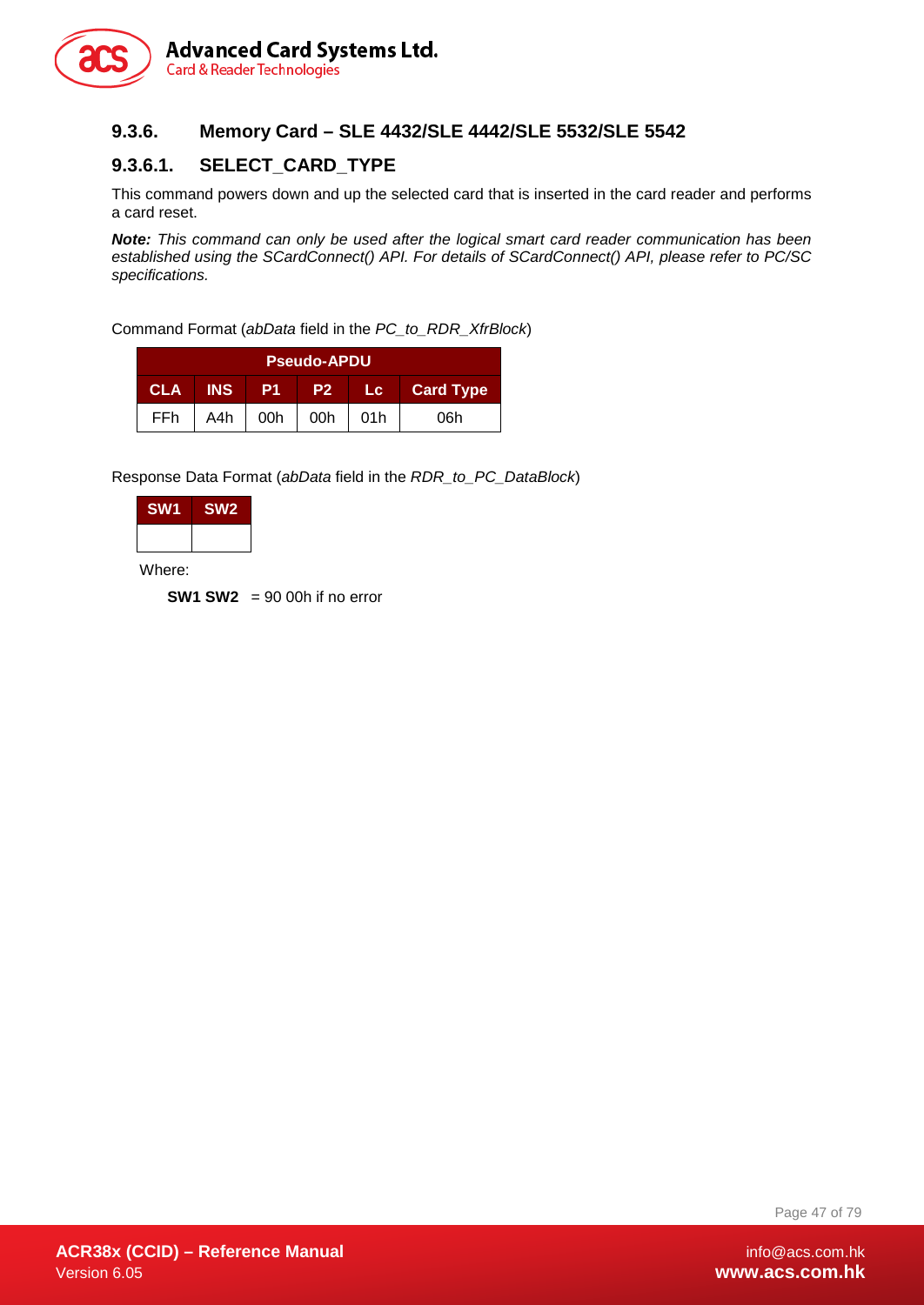

## **9.3.6.2. READ\_MEMORY\_CARD**

Command Format (*abData* field in the *PC\_to\_RDR\_XfrBlock*)

|            | <b>Pseudo-APDU</b> |             |                     |       |  |  |  |  |  |  |  |  |
|------------|--------------------|-------------|---------------------|-------|--|--|--|--|--|--|--|--|
| <b>CLA</b> | <b>INS</b>         | <b>APIT</b> | <b>Byte Address</b> | MEM L |  |  |  |  |  |  |  |  |
| FFh        | B0h                | 00h         |                     |       |  |  |  |  |  |  |  |  |

Where:

**Byte Address** = A<sub>7</sub>A<sub>6</sub>A<sub>5</sub>A<sub>4</sub> A<sub>3</sub>A<sub>2</sub>A<sub>1</sub>A<sub>0</sub>b is the memory address location of the memory card

**MEM\_L** Length of data to be read from the memory card

Response Data Format (*abData* field in the *RDR\_to\_PC\_DataBlock*)

| <b>BYTE 1</b> | <br><b>ALC N</b> | BYTEN SW1 | ∣ SW2 |
|---------------|------------------|-----------|-------|
|               |                  |           |       |

Where:

**BYTE x** Data read from memory card

**SW1, SW2** = 90 00h if no error

Page 48 of 79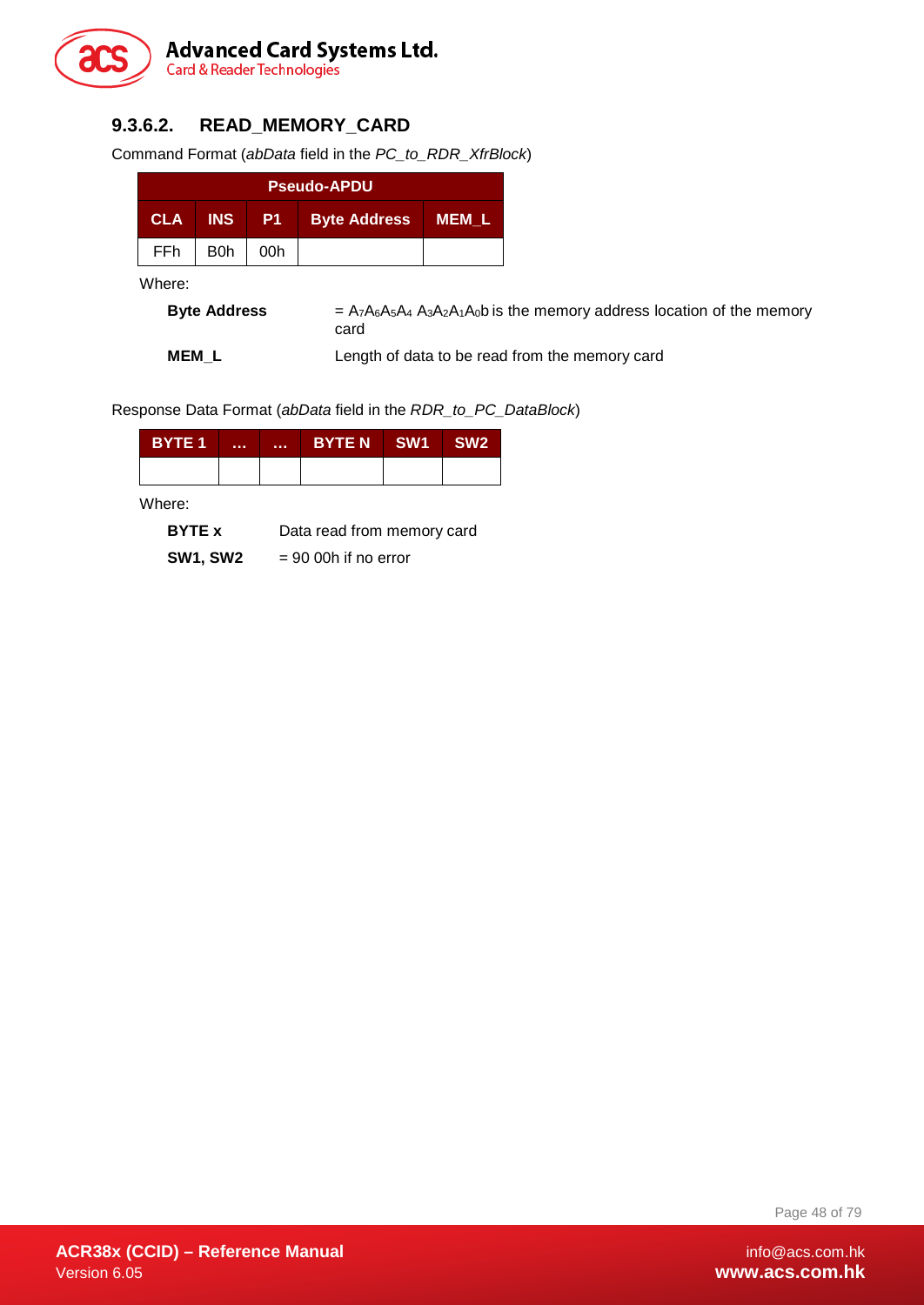

### **9.3.6.3. READ\_PRESENTATION\_ERROR\_COUNTER\_MEMORY\_CARD (SLE 4442 and SLE 5542)**

This command is used to read the presentation error counter for the secret code.

Command Format (*abData* field in the *PC\_to\_RDR\_XfrBlock*)

|                                                                  | <b>Pseudo-APDU</b> |     |     |     |  |  |  |  |  |  |  |  |
|------------------------------------------------------------------|--------------------|-----|-----|-----|--|--|--|--|--|--|--|--|
| <b>INS</b><br><b>CLA</b><br>P <sub>2</sub><br><b>MEM L</b><br>P1 |                    |     |     |     |  |  |  |  |  |  |  |  |
| FFh                                                              | B <sub>1</sub> h   | 00h | 00h | 04h |  |  |  |  |  |  |  |  |

Response Data Format (*abData* field in the *RDR\_to\_PC\_DataBlock*)

|  | ERRCNT DUMMY 1 DUMMY 2 DUMMY 3 SW1 SW2 |  |
|--|----------------------------------------|--|
|  |                                        |  |

Where:

| <b>ERRCNT</b>  | Error counter, 07h indicates that the last verification is correct, 00h indicates<br>that the password is locked (exceeded the maximum number of retries).<br>Other values indicate that the last verification has failed.     |
|----------------|--------------------------------------------------------------------------------------------------------------------------------------------------------------------------------------------------------------------------------|
| <b>BUREAUX</b> | The contract of the contract of the contract of the contract of the contract of the contract of the contract of the contract of the contract of the contract of the contract of the contract of the contract of the contract o |

- **DUMMY** Three bytes dummy data read from the card
- **SW1 SW2** = 90 00h if no error

Page 49 of 79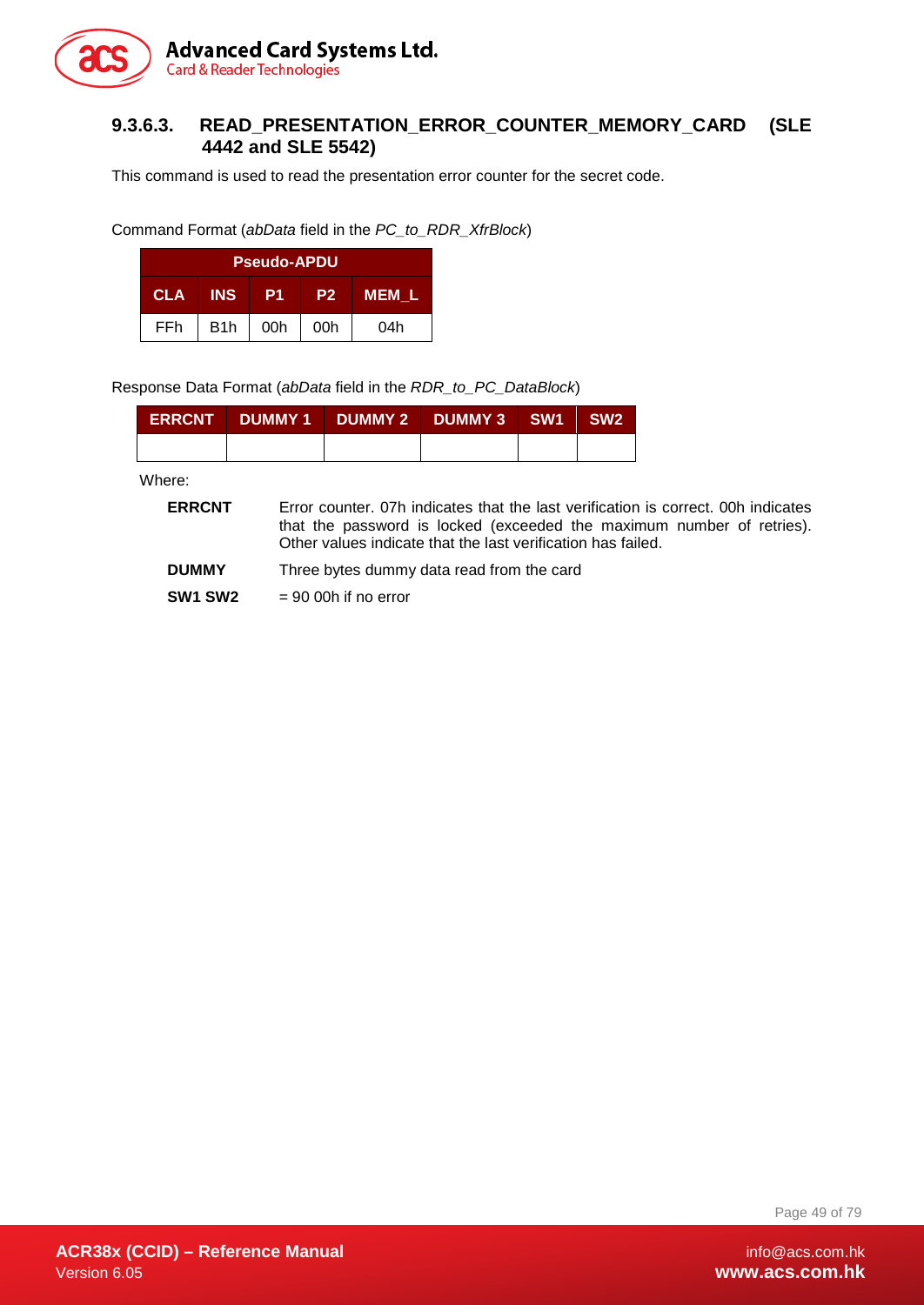

# **9.3.6.4. READ\_PROTECTION\_BITS**

This command is used to read the protection bits for the first 32 bytes.

Command Format (*abData* field in the *PC\_to\_RDR\_XfrBlock*)

| <b>Pseudo-APDU</b>                                        |                  |     |     |     |  |  |  |  |  |  |  |
|-----------------------------------------------------------|------------------|-----|-----|-----|--|--|--|--|--|--|--|
| <b>INS</b><br><b>CLA</b><br>MEM L<br>P <sub>2</sub><br>P1 |                  |     |     |     |  |  |  |  |  |  |  |
| FFh                                                       | B <sub>2</sub> h | 00h | 00h | 04h |  |  |  |  |  |  |  |

Response Data Format (*abData* field in the *RDR\_to\_PC\_DataBlock*)

|  | PROT 1 PROT 2 PROT 3 PROT 4 SW1 SW2 |  |  |
|--|-------------------------------------|--|--|
|  |                                     |  |  |

Where:

**PROT y** Bytes containing the protection bits from protection memory

**SW1, SW2** = 90 00h if no error

The arrangement of the protection bits in the PROT bytes is as follows:

| <b>PROT</b> |    |                |           | PROT           |      |                |                |                 | .               |     |                 |                 |            |                 |                |          |           |          |           |           |           |                 |            |
|-------------|----|----------------|-----------|----------------|------|----------------|----------------|-----------------|-----------------|-----|-----------------|-----------------|------------|-----------------|----------------|----------|-----------|----------|-----------|-----------|-----------|-----------------|------------|
| <b>PR</b>   | D7 | P <sub>6</sub> | <b>P5</b> | P <sub>4</sub> | פרם. | P <sub>2</sub> | P <sub>1</sub> | P <sub>16</sub> | P <sub>15</sub> | P14 | P <sub>13</sub> | P <sub>12</sub> | <b>D11</b> | P <sub>10</sub> | <b>P9</b><br>◡ | $\cdots$ | $\cdot$ . | $\cdots$ | $\cdot$ . | $\cdot$ . | $\cdot$ . | D <sub>19</sub> | <b>D17</b> |

Where:

**Px** is the protection bit of BYTE x in the response data

'0' byte is write protected

**'1'** byte can be written

Page 50 of 79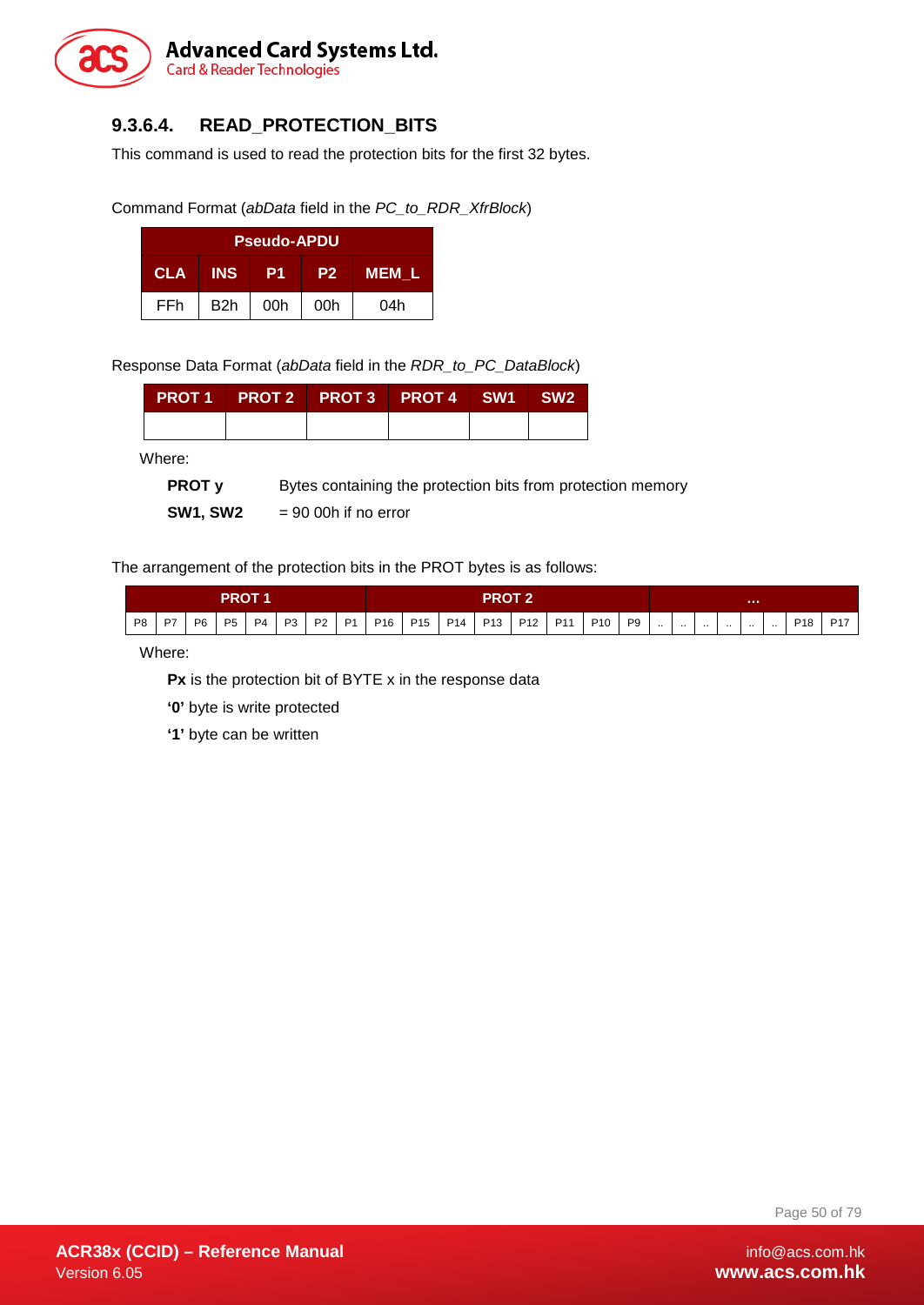

# **9.3.6.5. WRITE\_MEMORY\_CARD**

Command Format (*abData* field in the *PC\_to\_RDR\_XfrBlock*)

|                                                                                            | <b>Pseudo-APDU</b> |     |  |  |  |  |  |  |  |  |  |  |
|--------------------------------------------------------------------------------------------|--------------------|-----|--|--|--|--|--|--|--|--|--|--|
| <b>CLA</b><br>INS P1 Byte Address MEM_L<br>Byte 1<br><b>Byte N</b><br><b>A 6 6 6 1</b><br> |                    |     |  |  |  |  |  |  |  |  |  |  |
| FFh.                                                                                       | D0h.               | 00h |  |  |  |  |  |  |  |  |  |  |

Where:

| <b>Byte Address</b> | $= A_7A_6A_5A_4 A_3A_2A_1A_0$ is the memory address location of the memory<br>card |
|---------------------|------------------------------------------------------------------------------------|
| <b>MEM L</b>        | Length of data to be written to the memory card                                    |
| <b>Byte</b> x       | Data to be written to the memory card                                              |

Response Data Format (*abData* field in the *RDR\_to\_PC\_DataBlock*)

| <b>SW1</b> | SW <sub>2</sub> |
|------------|-----------------|
|            |                 |

Where:

**SW1 SW2** = 90 00h if no error

Page 51 of 79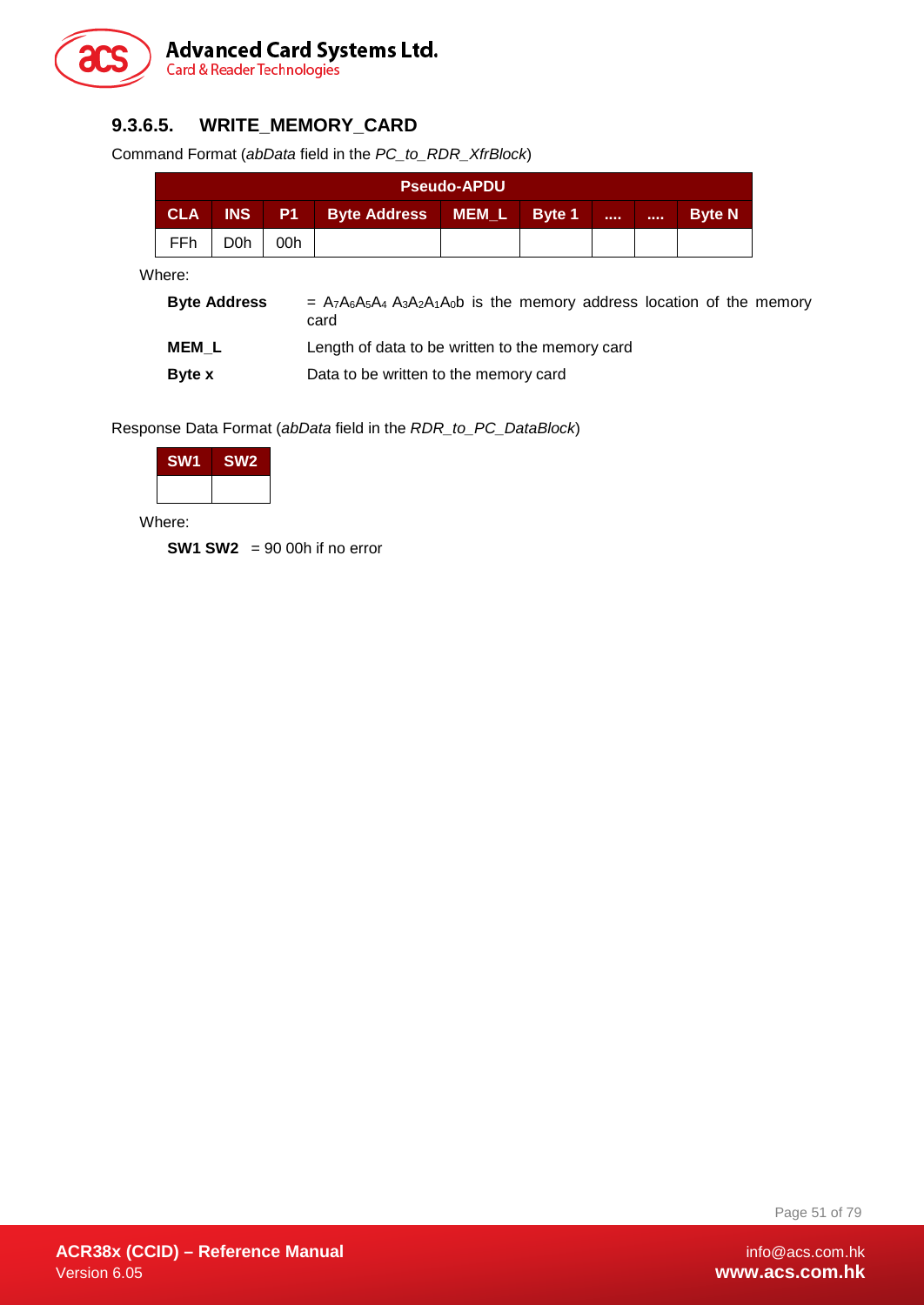

### **9.3.6.6. WRITE\_PROTECTION\_MEMORY\_CARD**

Each byte specified in the command is internally in the card compared with the byte stored at the specified address and if the data match, the corresponding protection bit is irreversibly programmed to  $'0'$ .

Command Format (*abData* field in the *PC\_to\_RDR\_XfrBlock*)

| <b>Pseudo-APDU</b>                                                                       |                  |     |  |  |  |  |  |               |
|------------------------------------------------------------------------------------------|------------------|-----|--|--|--|--|--|---------------|
| <b>CLA</b><br><b>INS</b><br>P1 Byte Address MEM L Byte 1<br><b>STATE</b><br><b>STATE</b> |                  |     |  |  |  |  |  | <b>Byte N</b> |
| FFh                                                                                      | D <sub>1</sub> h | 00h |  |  |  |  |  |               |

Where:

| <b>Byte Address</b> | $=$ 000A <sub>4</sub> A <sub>3</sub> A <sub>2</sub> A <sub>1</sub> A <sub>0</sub> b (00h to 1Fh) is the protection memory address<br>location of the memory card                               |
|---------------------|------------------------------------------------------------------------------------------------------------------------------------------------------------------------------------------------|
| <b>MEM L</b>        | Length of data to be written to the memory card                                                                                                                                                |
| <b>Byte</b> x       | Byte values to be compared with the data in the card starting at Byte<br>Address. BYTE 1 is compared with the data at Byte Address; BYTE N is<br>compared with the data at (Byte Address+N-1). |

Response Data Format (*abData* field in the *RDR\_to\_PC\_DataBlock*)

| SW <sub>1</sub> | SW <sub>2</sub> |
|-----------------|-----------------|
|                 |                 |

Where:

**SW1 SW2** = 90 00h if no error

Page 52 of 79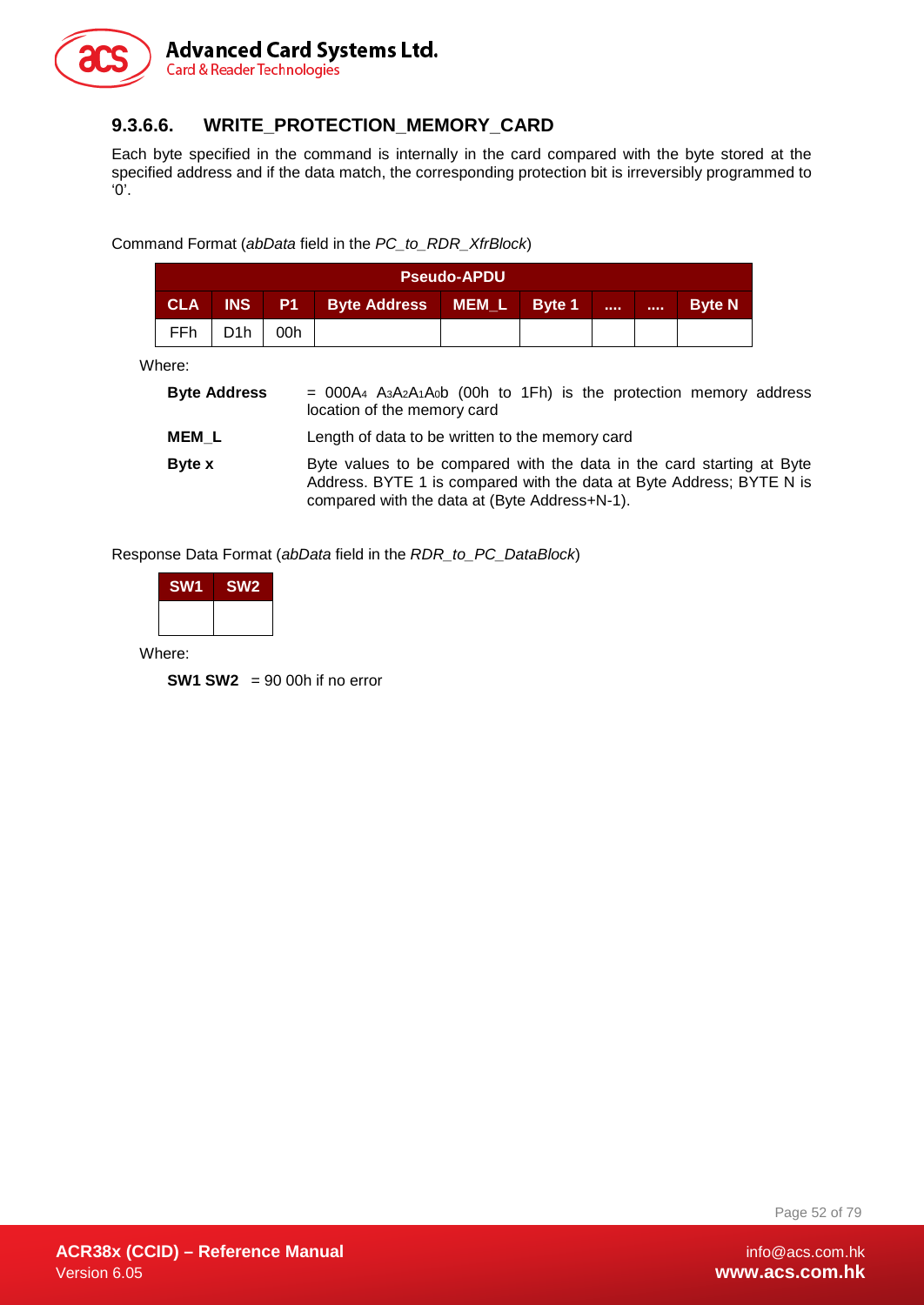

# **9.3.6.7. PRESENT\_CODE\_MEMORY\_CARD (SLE 4442 and SLE 5542)**

To submit the secret code to the memory card to enable the write operation with the SLE 4442 and SLE 5542 card, the following actions are executed:

- 1. Search a '1' bit in the presentation error counter and write the bit to '0'.
- 2. Present the specified code to the card.
- 3. Try to erase the presentation error counter.

Command Format (*abData* field in the *PC\_to\_RDR\_XfrBlock*)

| Pseudo-APDU. |            |     |              |             |  |                      |  |  |  |
|--------------|------------|-----|--------------|-------------|--|----------------------|--|--|--|
|              |            |     |              | <b>CODE</b> |  |                      |  |  |  |
| <b>CLA</b>   | <b>INS</b> |     | <b>P1</b> P2 | MEM_L       |  | Byte 1 Byte 2 Byte 3 |  |  |  |
| FFh          | 20h        | 00h | 00h          | 03h         |  |                      |  |  |  |

Where:

**CODE** Three bytes secret code (PIN)

Response Data Format (*abData* field in the *RDR\_to\_PC\_DataBlock*)

| SW <sub>1</sub> | SW <sub>2</sub><br><b>ErrorCnt</b> |
|-----------------|------------------------------------|
| 90h             |                                    |

Where:

```
SW1 = 90h
```
**SW2** (ErrorCnt) = Error Counter. 07h indicates that the verification is correct. 00h indicates the password is locked (exceeded the maximum number of retries). Other values indicate that the current verification has failed.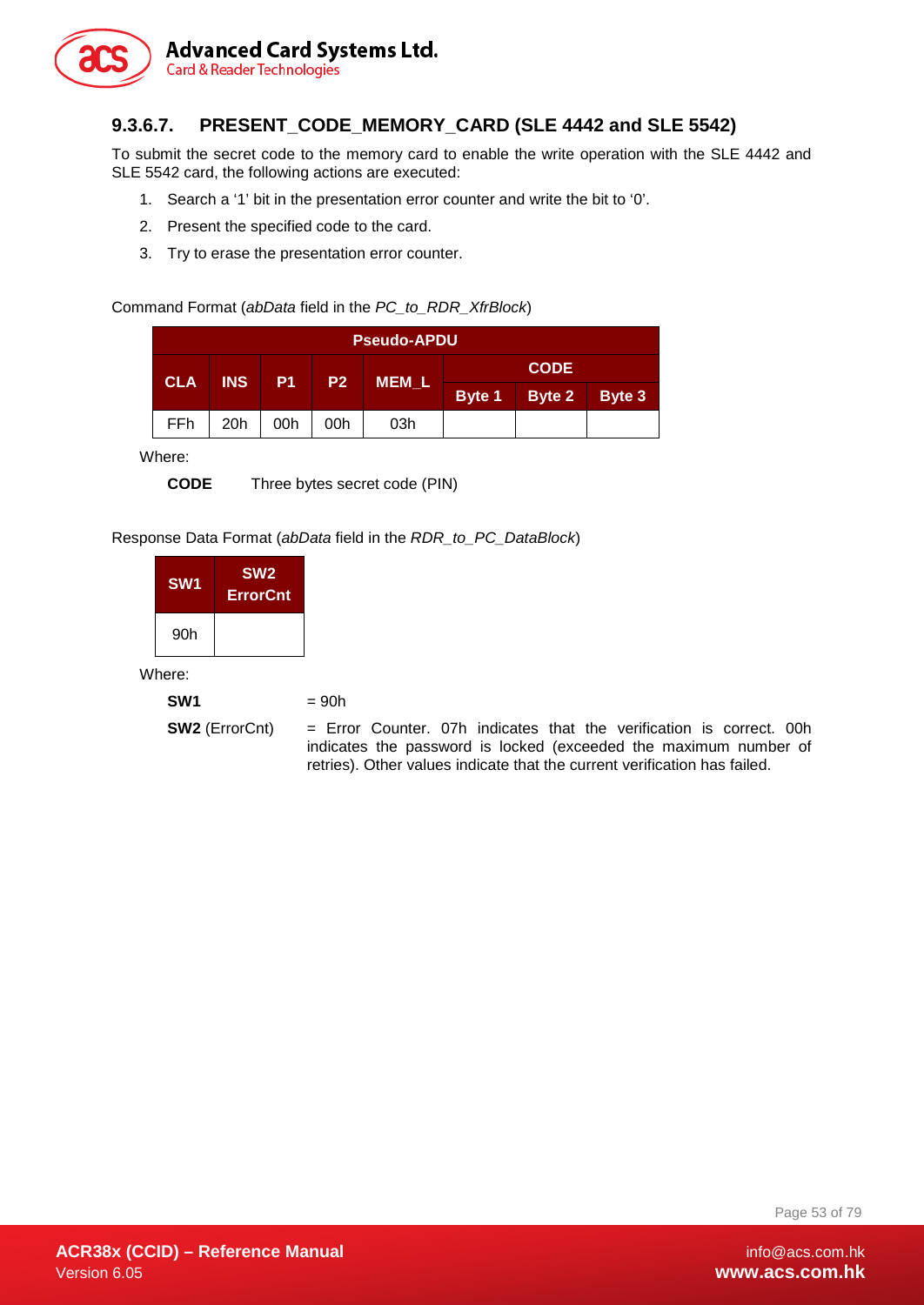

### **9.3.6.8. CHANGE\_CODE\_MEMORY\_CARD (SLE 4442 and SLE 5542)**

This command is used to write the specified data as new secret code in the card.

The current secret code must have been presented to the card with the *PRESENT\_CODE* command prior to the execution of this command.

Command Format (*abData* field in the *PC\_to\_RDR\_XfrBlock*)

| <b>Pseudo-APDU</b> |                  |           |                |       |             |                               |                   |
|--------------------|------------------|-----------|----------------|-------|-------------|-------------------------------|-------------------|
|                    |                  |           |                |       |             | <b>CODE</b>                   |                   |
| <b>CLA</b>         | <b>INS</b>       | <b>P1</b> | P <sub>2</sub> | MEM_L | <b>Byte</b> | <b>Byte</b><br>$\overline{2}$ | <b>Byte</b><br>-3 |
| FFh                | D <sub>2</sub> h | 00h       | 01h            | 03h   |             |                               |                   |

Response Data Format (*abData* field in the *RDR\_to\_PC\_DataBlock*)

| <b>SW1</b> | SW <sub>2</sub> |
|------------|-----------------|
|            |                 |

Where:

**SW1 SW2** = 90 00h if no error

Page 54 of 79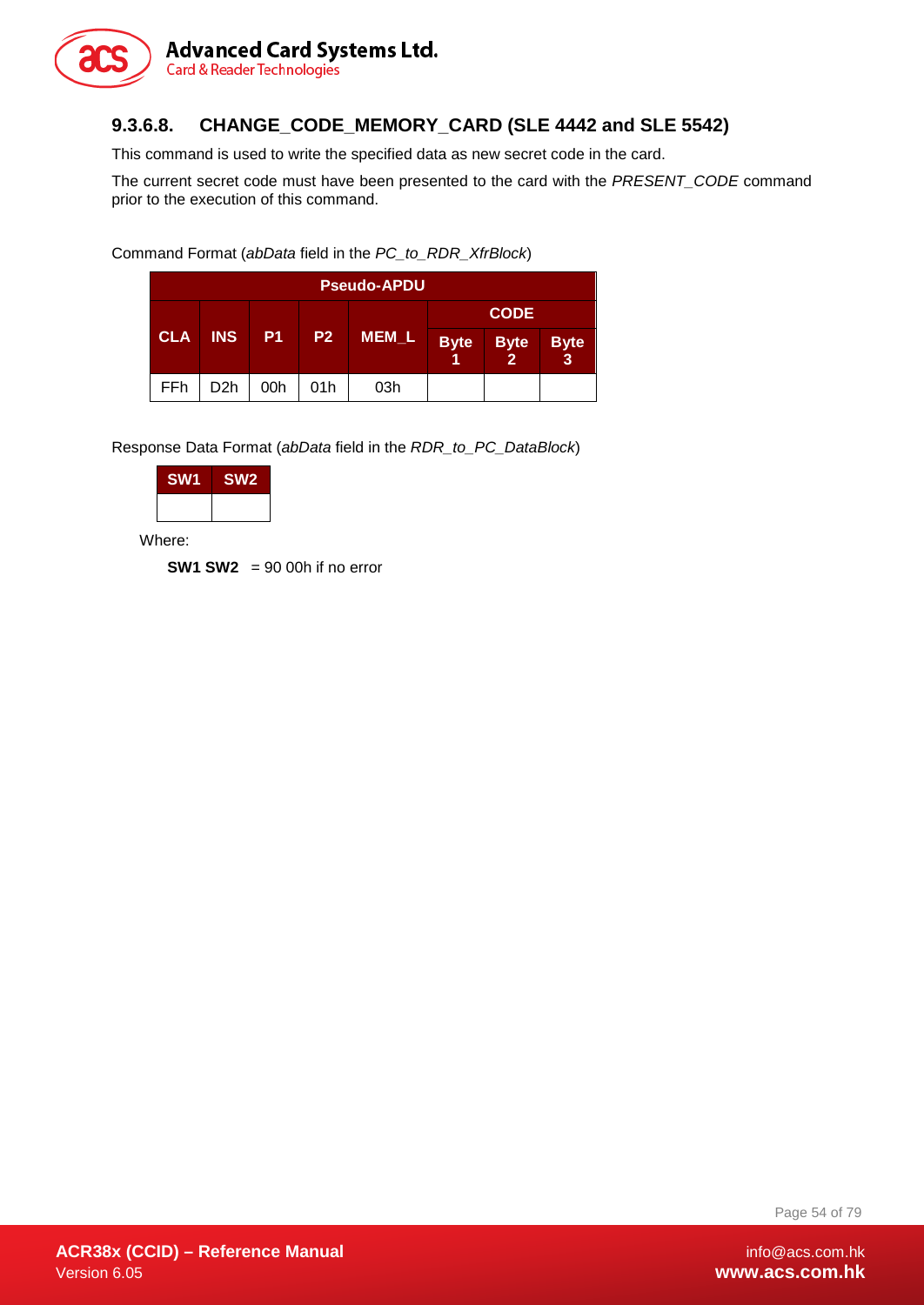

### **9.3.7. Memory Card – SLE 4406/SLE 4436/SLE 5536/SLE 6636**

# **9.3.7.1. SELECT\_CARD\_TYPE**

This command powers down and up the selected card that is inserted in the card reader and performs a card reset.

*Note: This command can only be used after the logical smart card reader communication has been established using the SCardConnect() API. For details of SCardConnect() API, please refer to PC/SC specifications.*

Command Format (*abData* field in the *PC\_to\_RDR\_XfrBlock*)

| <b>Pseudo-APDU</b>                                                          |     |     |     |     |     |  |  |
|-----------------------------------------------------------------------------|-----|-----|-----|-----|-----|--|--|
| <b>CLA</b><br><b>INS</b><br><b>Card Type</b><br>P1<br>P <sub>2</sub><br>Lc: |     |     |     |     |     |  |  |
| FFh                                                                         | A4h | 00h | 00h | 01h | 07h |  |  |

Response Data Format (*abData* field in the *RDR\_to\_PC\_DataBlock*)

| <b>SW1</b> | SW <sub>2</sub> |
|------------|-----------------|
|            |                 |

Where:

**SW1 SW2** = 90 00h if no error

Page 55 of 79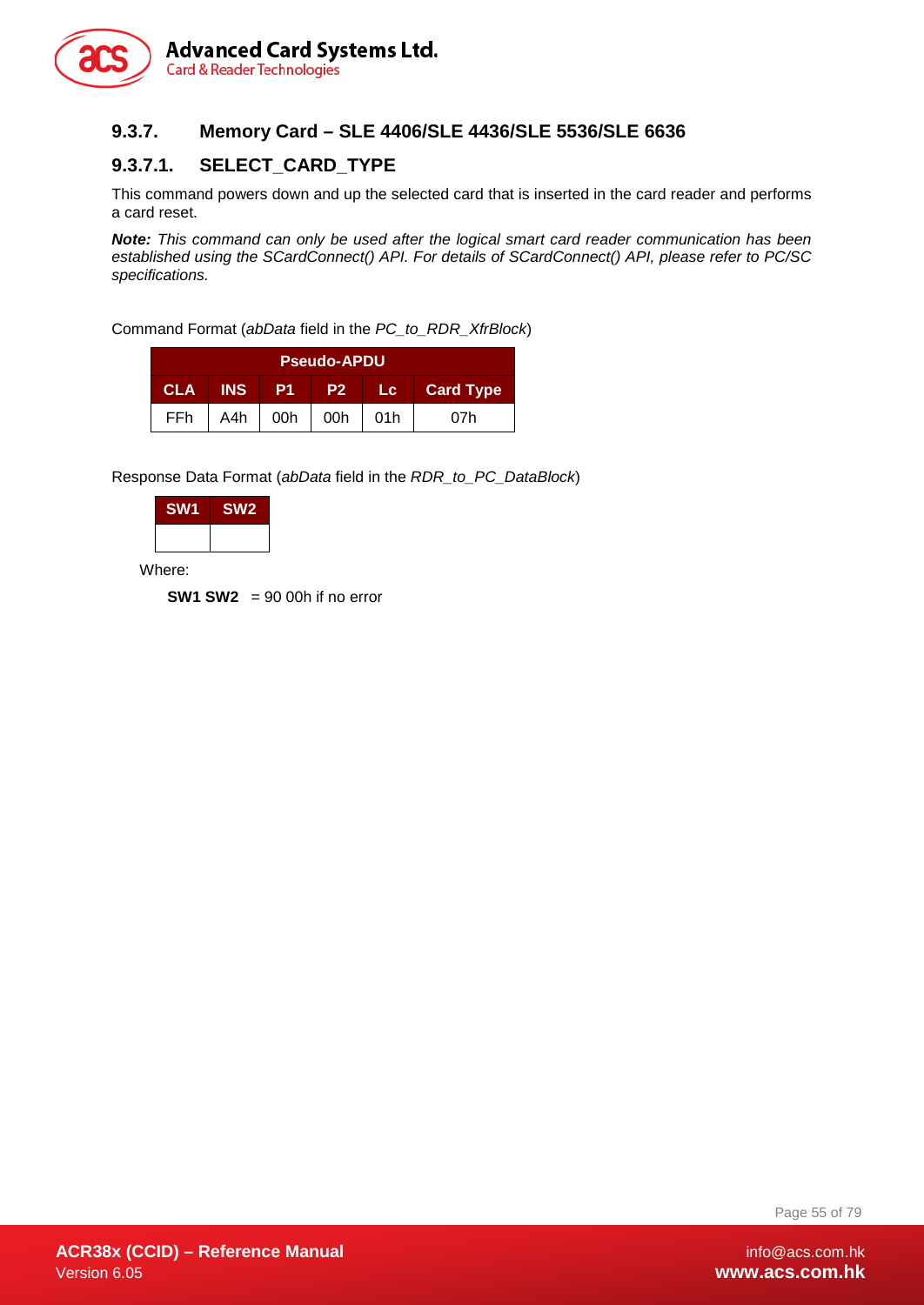

# **9.3.7.2. READ\_MEMORY\_CARD**

Command Format (*abData* field in the *PC\_to\_RDR\_XfrBlock*)

|            | <b>Pseudo-APDU</b> |        |                     |       |  |  |  |  |
|------------|--------------------|--------|---------------------|-------|--|--|--|--|
| <b>CLA</b> | <b>INS</b>         | - P1 - | <b>Byte Address</b> | MEM L |  |  |  |  |
| FFh        | B0h                | 00h    |                     |       |  |  |  |  |

Where:

| <b>Byte Address</b> | = Memory address location of the memory card   |
|---------------------|------------------------------------------------|
| <b>MEM L</b>        | Length of data to be read from the memory card |

Response Data Format (*abData* field in the *RDR\_to\_PC\_DataBlock*)

| <b>BYTE 1</b> | <br><b>ALC UNI</b> | BYTE N SW1 | SW <sub>2</sub> |
|---------------|--------------------|------------|-----------------|
|               |                    |            |                 |
| Where:        |                    |            |                 |

| <b>BYTE</b> x   | Data read from memory card |
|-----------------|----------------------------|
| <b>SW1, SW2</b> | $= 90$ 00h if no error     |

Page 56 of 79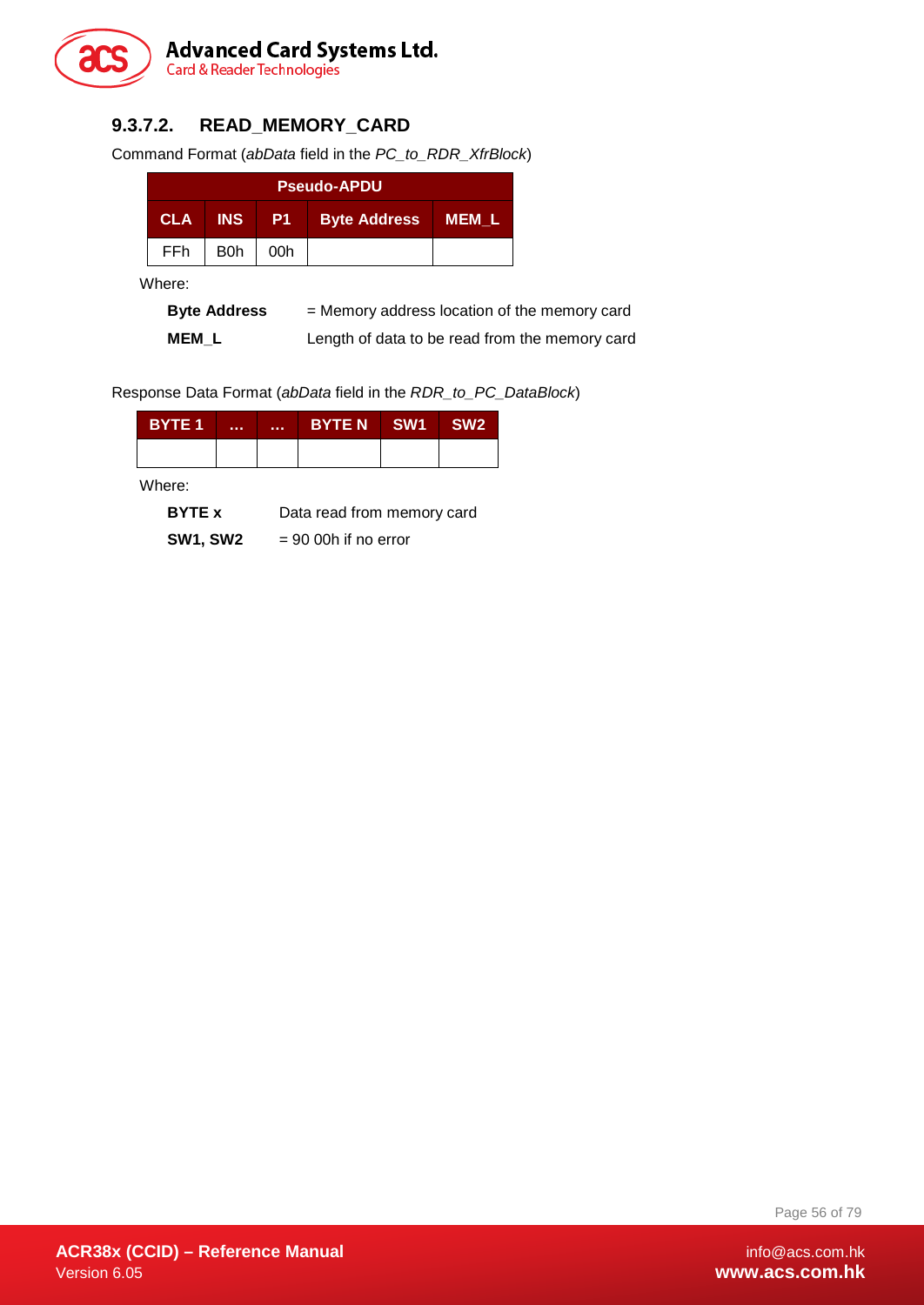

**Advanced Card Systems Ltd. Card & Reader Technologies** 

### **9.3.7.3. WRITE\_ONE\_BYTE\_MEMORY\_CARD**

This command is used to write one byte to the specified address of the inserted card. The byte is written to the card with LSB first, (i.e. the bit at card address 0 is regarded as the LSB of byte 0).

Four different WRITE modes are available for this card type, which are distinguished by a flag in the command data field:

a. *Write*

The byte value specified in the command is written to the specified address. This command can be used for writing personalization data and counter values to the card.

#### b. *Write with carry*

The byte value specified in the command is written to the specified address and the command is sent to the card to erase the next lower counter stage. Thus, this write mode can only be used for updating the counter value in the card.

#### c. *Write with backup enabled* (SLE 4436, SLE 5536 and SLE 6636 only)

The byte value specified in the command is written to the specified address. This command can be used for writing personalization data and counter values to the card. Backup bit is enabled to prevent data loss when card tearing occurs.

#### d. *Write with carry and backup enabled* (SLE 4436, SLE 5536 and SLE 6636 only)

The byte value specified in the command is written to the specified address and the command is sent to the card to erase the next lower counter stage. Thus, this write mode can only be used for updating the counter value in the card. Backup bit is enabled to prevent data loss when card tearing occurs.

With all write modes, the byte at the specified card address is not erased prior to the write operation and, hence, memory bits can only be programmed from '1' to '0'.

The backup mode available in the SLE 4436 and SLE 5536 card can be enabled or disabled in the write operation.

|                                                           | <b>Pseudo-APDU</b>    |     |                                                                                         |              |             |             |  |  |
|-----------------------------------------------------------|-----------------------|-----|-----------------------------------------------------------------------------------------|--------------|-------------|-------------|--|--|
| <b>CLA</b>                                                | <b>INS</b>            | P1. | <b>Byte Address</b>                                                                     | <b>MEM L</b> | <b>MODE</b> | <b>BYTE</b> |  |  |
| <b>FFh</b>                                                | D <sub>0</sub> h      | 00h |                                                                                         | 02h          |             |             |  |  |
| Where:                                                    |                       |     |                                                                                         |              |             |             |  |  |
|                                                           | <b>Byte Address</b>   |     | = Memory address location of the memory card                                            |              |             |             |  |  |
| <b>MODE</b><br>Specifies the write mode and backup option |                       |     |                                                                                         |              |             |             |  |  |
|                                                           |                       |     | 00h: Write                                                                              |              |             |             |  |  |
|                                                           | 01h: Write with carry |     |                                                                                         |              |             |             |  |  |
|                                                           |                       |     | 02h: Write with backup enabled (SLE 4436, SLE 5536 and SLE 6636<br>only)                |              |             |             |  |  |
|                                                           |                       |     | 03h: Write with carry and with backup enabled (SLE 4436, SLE 5536 and<br>SLE 6636 only) |              |             |             |  |  |
| <b>BYTE</b>                                               |                       |     | Byte value to be written to the card                                                    |              |             |             |  |  |

Command Format (*abData* field in the *PC\_to\_RDR\_XfrBlock*)

Page 57 of 79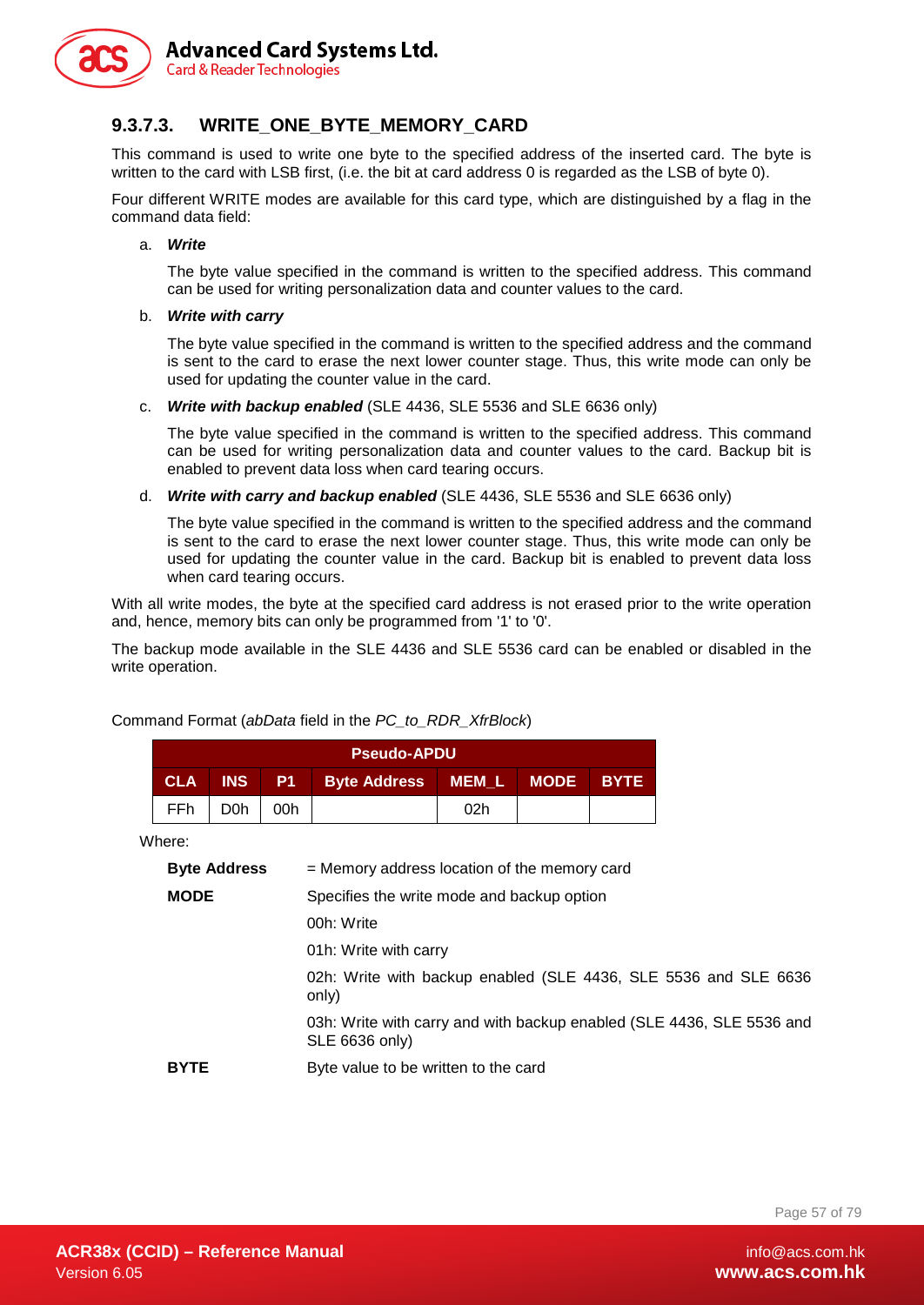

Response Data Format (*abData* field in the *RDR\_to\_PC\_DataBlock*)

| <b>SW1</b> | SW <sub>2</sub> |
|------------|-----------------|
|            |                 |

Where:

**SW1 SW2** = 90 00h if no error

Page 58 of 79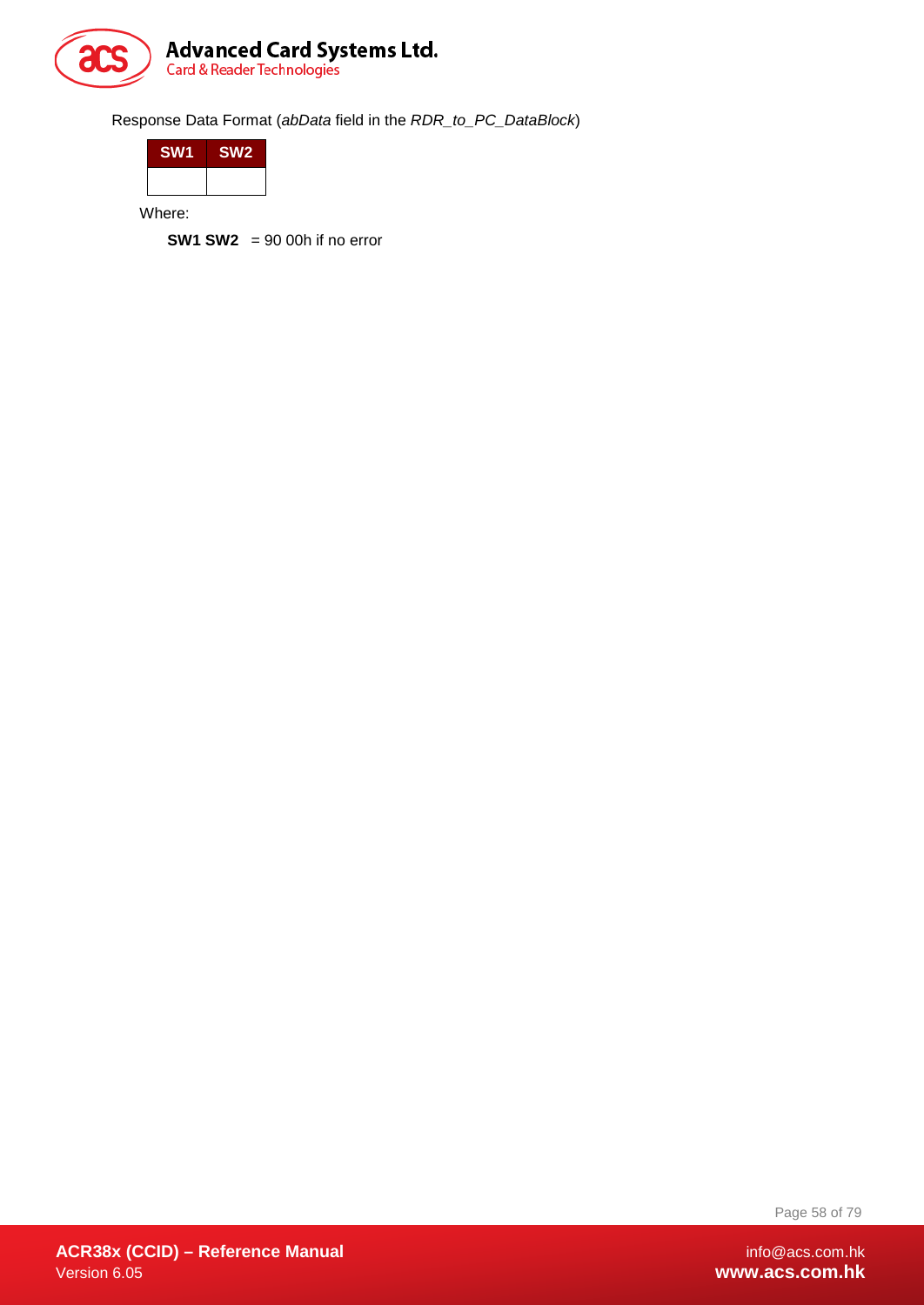

# **9.3.7.4. PRESENT\_CODE\_MEMORY\_CARD**

To submit the secret code to the memory card to enable the card personalization mode, the following actions are executed:

- 1. Search a '1' bit in the presentation counter and write the bit to '0'.
- 2. Present the specified code to the card.

The ACR38x (CCID) does not try to erase the presentation counter after the code submission. This must be done by the application software through a separate 'Write with carry' command.

Command Format (*abData* field in the *PC\_to\_RDR\_XfrBlock*)

| <b>Pseudo-APDU</b> |            |           |                |              |             |  |               |               |  |
|--------------------|------------|-----------|----------------|--------------|-------------|--|---------------|---------------|--|
| <b>CLA</b>         | <b>INS</b> |           | P <sub>2</sub> |              |             |  | <b>CODE</b>   |               |  |
|                    |            | <b>P1</b> |                | <b>MEM_L</b> | <b>ADDR</b> |  | Byte 1 Byte 2 | <b>Byte 3</b> |  |
| <b>FFh</b>         | 20h        | 00h       | 00h            | 04h          | 09h         |  |               |               |  |

Where:

**ADDR** Byte address of the presentation counter in the card

**CODE** Three bytes secret code (PIN)

Response Data Format (*abData* field in the *RDR\_to\_PC\_DataBlock*)

| SW <sub>2</sub> |
|-----------------|
|                 |
|                 |

Where:

**SW1 SW2** = 90 00h if no error

Page 59 of 79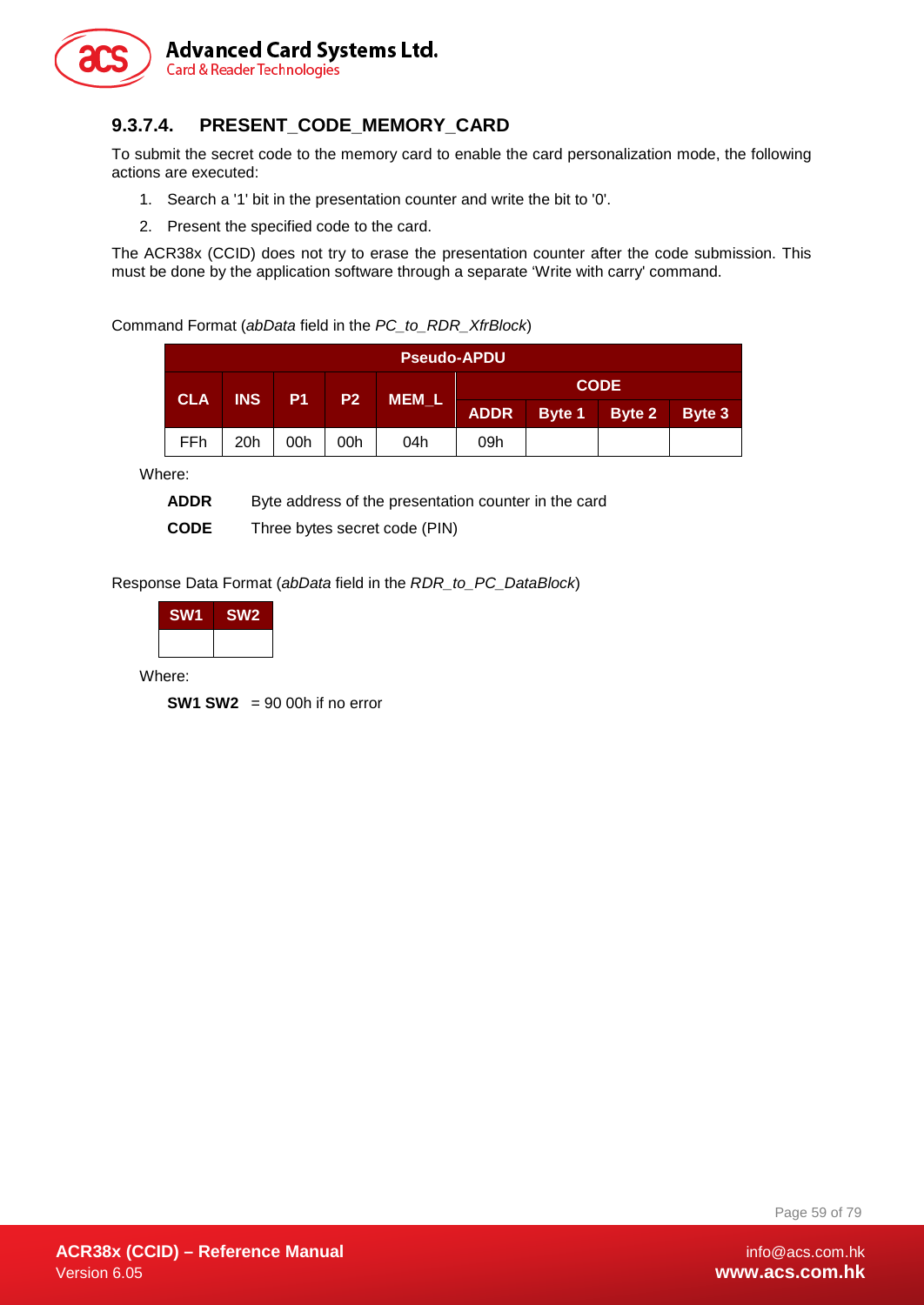

### **9.3.7.5. AUTHENTICATE\_MEMORY\_CARD (SLE 4436, SLE 5536 and SLE 6636)**

To read a card authentication certificate from a SLE 5536 or SLE 6636 card, the ACR38x (CCID) executes the following actions:

- 1. Select Key 1 or Key 2 in the card as specified in the command.
- 2. Present the challenge data specified in the command to the card.
- 3. Generate the specified number of CLK pulses for each bit of authentication data computed by the card.
- 4. Read 16 bits of authentication data from the card.
- 5. Reset the card to normal operation mode.

The authentication has to be performed in two steps:

- 1. Send the Authentication Certificate to the card.
- 2. Get back two bytes of authentication data calculated by the card.

#### **Step 1:** Send Authentication Certificate to the Card.

Command Format (*abData* field in the *PC\_to\_RDR\_XfrBlock*)

|            | <b>Pseudo-APDU</b>                  |     |     |         |            |                |        |        |                           |        |        |
|------------|-------------------------------------|-----|-----|---------|------------|----------------|--------|--------|---------------------------|--------|--------|
| <b>CLA</b> | <b>CODE</b><br>P1<br>P <sub>2</sub> |     |     |         |            |                |        |        |                           |        |        |
|            | <b>INS</b>                          |     |     | $MEM_L$ | <b>KEY</b> | <b>CLK CNT</b> | Byte 1 | Byte 2 | $\sim 100$ and $\sim 100$ | Byte 5 | Byte 6 |
| FFh        | 84h                                 | 00h | 00h | 08h     |            |                |        |        |                           |        |        |

Where:

| <b>KEY</b>     | Key to be used for the computation of the authentication certificate:                                                                                   |
|----------------|---------------------------------------------------------------------------------------------------------------------------------------------------------|
|                | 00h: Key 1 with no cipher block chaining                                                                                                                |
|                | 01h: Key 2 with no cipher block chaining                                                                                                                |
|                | 80h: Key 1 with cipher block chaining (SLE 5536 and SLE 6636 only)                                                                                      |
|                | 81h: Key 2 with cipher block chaining (SLE 5536 and SLE 6636 only)                                                                                      |
| <b>CLK CNT</b> | Number of CLK pulses to be supplied to the card for the computation of each<br>bit of the authentication certificate. Typical value is 160 clocks (A0h) |
| <b>BYTE 16</b> | Card challenge data                                                                                                                                     |

Response Data Format (*abData* field in the *RDR\_to\_PC\_DataBlock*)

| <b>SW1</b> | SW <sub>2</sub> |
|------------|-----------------|
| 61h        | 02h             |

Where:

**SW1 SW2** = 61 02h if no error, meaning two bytes of authentication data are ready. The authentication data can be retrieved by *Get\_Response* command.

Page 60 of 79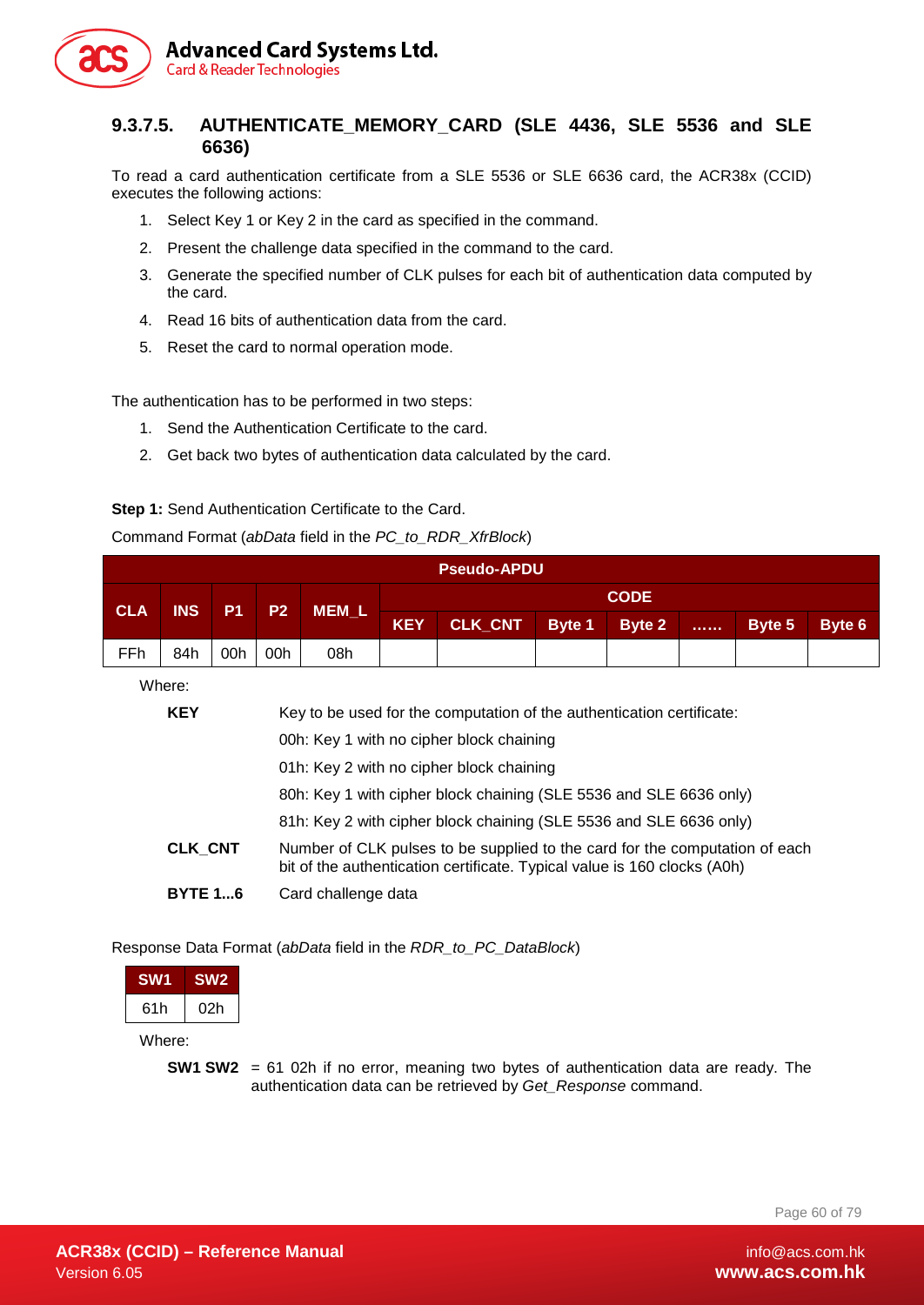

**Step 2:** Get back the Authentication Data (*Get\_Response*).

Command Format (*abData* field in the *PC\_to\_RDR\_XfrBlock*)

| <b>Pseudo-APDU</b> |                  |     |                |              |  |  |  |
|--------------------|------------------|-----|----------------|--------------|--|--|--|
| <b>CLA</b>         | <b>INS</b>       | P1  | P <sub>2</sub> | <b>MEM L</b> |  |  |  |
| FFh                | C <sub>0</sub> h | 00h | 00h            | 02h          |  |  |  |

Response Data Format (*abData* field in the *RDR\_to\_PC\_DataBlock*)

| <b>CERT</b> | SW <sub>1</sub> | SW <sub>2</sub> |
|-------------|-----------------|-----------------|
|             |                 |                 |

Where:

**CERT** 16 bits of authentication data computed by the card. The LSB of BYTE 1 is the first authentication bit read from the card.

**SW1 SW2** = 90 00h if no error

Page 61 of 79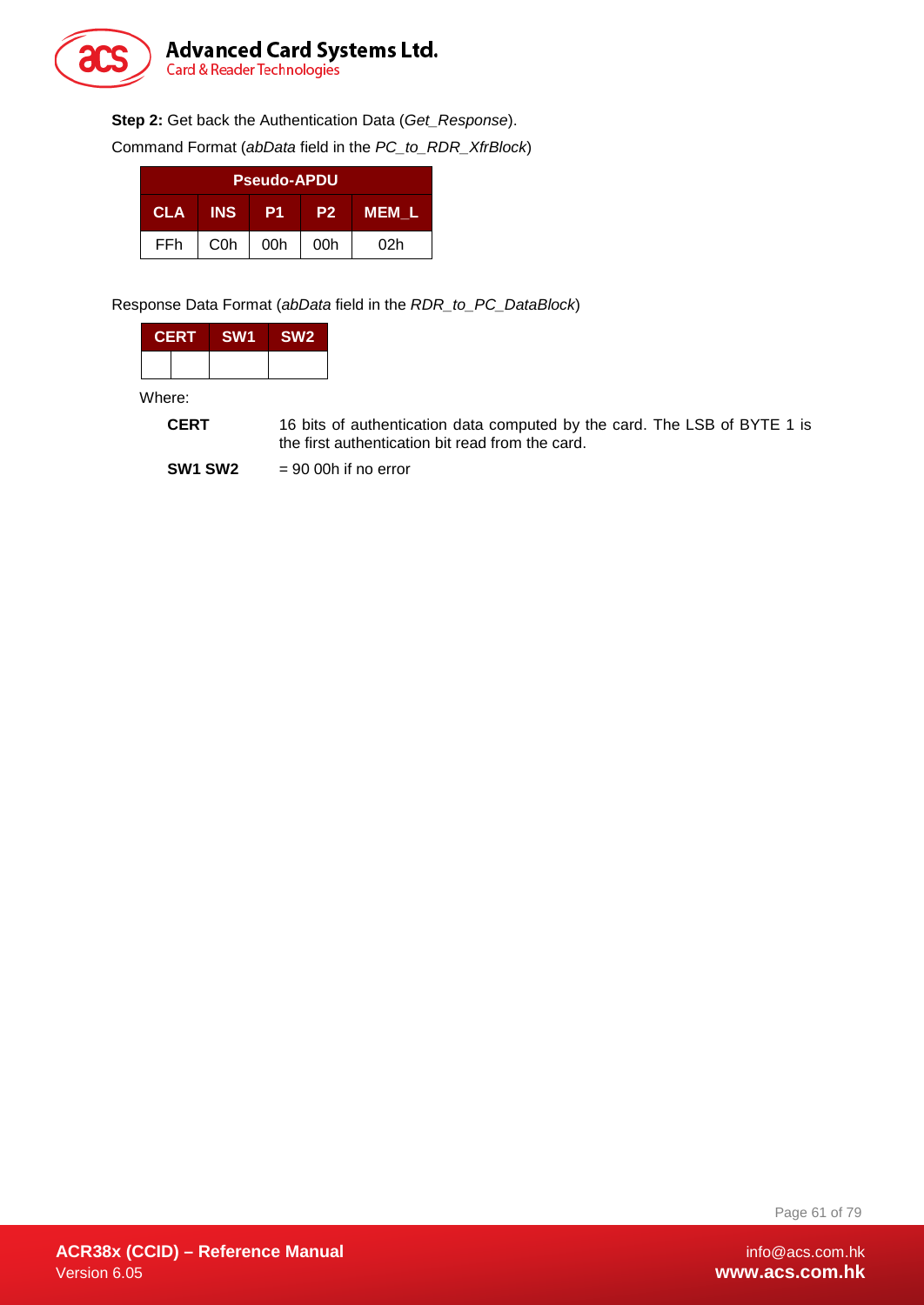

# **9.3.8. Memory Card – SLE 4404**

### **9.3.8.1. SELECT\_CARD\_TYPE**

This command powers up and down the selected card that is inserted in the card reader and performs a card reset.

*Note: This command can only be used after the logical smart card reader communication has been established using the SCardConnect() API. For details of SCardConnect() API, please refer to PC/SC specifications.*

Command Format (*abData* field in the *PC\_to\_RDR\_XfrBlock*)

| <b>Pseudo-APDU</b> |            |                |           |        |                  |  |
|--------------------|------------|----------------|-----------|--------|------------------|--|
| <b>CLA</b>         | <b>INS</b> | P <sub>1</sub> | <b>P2</b> | ' Lc ⊣ | <b>Card Type</b> |  |
| FFh.               | A4h        | 00h            | 00h       | 01     | 08h              |  |

Response Data Format (*abData* field in the *RDR\_to\_PC\_DataBlock*)

| <b>SW1</b> | SW <sub>2</sub> |
|------------|-----------------|
|            |                 |

Where:

**SW1 SW2** = 90 00h if no error

Page 62 of 79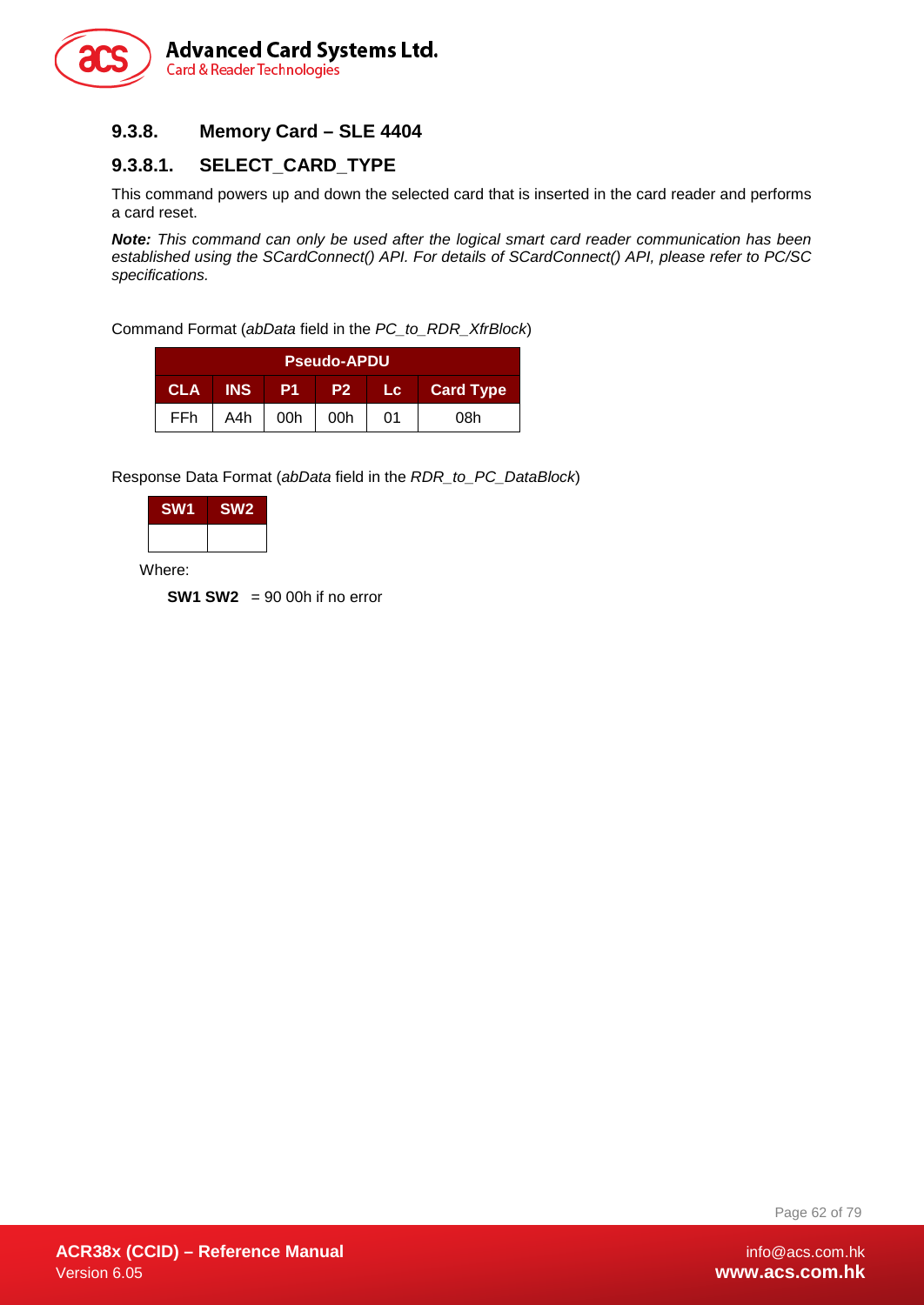

# **9.3.8.2. READ\_MEMORY\_CARD**

Command Format (*abData* field in the *PC\_to\_RDR\_XfrBlock*)

| <b>Pseudo-APDU</b> |            |            |                     |              |  |
|--------------------|------------|------------|---------------------|--------------|--|
| <b>CLA</b>         | <b>INS</b> | <b>421</b> | <b>Byte Address</b> | <b>MEM L</b> |  |
| FFh                | B0h        | 00h        |                     |              |  |

Where:

| <b>Byte Address</b> | = Memory address location of the memory card   |
|---------------------|------------------------------------------------|
| <b>MEM L</b>        | Length of data to be read from the memory card |

Response Data Format (*abData* field in the *RDR\_to\_PC\_DataBlock*)

| <b>BYTE 1</b> | . | . | <b>BYTE N</b>              | <b>SW1</b> | SW <sub>2</sub> |
|---------------|---|---|----------------------------|------------|-----------------|
|               |   |   |                            |            |                 |
| Where:        |   |   |                            |            |                 |
| <b>BYTE</b> x |   |   | Data read from memory card |            |                 |

**SW1 SW2** = 90 00h if no error

Page 63 of 79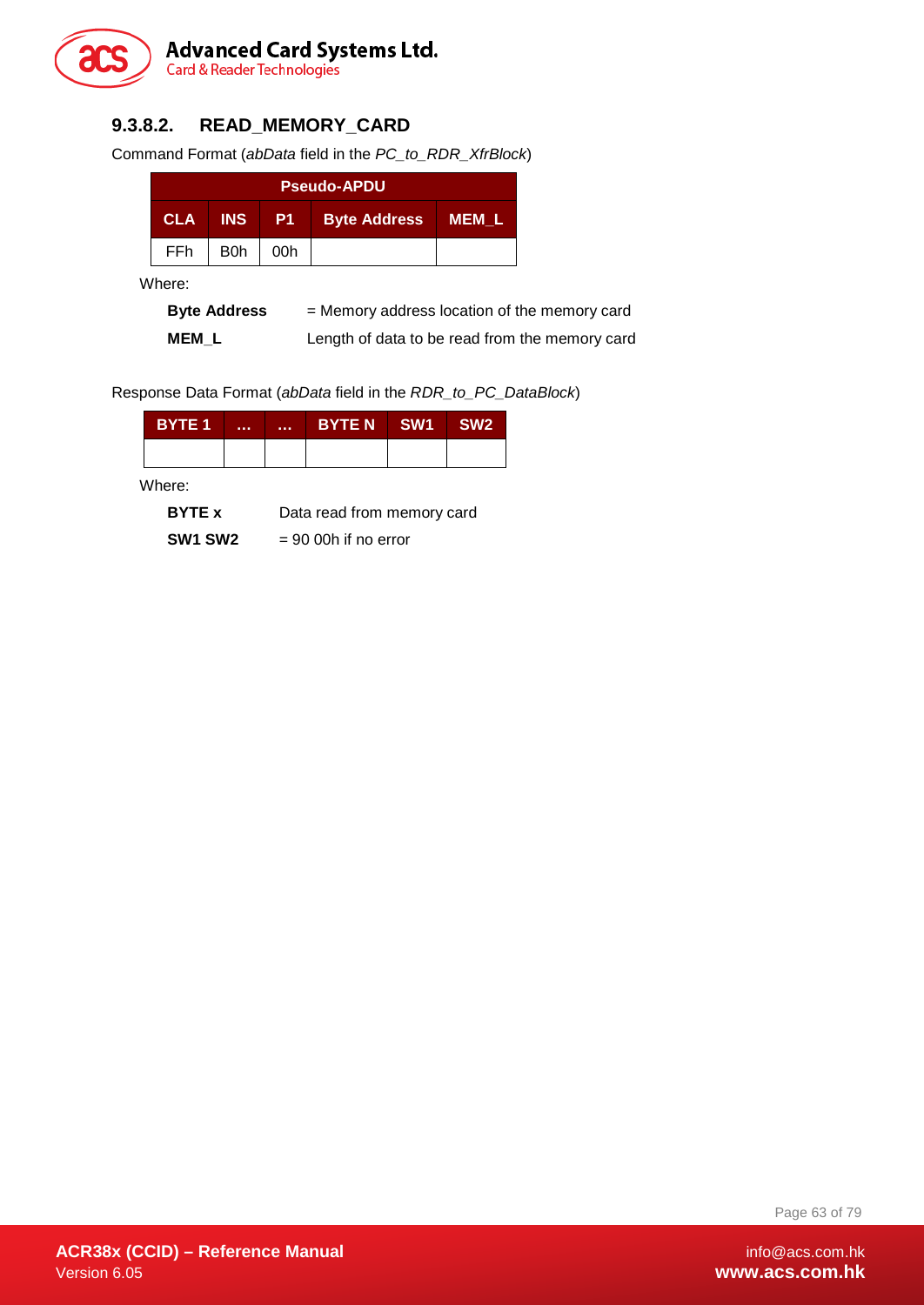

# **9.3.8.3. WRITE\_MEMORY\_CARD**

This command is used to write data to the specified address of the inserted card. The byte is written to the card with LSB first (i.e. the bit at card address 0 is regarded as the LSB of byte 0).

The byte at the specified card address is not erased prior to the write operation and, hence, memory bits can only be programmed from '1' to '0'.

Command Format (*abData* field in the *PC\_to\_RDR\_XfrBlock*)

|            | <b>Pseudo-APDU</b> |     |                    |  |        |              |                |               |
|------------|--------------------|-----|--------------------|--|--------|--------------|----------------|---------------|
| <b>CLA</b> | <b>INS</b>         | P1  | Byte Address MEM_L |  | Byte 1 | <b>A</b> A A | <b>ALC UNI</b> | <b>Byte N</b> |
| FFh        | D <sub>0</sub> h   | 00h |                    |  |        |              |                |               |
| ∙here Wh   |                    |     |                    |  |        |              |                |               |

Where:

| <b>Byte Address</b> | = Memory address location of the memory card    |
|---------------------|-------------------------------------------------|
| MEM L               | Length of data to be written to the memory card |
| <b>BYTE</b>         | Byte value to be written to the card            |

Response Data Format (*abData* field in the *RDR\_to\_PC\_DataBlock*)

| SW <sub>1</sub> | SW <sub>2</sub> |
|-----------------|-----------------|
|                 |                 |

Where:

**SW1 SW2** = 90 00h if no error

Page 64 of 79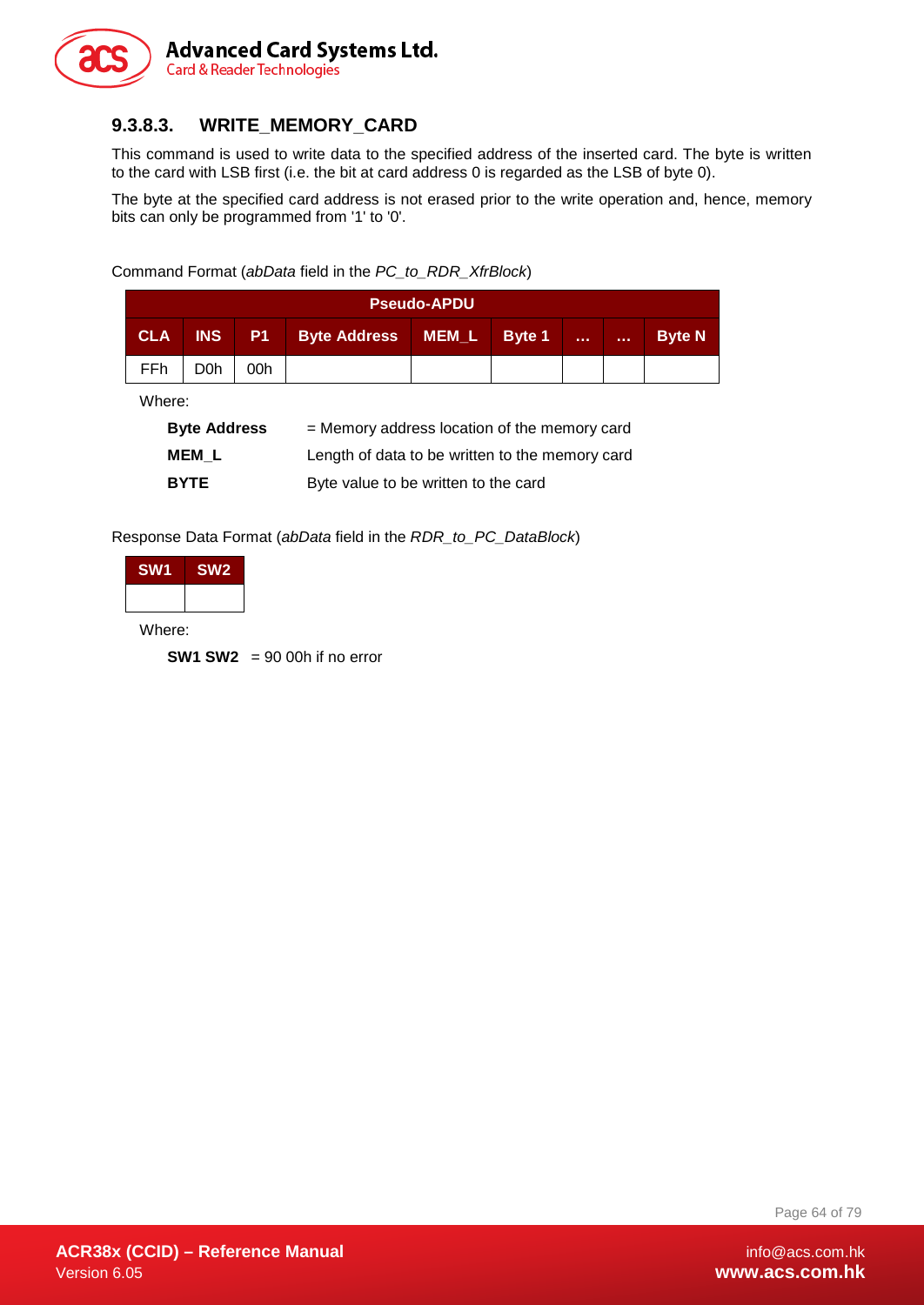

## **9.3.8.4. ERASE\_SCRATCH\_PAD\_MEMORY\_CARD**

This command is used to erase the data of the scratch pad memory of the inserted card. All memory bits inside the scratch pad memory will be programmed to the state of '1'.

*Note: To erase error counter or user area, please use the VERIFY\_USER\_CODE command as specified in the Section [9.3.8.5](#page-65-0).*

Command Format (*abData* field in the *PC\_to\_RDR\_XfrBlock*)

| <b>Pseudo-APDU</b> |            |       |                     |              |  |
|--------------------|------------|-------|---------------------|--------------|--|
| <b>CLA</b>         | <b>INS</b> | -P1 - | <b>Byte Address</b> | <b>MEM L</b> |  |
| FFh                | D2h        | 00h   |                     | 00h          |  |

Where:

**Byte Address** = Memory byte address location of the scratch pad Typical value is 02h

Response Data Format (*abData* field in the *RDR\_to\_PC\_DataBlock*)

| SW <sub>1</sub> | SW <sub>2</sub> |
|-----------------|-----------------|
|                 |                 |

Where:

**SW1 SW2** = 90 00h if no error

Page 65 of 79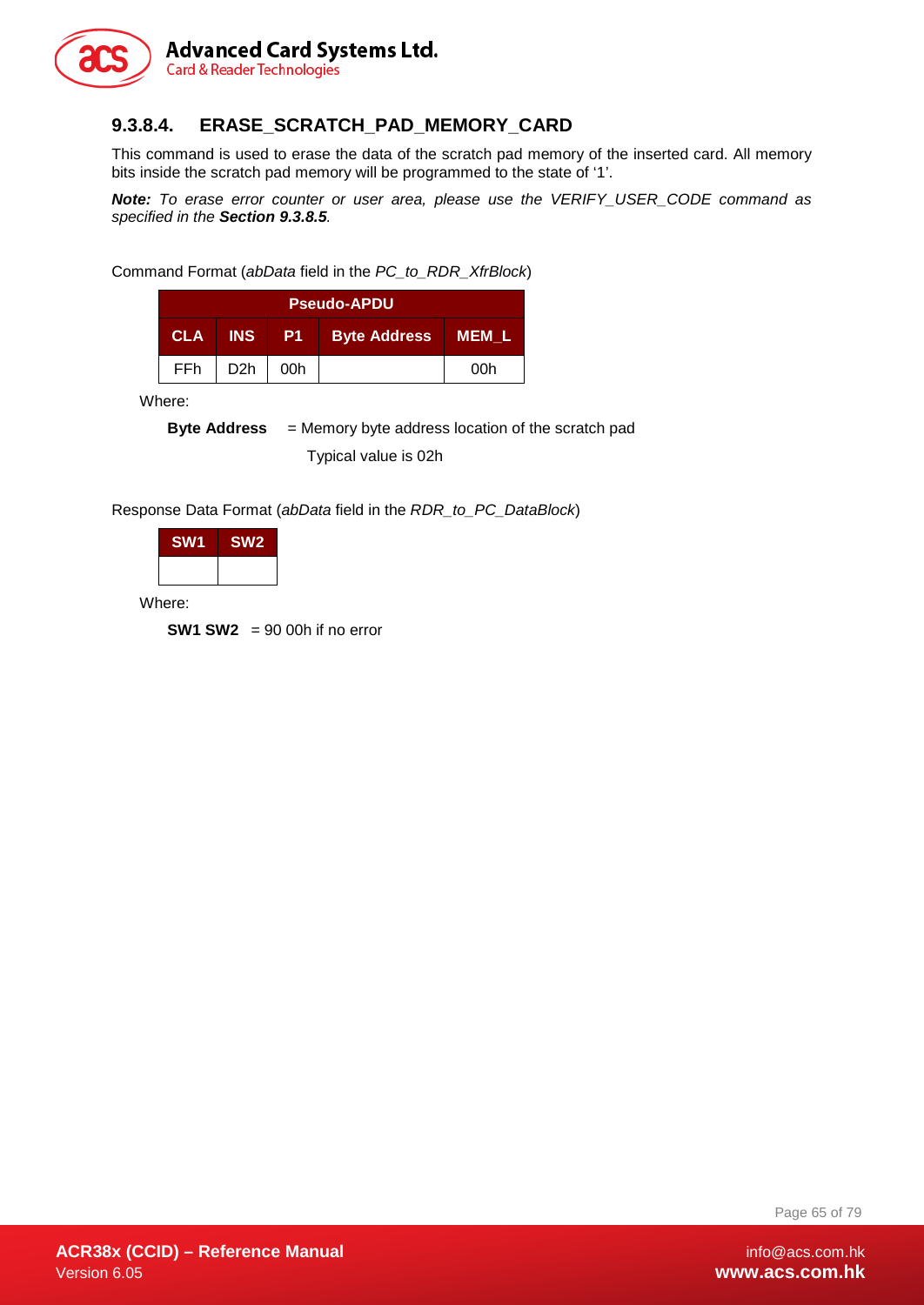

# <span id="page-65-0"></span>**9.3.8.5. VERIFY\_USER\_CODE**

This command is used to submit User Code (2 bytes) to the inserted card. User Code is to enable the memory access of the card.

The following actions are executed:

- 1. Present the specified code to the card.
- 2. Search a '1' bit in the presentation error counter and write the bit to '0'.
- 3. Erase the presentation error counter. The User Error Counter can be erased when the submitted code is correct.

Command Format (*abData* field in the *PC\_to\_RDR\_XfrBlock*)

| <b>Pseudo-APDU</b> |            |                          |                     |              |             |               |
|--------------------|------------|--------------------------|---------------------|--------------|-------------|---------------|
| <b>CLA</b>         | <b>INS</b> | <b>Error Counter LEN</b> | <b>Byte Address</b> | <b>MEM_L</b> | <b>CODE</b> |               |
|                    |            |                          |                     |              | Byte 1      | <b>Byte 2</b> |
| <b>FFh</b>         | 20h        | 04h                      | 08h                 | 02h          |             |               |

Where:

| <b>Error Counter LEN</b> | Length of presentation error counter in bits |
|--------------------------|----------------------------------------------|
| <b>Byte Address</b>      | Byte address of the key in the card          |
| <b>CODE</b>              | 2 bytes User Code                            |

Response Data Format (*abData* field in the *RDR\_to\_PC\_DataBlock*)

| SW <sub>1</sub> | SW <sub>2</sub>                 |                                         |
|-----------------|---------------------------------|-----------------------------------------|
|                 |                                 |                                         |
| Where:          |                                 |                                         |
|                 | SW <sub>1</sub> SW <sub>2</sub> | $= 90$ 00h if no error                  |
|                 |                                 | $= 63$ 00h if there are no more retries |

*Note: After SW1SW2 = 9000h has been received, read back the User Error Counter to check if the VERIFY\_USER\_CODE is correct. If User Error Counter is erased and is equal to "FFh," the previous verification is successful.*

Page 66 of 79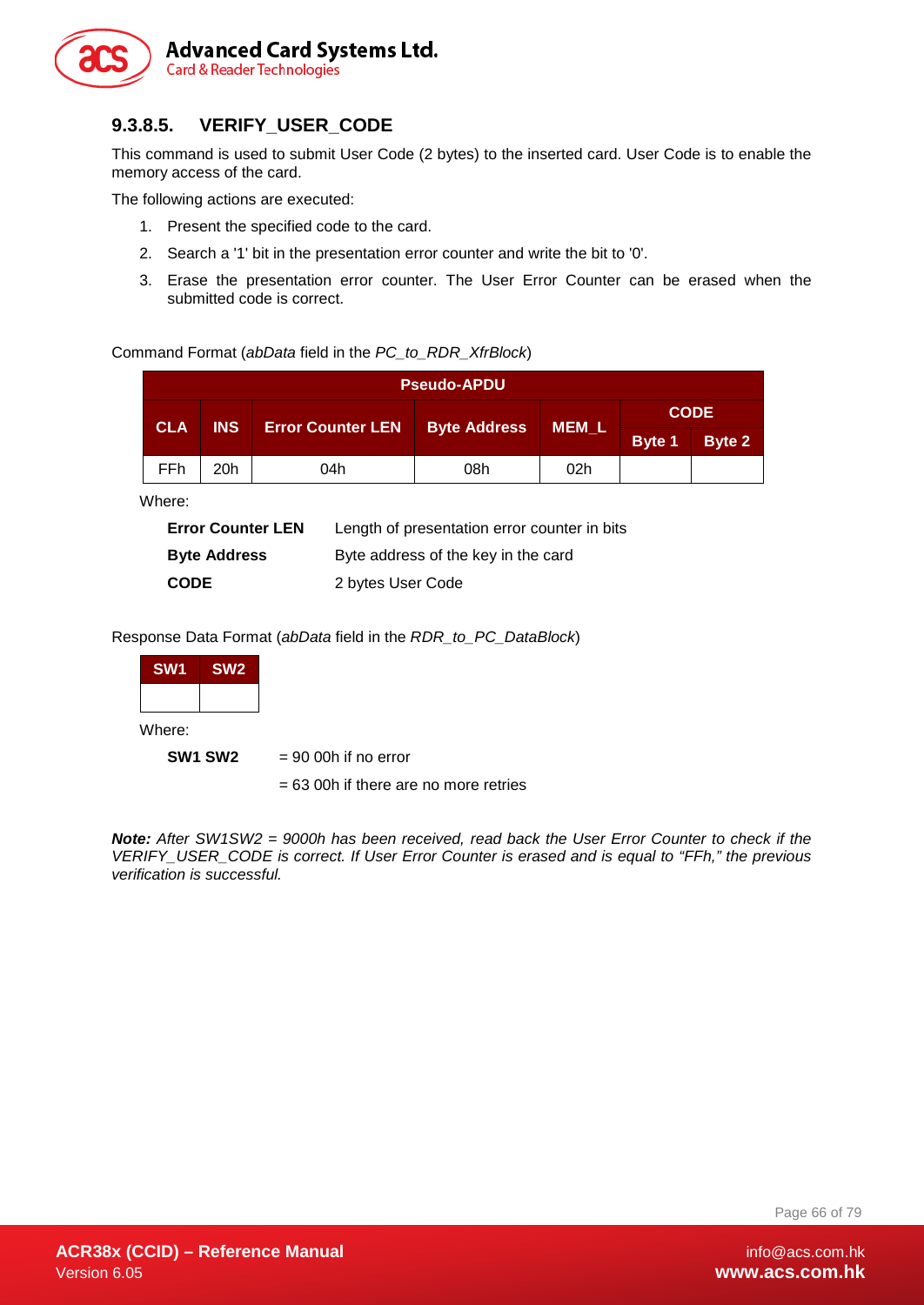

# **9.3.8.6. VERIFY\_MEMORY\_CODE**

This command is used to submit Memory Code (4 bytes) to the inserted card. Memory Code is used to authorize the reloading of the user memory, together with the User Code.

The following actions are executed:

- 1. Present the specified code to the card.
- 2. Search a '1' bit in the presentation error counter and write the bit to '0'.
- 3. Erase the presentation error counter. (*Note: Memory Error Counter cannot be erased*)

#### Command Format (*abData* field in the *PC\_to\_RDR\_XfrBlock*)

| <b>Pseudo-APDU</b> |            |                      |                |       |               |        |        |        |  |
|--------------------|------------|----------------------|----------------|-------|---------------|--------|--------|--------|--|
| <b>CLA</b>         | <b>INS</b> | <b>Error Counter</b> | <b>Byte</b>    | MEM L | <b>CODE</b>   |        |        |        |  |
|                    |            | <b>LEN</b>           | <b>Address</b> |       | <b>Byte 1</b> | Byte 2 | Byte 3 | Byte 4 |  |
| FFh                | 20h        | 40h                  | 28h            | 04h   |               |        |        |        |  |

Response Data Format (*abData* field in the *RDR\_to\_PC\_DataBlock*)

| <b>SW1</b> | SW <sub>2</sub> |
|------------|-----------------|
|            |                 |
|            |                 |

Where:

**SW1 SW2** = 90 00h if no error

= 63 00h if there are no more retries

*Note: After SW1SW2 = 9000h has been received, read back the Application Area to check if the VERIFY\_MEMORY\_CODE is correct. If all data in Application Area is erased and is equal to "FFh," the previous verification is successful.*

Page 67 of 79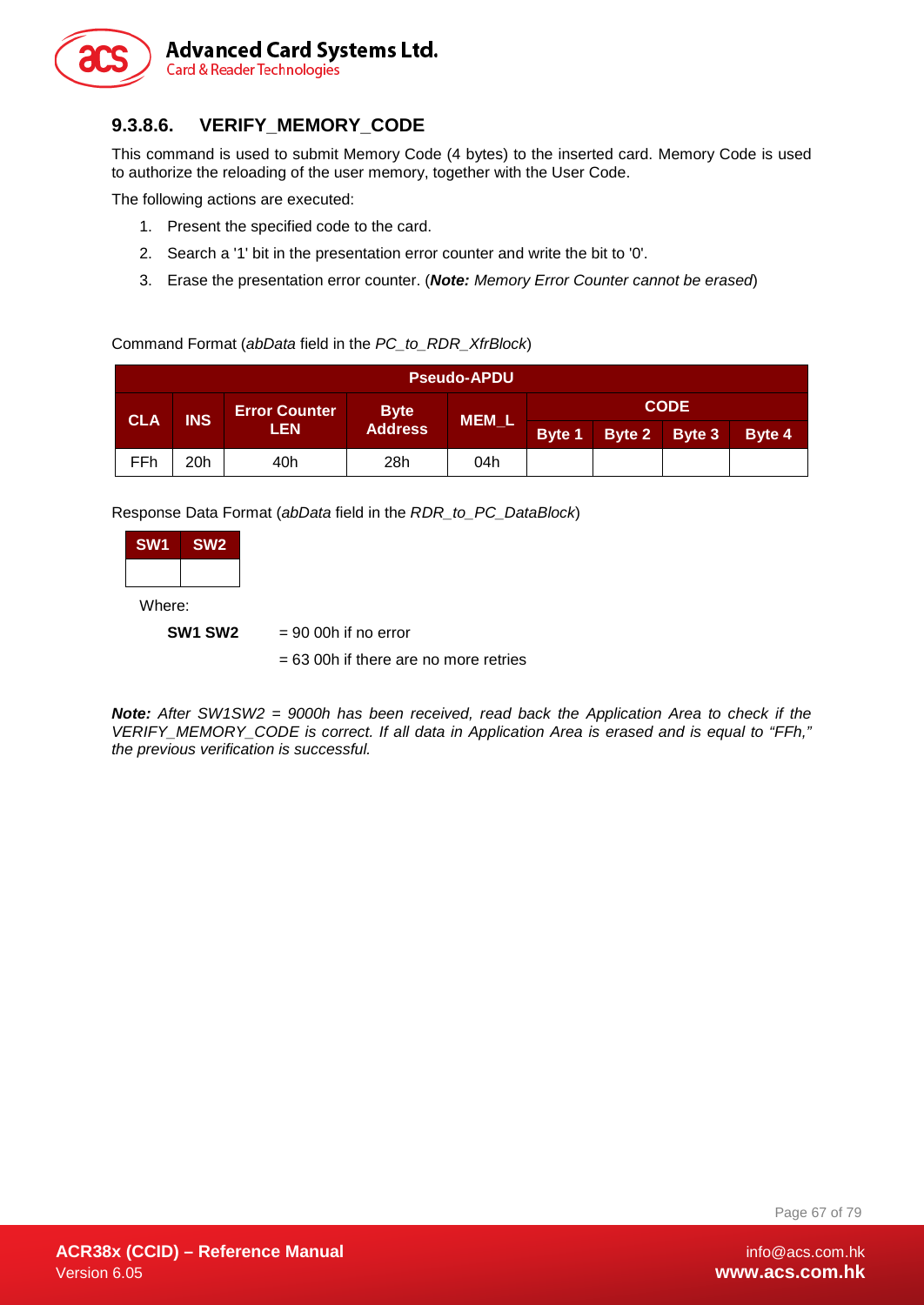

### **9.3.9. Memory Card – AT88SC101/AT88SC102/AT88SC1003**

### **9.3.9.1. SELECT\_CARD\_TYPE**

This command powers down and up the selected card that is inserted in the card reader and performs a card reset.

*Note: This command can only be used after the logical smart card reader communication has been established using the SCardConnect() API. For details of SCardConnect() API, please refer to PC/SC specifications.*

Command Format (*abData* field in the *PC\_to\_RDR\_XfrBlock*)

| <b>Pseudo-APDU</b>                                                            |     |     |     |       |     |  |  |
|-------------------------------------------------------------------------------|-----|-----|-----|-------|-----|--|--|
| <b>CLA INS</b><br><b>P1</b><br><b>ALC DE</b><br><b>Card Type</b><br><b>P2</b> |     |     |     |       |     |  |  |
| FFh.                                                                          | A4h | 00h | 00h | l 01h | 09h |  |  |

Response Data Format (*abData* field in the *RDR\_to\_PC\_DataBlock*)

| <b>SW1</b> | SW <sub>2</sub> |
|------------|-----------------|
|            |                 |

Where:

**SW1 SW2** = 90 00h if no error

Page 68 of 79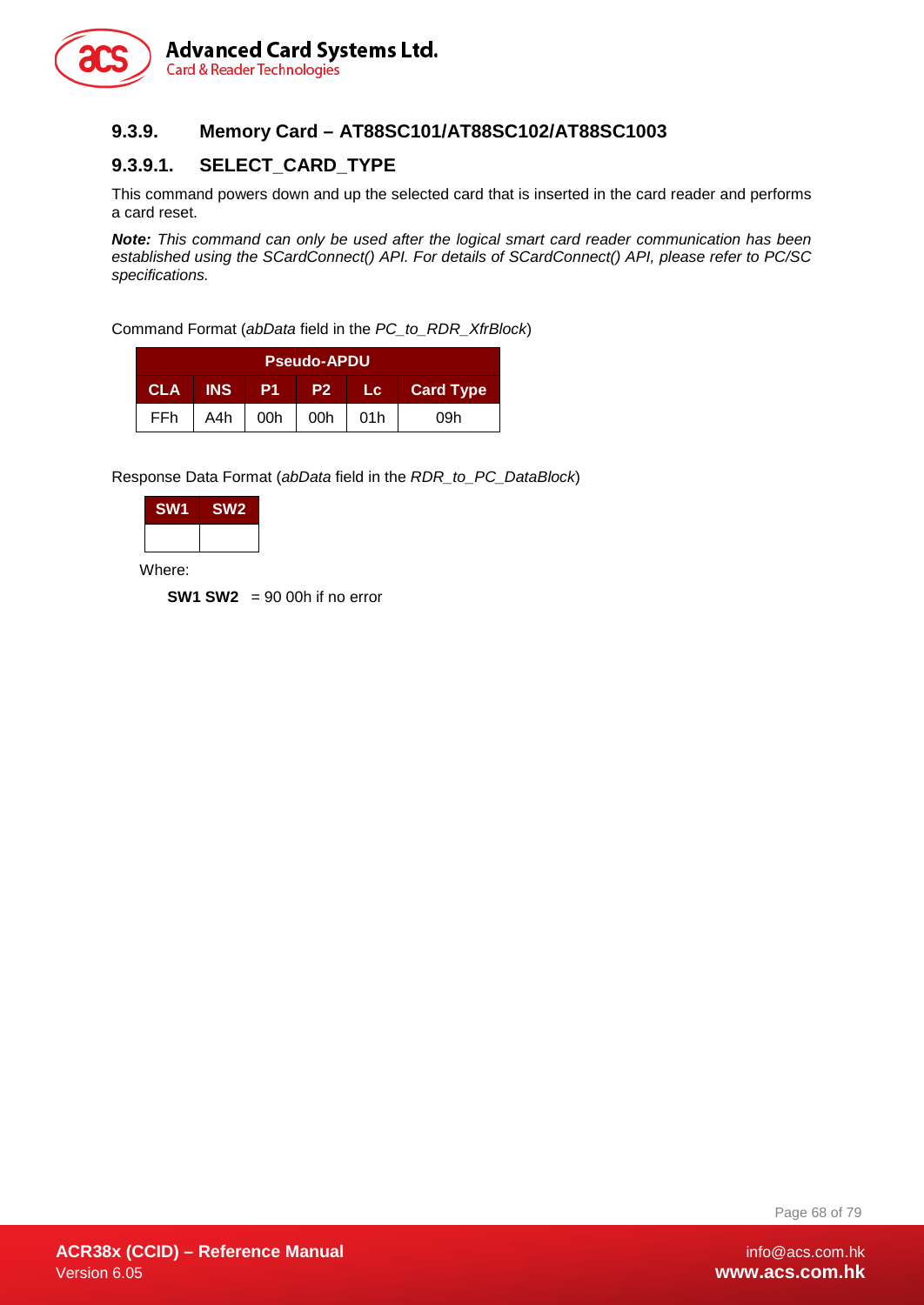

# **9.3.9.2. READ\_MEMORY\_CARD**

Command Format (*abData* field in the *PC\_to\_RDR\_XfrBlock*)

| <b>Pseudo-APDU</b> |                  |        |                     |              |  |  |
|--------------------|------------------|--------|---------------------|--------------|--|--|
| <b>CLA</b>         | <b>INS</b>       | I P1 ∴ | <b>Byte Address</b> | <b>MEM L</b> |  |  |
| FFh                | B <sub>0</sub> h | 00h    |                     |              |  |  |

Where:

| <b>Byte Address</b> | $=$ Memory address location of the memory card |
|---------------------|------------------------------------------------|
| <b>MEM L</b>        | Length of data to be read from the memory card |

Response Data Format (*abData* field in the *RDR\_to\_PC\_DataBlock*)

| <b>BYTE 1</b>                               |  | . | <b>A 4 6</b> | <b>BYTE N</b> | <b>SW1</b> | SW2. |
|---------------------------------------------|--|---|--------------|---------------|------------|------|
|                                             |  |   |              |               |            |      |
| Where:                                      |  |   |              |               |            |      |
| Data read from memory card<br><b>BYTE</b> x |  |   |              |               |            |      |

**SW1 SW2** = 90 00h if no error

Page 69 of 79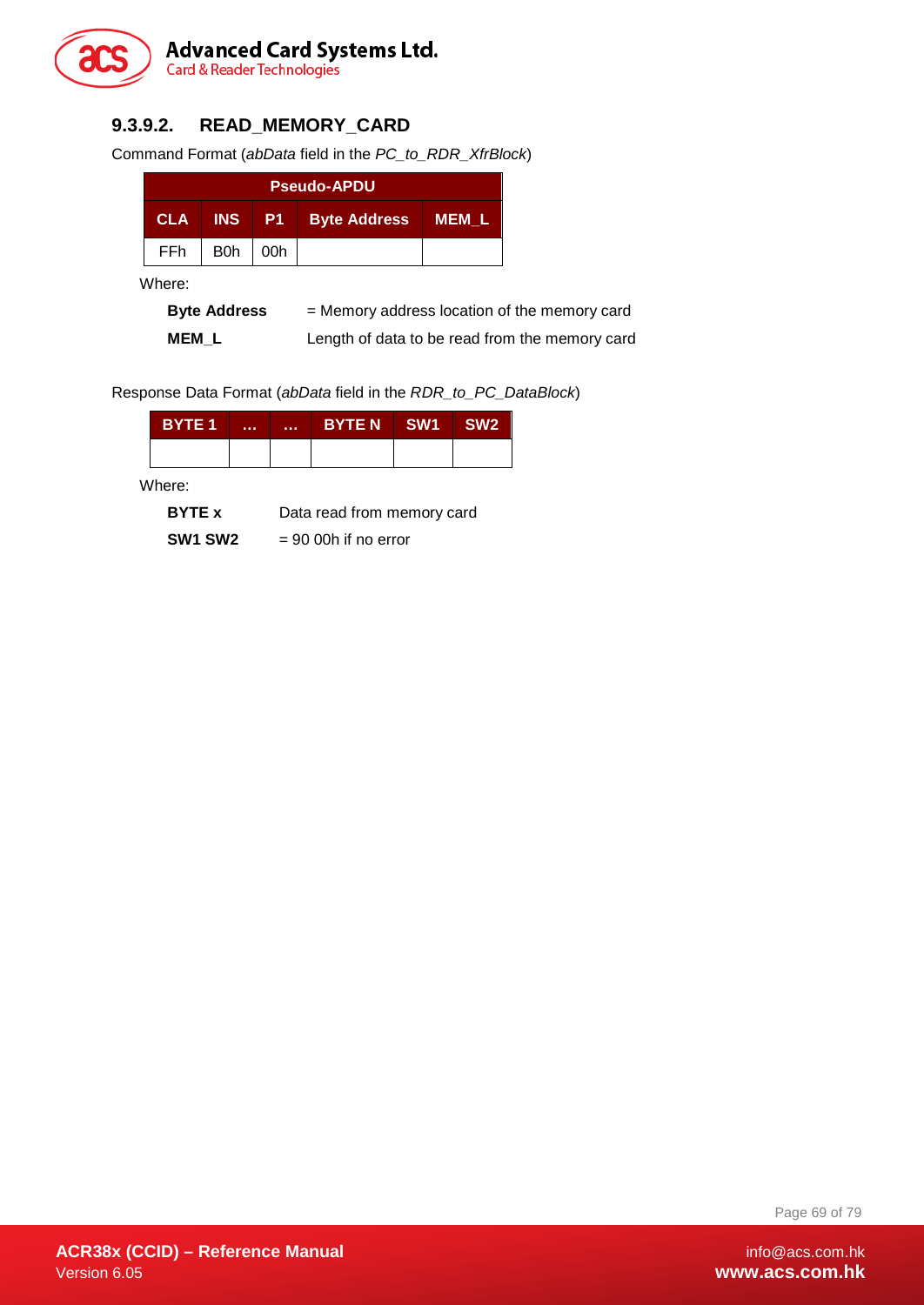

# **9.3.9.3. WRITE\_MEMORY\_CARD**

This command is used to write data to the specified address of the inserted card. The byte is written to the card with LSB first (i.e. the bit at card address 0 is regarded as the LSB of byte 0).

The byte at the specified card address is not erased prior to the write operation and, hence, memory bits can only be programmed from '1' to '0'.

Command Format (*abData* field in the *PC\_to\_RDR\_XfrBlock*)

|            | <b>Pseudo-APDU</b> |     |                                    |  |  |              |                |               |  |
|------------|--------------------|-----|------------------------------------|--|--|--------------|----------------|---------------|--|
| <b>CLA</b> |                    |     | INS P1 Byte Address   MEM_L Byte 1 |  |  | <b>STATE</b> | <b>A 6 6 6</b> | <b>Byte N</b> |  |
| <b>FFh</b> | D0h                | 00h |                                    |  |  |              |                |               |  |

Where:

| <b>Byte Address</b> | Memory address location of the memory card      |
|---------------------|-------------------------------------------------|
| MEM L               | Length of data to be written to the memory card |
| <b>BYTE</b>         | Byte value to be written to the card            |

Response Data Format (*abData* field in the *RDR\_to\_PC\_DataBlock*)

| <b>SW1</b> | SW <sub>2</sub> |
|------------|-----------------|
|            |                 |

Where:

**SW1 SW2** = 90 00h if no error

Page 70 of 79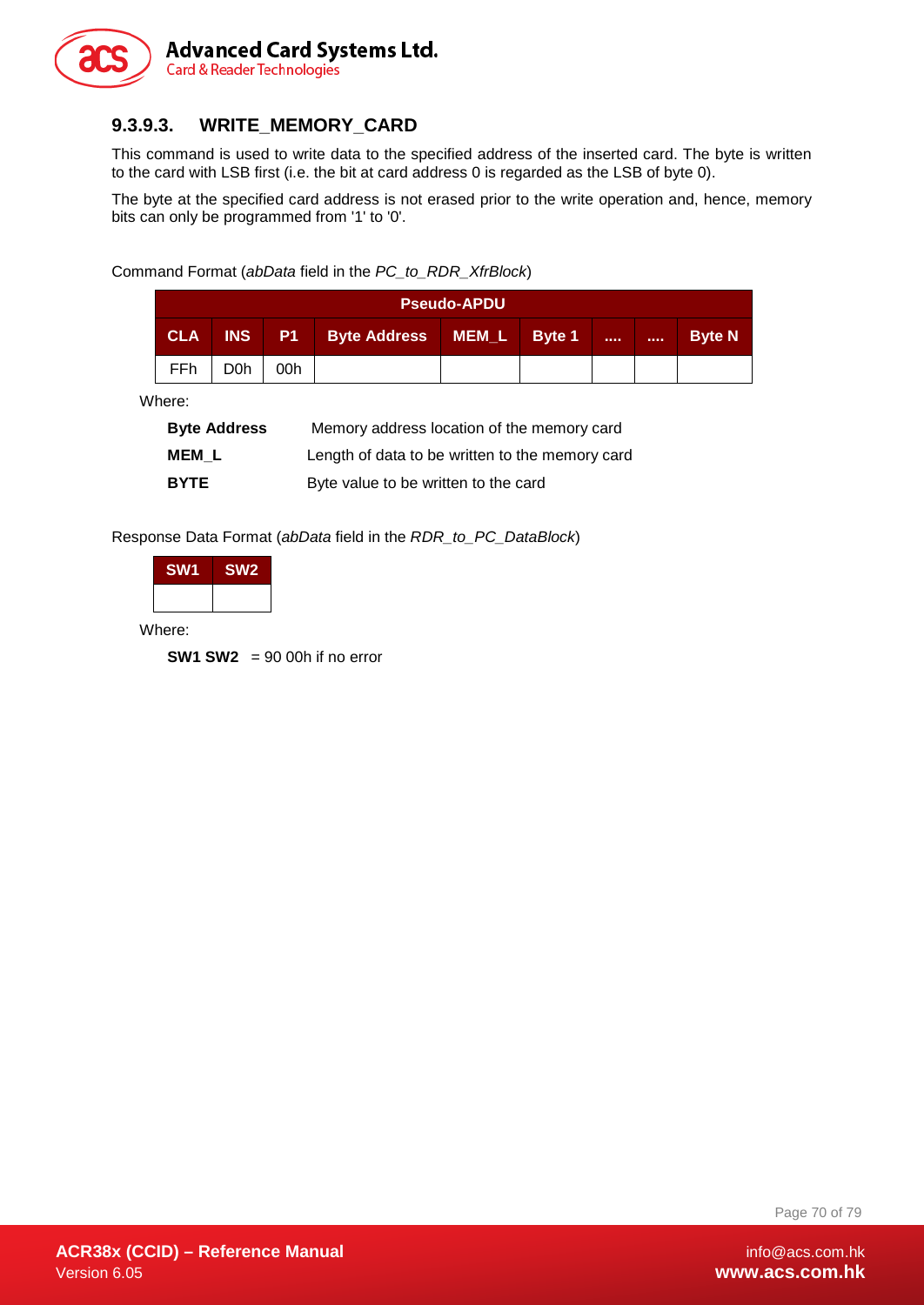

### **9.3.9.4. ERASE\_NON\_APPLICATION\_ZONE**

This command is used to erase the data in Non-Application Zones. The EEPROM memory is organized into 16-bit words. Although erases are performed on single bit, the ERASE operation clears an entire word in the memory. Therefore, performing an ERASE on any bit in the word will clear ALL 16 bits of that word to the state of '1'.

To erase Error Counter or the data in Application Zones, please refer to the following:

- 1. *ERASE\_APPLICATION\_ZONE\_WITH\_ERASE* command as specified in **Section [9.3.9.5](#page-71-0)**.
- 2. *ERASE\_APPLICATION\_ZONE\_WITH\_WRITE\_AND\_ERASE\_command\_as\_specified in* **Section [9.3.9.6](#page-73-0)**.
- 3. *VERIFY\_SECURITY\_CODE* commands as specified in **Section [9.3.9.7](#page-74-0)**.

Command Format (*abData* field in the *PC\_to\_RDR\_XfrBlock*)

| <b>Pseudo-APDU</b> |                  |     |                     |       |  |  |
|--------------------|------------------|-----|---------------------|-------|--|--|
| <b>CLA</b>         | <b>INS</b>       | -P1 | <b>Byte Address</b> | MEM L |  |  |
| FFh                | D <sub>2</sub> h | 00h |                     | 00h   |  |  |

Where:

**Byte Address** Memory byte address location of the word to be erased

Response Data Format (*abData* field in the *RDR\_to\_PC\_DataBlock*)



Where:

**SW1 SW2** = 90 00h if no error

Page 71 of 79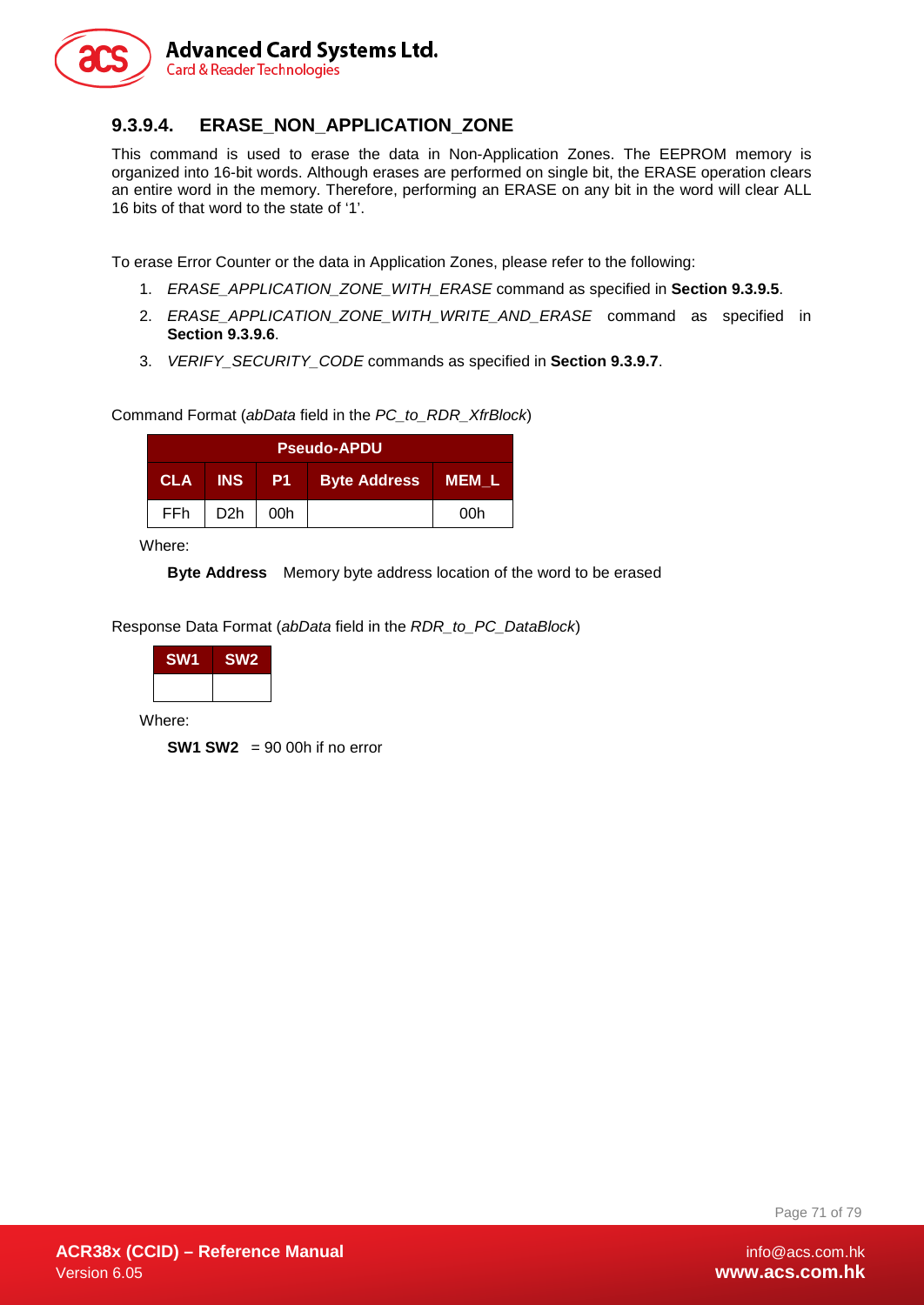

### <span id="page-71-0"></span>**9.3.9.5. ERASE\_APPLICATION\_ZONE\_WITH\_ERASE**

This command can be used in the following cases:

- 1. AT88SC101: To erase the data in Application Zone with EC Function Disabled.
- 2. AT88SC102: To erase the data in Application Zone 1.
- 3. AT88SC102: To erase the data in Application Zone 2 with EC2 Function Disabled.
- 4. AT88SC1003: To erase the data in Application Zone 1.
- 5. AT88SC1003: To erase the data in Application Zone 2 with EC2 Function Disabled.
- 6. AT88SC1003: To erase the data in Application Zone 3.

The following actions are executed for this command:

- 1. Present the specified code to the card
	- Erase the presentation error counter. The data in corresponding Application Zone can be erased when the submitted code is correct.

#### Command Format (*abData* field in the *PC\_to\_RDR\_XfrBlock*)

| <b>Pseudo-APDU</b> |            |                                   |  |       |             |        |              |              |               |  |  |
|--------------------|------------|-----------------------------------|--|-------|-------------|--------|--------------|--------------|---------------|--|--|
| <b>CLA</b>         | <b>INS</b> | Error Byte<br>Counter LEN Address |  | MEM_L | <b>CODE</b> |        |              |              |               |  |  |
|                    |            |                                   |  |       | Byte 1      | Byte 2 | <b>STATE</b> | <b>ALC N</b> | <b>Byte N</b> |  |  |
| FFh                | 20h        | 00h                               |  |       |             |        |              |              |               |  |  |

Where:

**Error Counter LEN** Length of presentation error counter in bits. The value should be 00h always.

**Byte Address** Byte address of the Application Zone Key in the card. Please refer to the table below for the correct value.

|                                                                       | <b>Byte</b><br><b>Address</b> | <b>LEN</b> |
|-----------------------------------------------------------------------|-------------------------------|------------|
| AT88SC101: Erase Application Zone with<br><b>EC</b> function disabled | 96h                           | 04h        |
| AT88SC102: Erase Application Zone 1                                   | 56h                           | 06h        |
| AT88SC102: Erase Application Zone 2 with<br>EC2 function disabled     | 9Ch                           | 04h        |
| AT88SC1003: Erase Application Zone 1                                  | 36h                           | 06h        |
| AT88SC1003: Erase Application Zone 2<br>with EC2 function disabled    | 5Ch                           | 04h        |
| AT88SC1003: Erase Application Zone 3                                  | COh                           | 06h        |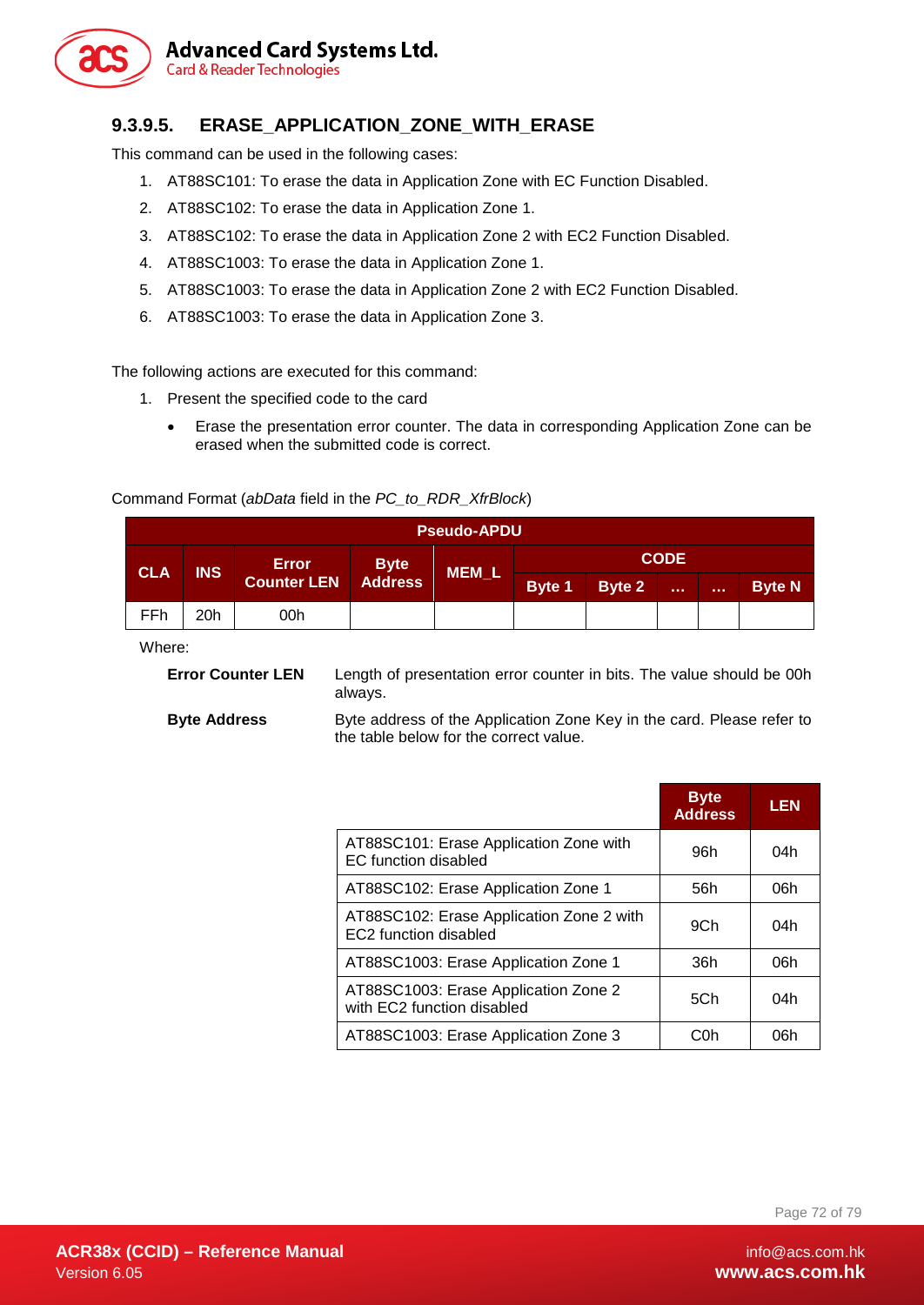

| <b>MEML</b> | Length of the Erase Key. Please refer to the table above for the<br>correct value. |
|-------------|------------------------------------------------------------------------------------|
| <b>CODE</b> | N bytes of Erase Key                                                               |

Response Data Format (*abData* field in the *RDR\_to\_PC\_DataBlock*)



Where:

**SW1 SW2** = 90 00h if no error

*Note: After SW1SW2 = 9000h has been received, read back the data in Application Zone to check if the ERASE\_APPLICATION\_ZONE\_WITH\_ERASE is correct. If all data in Application Zone is erased and is equal to "FFh," the previous verification is successful.*

Page 73 of 79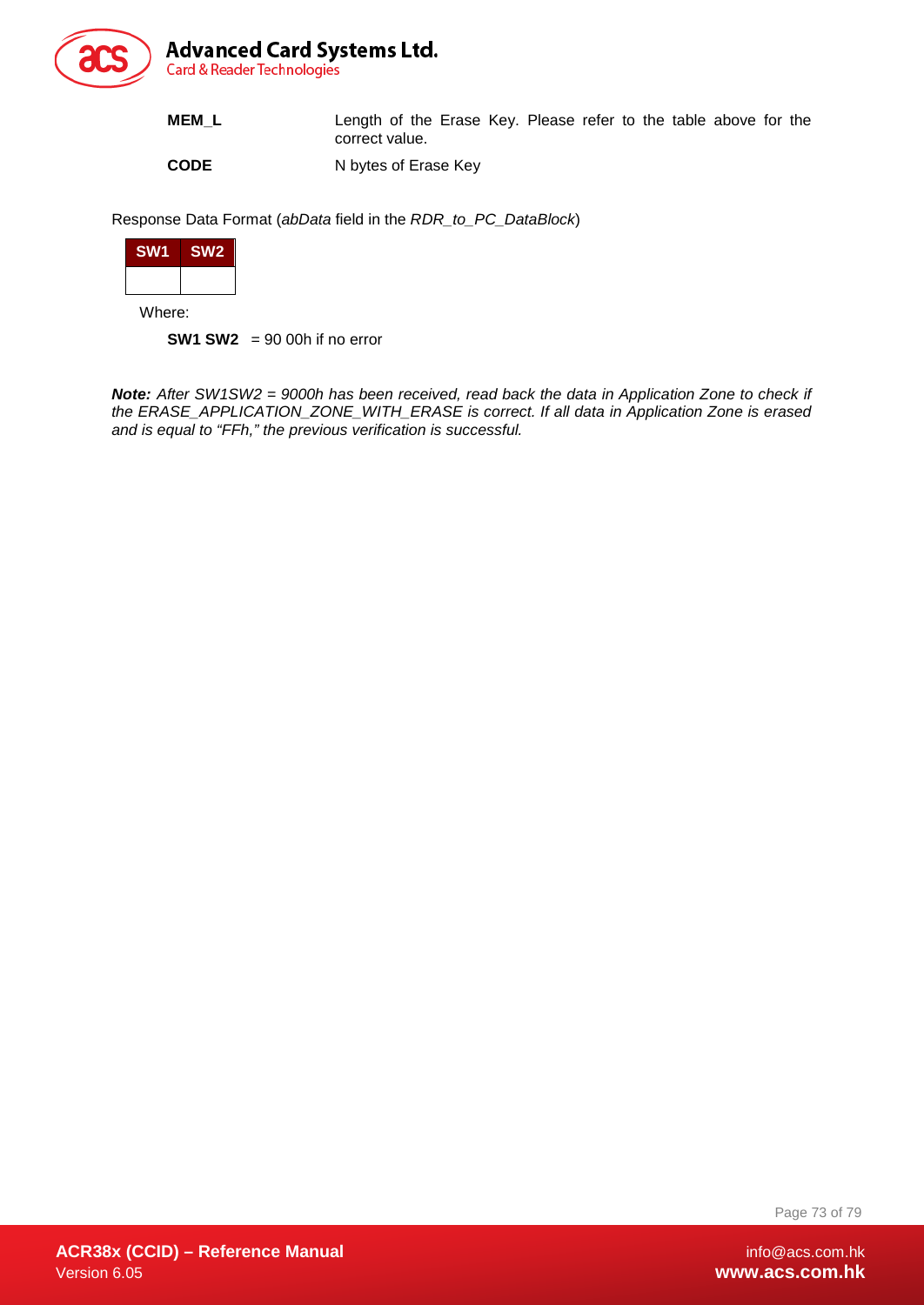

#### **9.3.9.6. ERASE\_APPLICATION\_ZONE\_WITH\_WRITE\_AND\_ERASE**

This command can be used in the following cases:

- 1. AT88SC101: To erase the data in Application Zone with EC Function Enabled.
- 2. AT88SC102: To erase the data in Application Zone 2 with EC2 Function Enabled.
- 3. AT88SC1003: To erase the data in Application Zone 2 with EC2 Function Enabled.

With EC or EC2 Function Enabled (that is, ECEN or EC2EN Fuse is undamaged and in "1" state), the following actions are executed:

1. Present the specified code to the card.

Command Format (*abData* field in the *PC\_to\_RDR\_XfrBlock*)

- 2. Search a '1' bit in the presentation error counter and write the bit to '0'.
- 3. Erase the presentation error counter. The data in corresponding Application Zone can be erased when the submitted code is correct.

| <b>Pseudo-APDU</b> |            |                    |                |       |               |  |               |        |  |  |  |
|--------------------|------------|--------------------|----------------|-------|---------------|--|---------------|--------|--|--|--|
|                    | <b>INS</b> | Error              | <b>Byte</b>    |       | <b>CODE</b>   |  |               |        |  |  |  |
| <b>CLA</b>         |            | <b>Counter LEN</b> | <b>Address</b> | MEM_L | <b>Byte 1</b> |  | Byte 2 Byte 3 | Byte 4 |  |  |  |
| <b>FFh</b>         | 20h        | 80h                |                | 04h   |               |  |               |        |  |  |  |

Where:

**Error Counter LEN** Length of presentation error counter in bits. The value should be 80h always.

**Byte Address** Byte address of the Application Zone Key in the card

**Byte Address** AT88SC101 96h AT88SC102 9Ch

AT88SC1003 | 5Ch

**CODE** 4 bytes Erase Key

Response Data Format (*abData* field in the *RDR\_to\_PC\_DataBlock*)

| SW <sub>1</sub><br>SW <sub>2</sub> |                         |
|------------------------------------|-------------------------|
|                                    |                         |
| Where:                             |                         |
| <b>SW1 SW2</b>                     | $= 90$ 00h if no error  |
|                                    | $= 63 00h$ if there are |

63 00h if there are no more retries

*Note: After SW1SW2 = 9000h has been received, read back the data in Application Zone to check whether the ERASE\_APPLICATION\_ZONE\_WITH\_WRITE\_AND\_ERASE is correct. If all data in Application Zone is erased and is equal to "FFh," the previous verification is successful.*

Page 74 of 79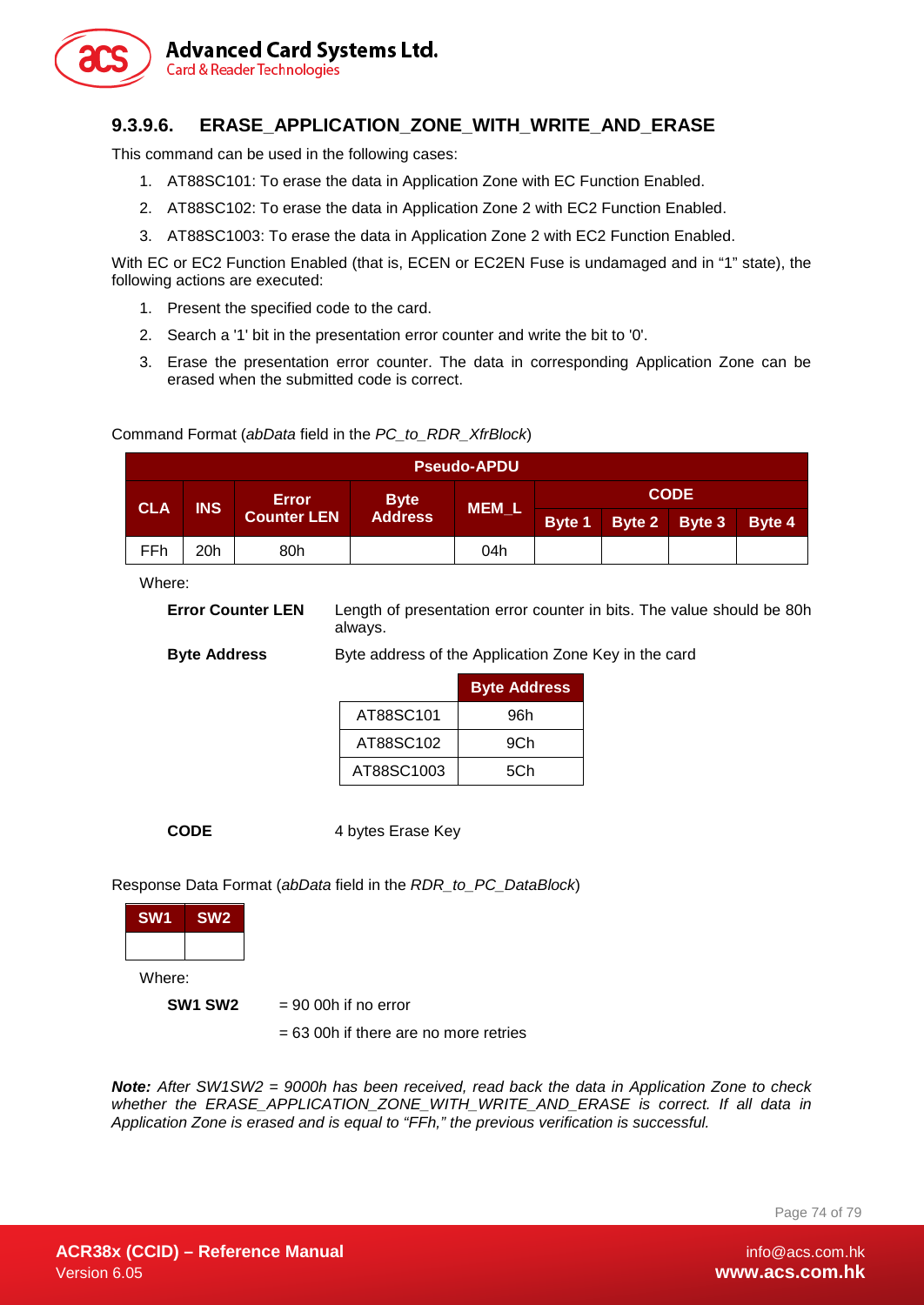

### **9.3.9.7. VERIFY\_SECURITY\_CODE**

This command is used to submit Security Code (2 bytes) to the inserted card. Security Code is to enable the memory access of the card.

The following actions are executed:

- 1. Present the specified code to the card
- 2. Search a '1' bit in the presentation error counter and write the bit to '0'
- 3. Erase the presentation error counter. The Security Code Attempts Counter can be erased when the submitted code is correct.

Command Format (*abData* field in the *PC\_to\_RDR\_XfrBlock*)

| <b>Pseudo-APDU</b> |            |                    |                |              |               |             |  |  |  |  |
|--------------------|------------|--------------------|----------------|--------------|---------------|-------------|--|--|--|--|
| <b>CLA</b>         | <b>INS</b> | Error              | <b>Byte</b>    |              |               | <b>CODE</b> |  |  |  |  |
|                    |            | <b>Counter LEN</b> | <b>Address</b> | <b>MEM L</b> | <b>Byte 1</b> | Byte 2      |  |  |  |  |
| FFh                | 20h        | 08h                | 0Ah            | 02h          |               |             |  |  |  |  |

Where:

| <b>Error Counter LEN</b> | Length of presentation error counter in bits |
|--------------------------|----------------------------------------------|
| <b>Byte Address</b>      | Byte address of the key in the card          |
| <b>CODE</b>              | 2 bytes Security Code                        |

Response Data Format (*abData* field in the *RDR\_to\_PC\_DataBlock*)

| <b>SW1</b> | <b>SW2</b> |  |  |  |
|------------|------------|--|--|--|
|            |            |  |  |  |

Where:

**SW1, SW2** = 90 00h if no error

= 63 00h if there are no more retries

*Note: After SW1SW2 = 9000h has been received, read back the Security Code Attempts Counter (SCAC) to check whether the VERIFY\_USER\_CODE is correct. If SCAC is erased and is equal to "FFh," the previous verification is successful.*

Page 75 of 79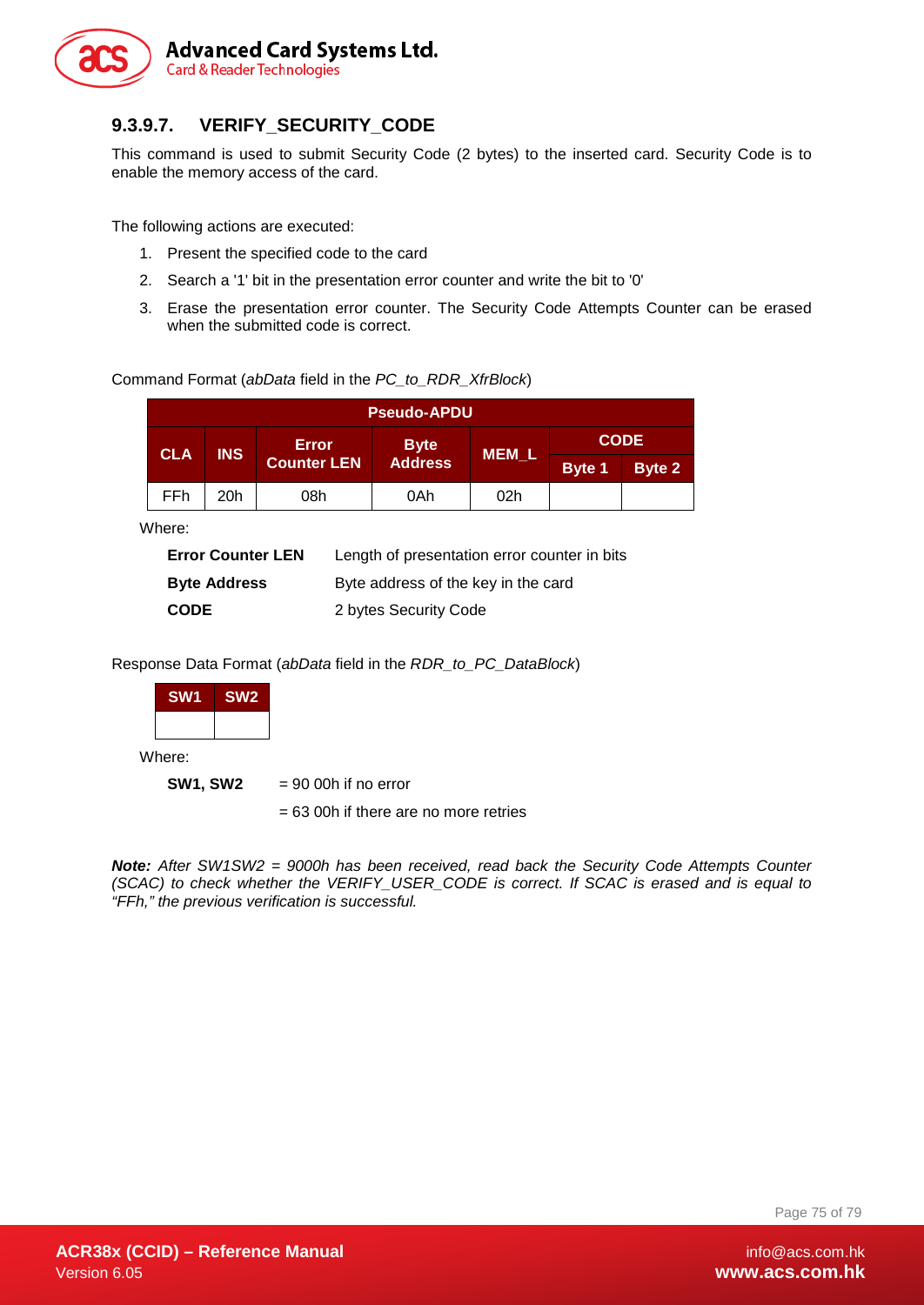

### **9.3.9.8. BLOWN\_FUSE**

This command is used to blow the fuse of the inserted card. The fuse can be EC\_EN Fuse, EC2EN Fuse, Issuer Fuse or Manufacturer's Fuse.

*Note: The blowing of fuse is an irreversible process.*

Command Format (*abData* field in the *PC\_to\_RDR\_XfrBlock*)

|            | <b>Pseudo-APDU</b> |                              |                        |              |                                          |                                         |                                   |                                   |  |  |  |  |
|------------|--------------------|------------------------------|------------------------|--------------|------------------------------------------|-----------------------------------------|-----------------------------------|-----------------------------------|--|--|--|--|
|            |                    | <b>Error</b>                 |                        | <b>CODE</b>  |                                          |                                         |                                   |                                   |  |  |  |  |
| <b>CLA</b> | <b>INS</b>         | <b>Counter</b><br><b>LEN</b> | <b>Byte</b><br>Address | <b>MEM L</b> | <b>Fuse Bit</b><br><b>Addr</b><br>(High) | <b>Fuse Bit</b><br><b>Addr</b><br>(Low) | <b>State of</b><br><b>FUS Pin</b> | <b>State of</b><br><b>RST Pin</b> |  |  |  |  |
| FFh        | 05h                | 00h                          | 00h                    | 04h          |                                          |                                         | 01h                               | 00h or<br>01h                     |  |  |  |  |

Where:

| <b>Fuse Bit Addr (2 bytes)</b> | Bit address of the fuse. Please refer to the table below for the<br>correct value. |
|--------------------------------|------------------------------------------------------------------------------------|
| <b>State of FUS Pin</b>        | State of the FUS pin. Should always be 01h.                                        |
| <b>State of RST Pin</b>        | State of the RST pin. Please refer to below table for the correct<br>value.        |

|            |                    | <b>Fuse Bit</b><br><b>Addr</b><br>(High) | <b>Fuse Bit</b><br><b>Addr</b><br>(Low) | <b>State of</b><br><b>RST Pin</b> |
|------------|--------------------|------------------------------------------|-----------------------------------------|-----------------------------------|
|            | Manufacturer Fuse  | 05h                                      | 80h                                     | 01h                               |
| AT88SC101  | <b>EC EN Fuse</b>  | 05h                                      | C <sub>9</sub> h                        | 01h                               |
|            | <b>Issuer Fuse</b> | 05h                                      | E0h                                     | 01h                               |
|            | Manufacturer Fuse  | 05h                                      | B <sub>0</sub> h                        | 01h                               |
| AT88SC102  | <b>EC2EN Fuse</b>  | 05h                                      | F9h                                     | 01h                               |
|            | <b>Issuer Fuse</b> | 06h                                      | 10h                                     | 01h                               |
|            | Manufacturer Fuse  | 03h                                      | F <sub>8</sub> h                        | 00h                               |
| AT88SC1003 | <b>EC2EN Fuse</b>  | 03h                                      | <b>FCh</b>                              | 00h                               |
|            | <b>Issuer Fuse</b> | 03h                                      | E0h                                     | 00h                               |

Response Data Format (*abData* field in the *RDR\_to\_PC\_DataBlock*)

| <b>SW1</b> | SW <sub>2</sub> |
|------------|-----------------|
|            |                 |

Where:

**SW1 SW2** = 90 00h if no error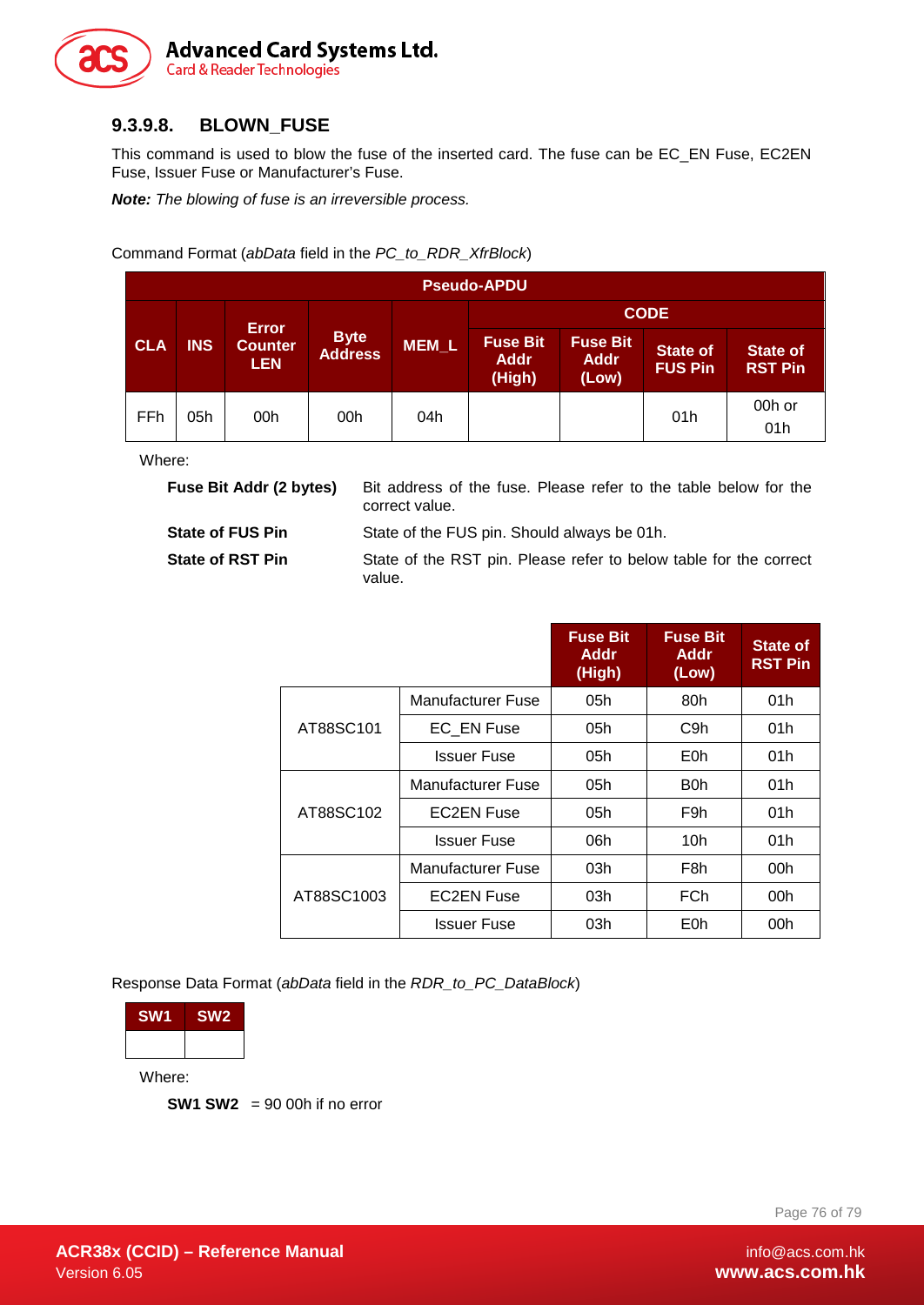

## **9.4. Other Commands Access via PC\_to\_RDR\_XfrBlock**

#### **9.4.1. GET\_READER\_INFORMATION**

This command returns relevant information about the particular ACR38x (CCID) model and the current operating status, such as, the firmware revision number, the maximum data length of a command and response, the supported card types, and whether a card is inserted and powered up or not.

*Note: This command can only be used after the logical smart card reader communication has been established using the SCardConnect() API. For details of SCardConnect() API, please refer to PC/SC specifications.*

#### Command Format (*abData* field in the *PC\_to\_RDR\_XfrBlock*)

| <b>Pseudo-APDU</b> |            |     |                |     |  |  |  |  |  |  |
|--------------------|------------|-----|----------------|-----|--|--|--|--|--|--|
| <b>CLA</b>         | <b>INS</b> | P1  | P <sub>2</sub> | Lс  |  |  |  |  |  |  |
| FFh                | 09h        | 00h | 00h            | 10h |  |  |  |  |  |  |

#### Response Data Format (*abData* field in the *RDR\_to\_PC\_DataBlock*)

| <b>FIRMWARE</b> |  |  |  |  |  | MAX C | MAX R C TYPE C SEL C STAT |  |  |  |  |
|-----------------|--|--|--|--|--|-------|---------------------------|--|--|--|--|
|                 |  |  |  |  |  |       |                           |  |  |  |  |

Where:

| FIRMWARE | 10 bytes data for firmware version |
|----------|------------------------------------|
|----------|------------------------------------|

- **MAX\_C** The maximum number of command data bytes
- **MAX\_R** The maximum number of data bytes that can be requested to be transmitted in a response
- **C\_TYPE** The card types supported by the ACR38x (CCID). This data field is a bitmap with each bit representing a particular card type. A bit set to '1' means the corresponding card type is supported by the reader and can be selected with the *SELECT\_CARD\_TYPE* command. The bit assignment is as follows:

| card type |  |  |  |  |  |  |  |  |  |  |  |  |  |  |  |  |
|-----------|--|--|--|--|--|--|--|--|--|--|--|--|--|--|--|--|

*Note: Refer to the next section for the correspondence between these bits and the respective card types.*

- **C\_SEL** The currently selected card type. A value of 00h means that no card type has been selected.
- **C\_STAT** Indicates whether a card is physically inserted in the reader and whether the card is powered up:
	- 00h: No card inserted
	- 01h: Card inserted, not powered up
	- 03h: Card powered up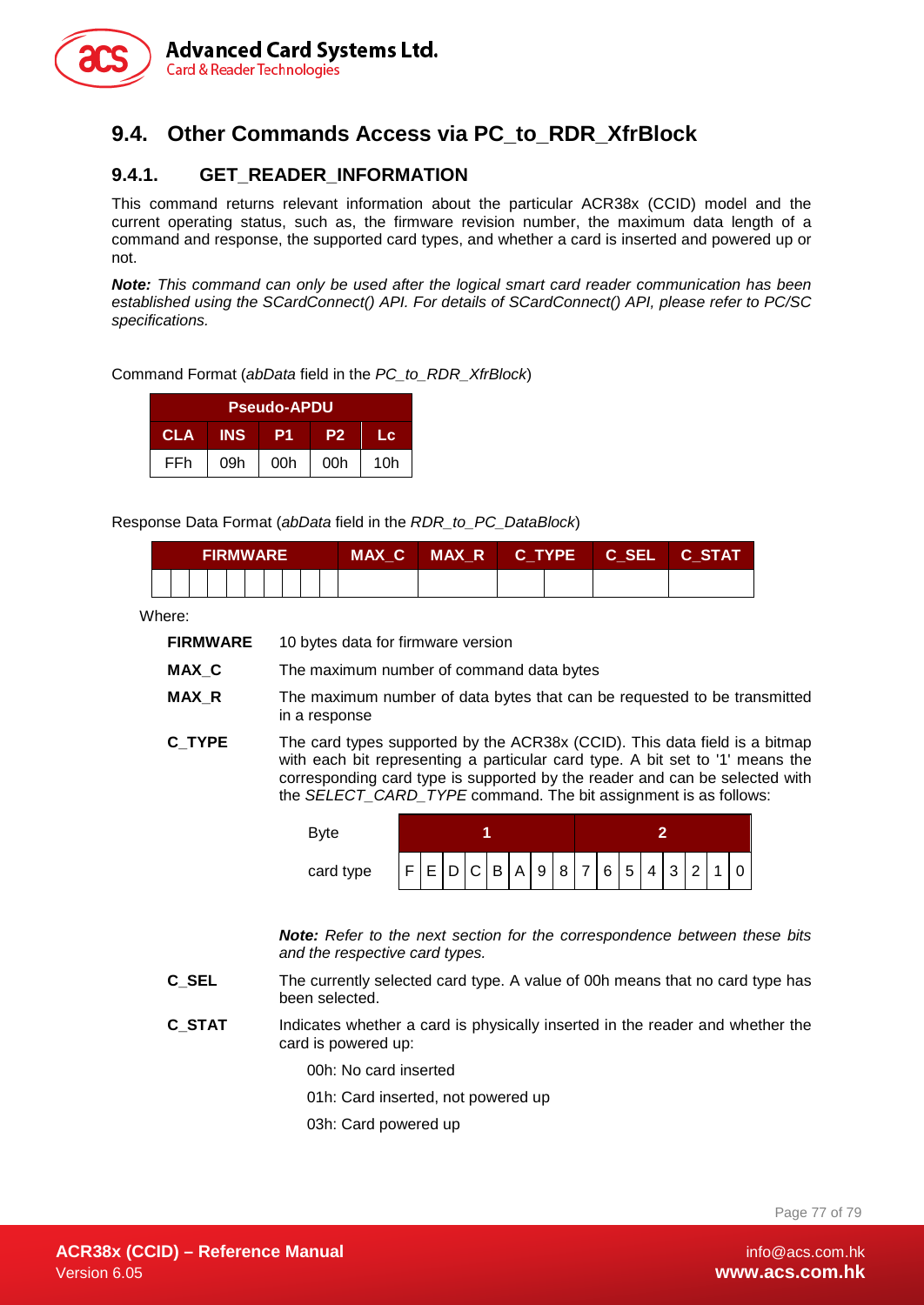

## **Appendix A. Supported Card Types**

The following table summarizes the card type returned by *GET\_READER\_INFORMATION* correspond with the respective card type.

| <b>Byte</b> | <b>Card Type</b>                                          |
|-------------|-----------------------------------------------------------|
| 00h         | Auto-select $T=0$ or $T=1$ communication protocol         |
| 01h         | I2C memory card (1, 2, 4, 8 and 16 kilobits)              |
| 02h         | I2C memory card (32, 64, 128, 256, 512 and 1024 kilobits) |
| 03h         | Atmel AT88SC153 secure memory card                        |
| 04h         | Atmel AT88SC1608 secure memory card                       |
| 05h         | Infineon SLE 4418 and SLE 4428                            |
| 06h         | Infineon SLE 4432 and SLE 4442                            |
| 07h         | Infineon SLE 4406, SLE 4436 and SLE 5536                  |
| 08h         | Infineon SLE 4404                                         |
| 09h         | Atmel AT88SC101, AT88SC102 and AT88SC1003                 |
| 0Ch         | MCU-based cards with T=0 communication protocol           |
| 0Dh         | MCU-based cards with T=1 communication protocol           |

**Table 3**: Supported Card Types

Page 78 of 79